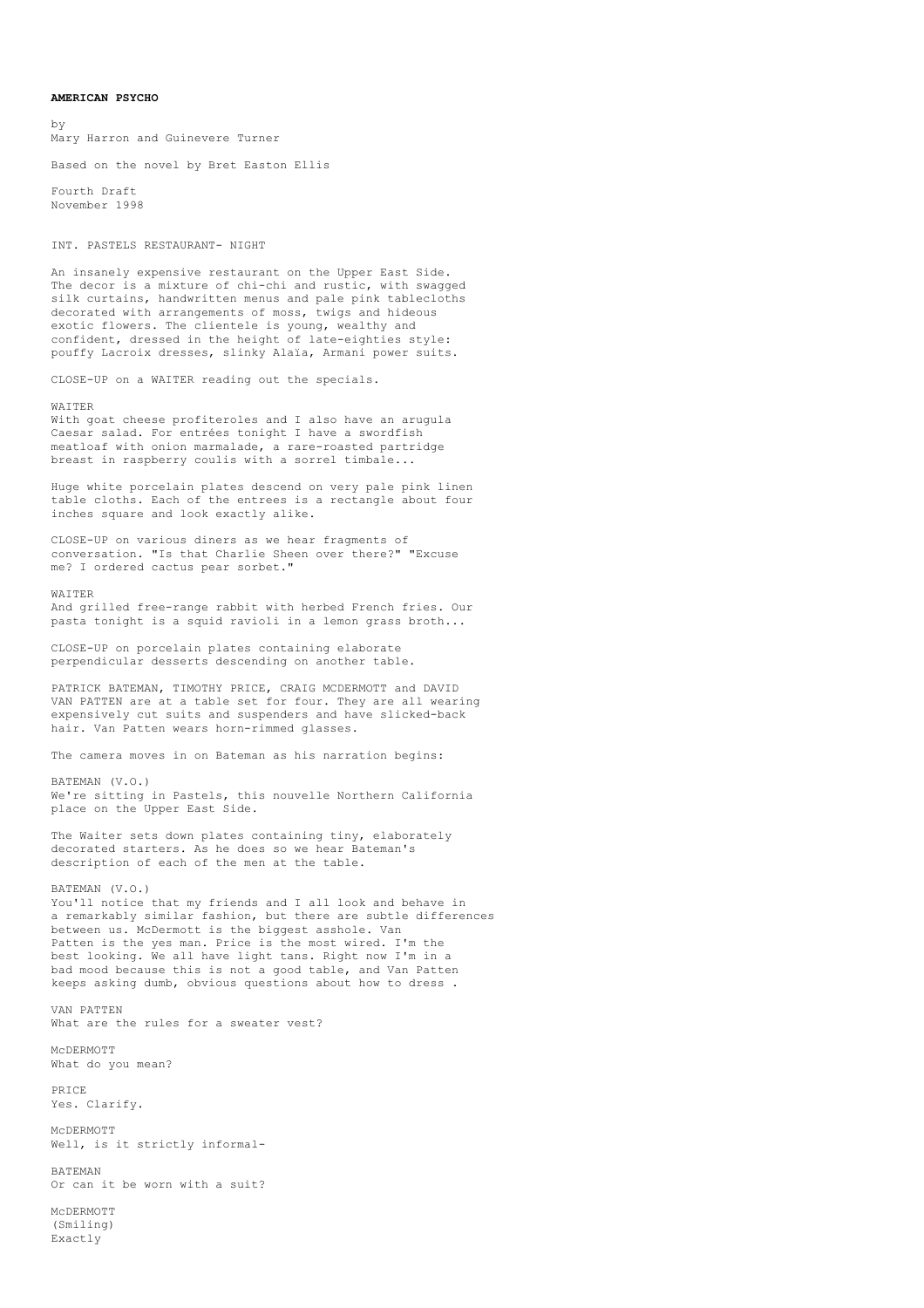| <b>BATEMAN</b><br>With discreet pinstripes you should wear a subdued blue or<br>charcoal gray vest. A plaid suit would cal I for a bolder<br>vest.                                      |
|-----------------------------------------------------------------------------------------------------------------------------------------------------------------------------------------|
| MCDERMOTT<br>But avoid matching the vest's pattern with your socks or<br>tie. Wearing argyle socks with an argyle vest will look<br>too studied.                                        |
| VAN PATTEN<br>You think so?                                                                                                                                                             |
| PRICE<br>You'll look like you consciously worked for the look.                                                                                                                          |
| VAN PATTEN<br>Good point. Excuse me, gentlemen.                                                                                                                                         |
| Van Patten leaves the table. As he does so, a busboy<br>discreetly removes their largely untouched plates.                                                                              |
| BATEMAN<br>Van Patten looks puffy. Has he stopped working out?                                                                                                                          |
| PRICE<br>It looks that way, doesn't it?                                                                                                                                                 |
| MCDERMOTT<br>(Staring at retreating waiter)<br>Did he just take our plates away?                                                                                                        |
| PRICE<br>He took them away because the portions are so small he<br>probably thought we were finished. God, I hate this place.<br>This is a chicks' restaurant. Why aren't we at Dorsia? |
| MCDERMOTT<br>Because Bateman won't give the maitre d' head.<br>(He guffaws)                                                                                                             |
| Bateman throws a swizzle stick at him.                                                                                                                                                  |
| McDermott scans the room, settling on a handsome young man<br>with slicked-back hair and horn-rimmed glasses.                                                                           |
| MCDERMOTT<br>Is that Reed Robinson over there?<br>PRICE                                                                                                                                 |
| Are you freebasing or what? That's not Robinson.                                                                                                                                        |
| MCDERMOTT<br>Who is it then?                                                                                                                                                            |
| PRICE<br>That's Paul Owen.                                                                                                                                                              |
| <b>BATEMAN</b><br>That's not Paul Owen. Paul Owen's on the other side of the<br>room. Over there.                                                                                       |
| He points to another handsome young man with slicked-back<br>hair and horn-rimmed glasses.                                                                                              |
| MCDERMOTT<br>Who is he with?                                                                                                                                                            |
| PRICE<br>(Distracted by the waitress's<br>cleavage as she bends over to<br>uncork a bottle of wine - the<br>waitress glares at him)<br>Some weasel from Kicker Peabody.                 |
| Van Patten returns.                                                                                                                                                                     |
| VAN PATTEN<br>They don't have a good bathroom to do coke in.                                                                                                                            |
| MCDERMOTT<br>Are you sure that's Paul Owen over there?                                                                                                                                  |
| PRICE<br>Yes. McDufus, I am.                                                                                                                                                            |
| MCDERMOTT<br>He's handling the Fisher account.                                                                                                                                          |
|                                                                                                                                                                                         |

PRICE Lucky bastard.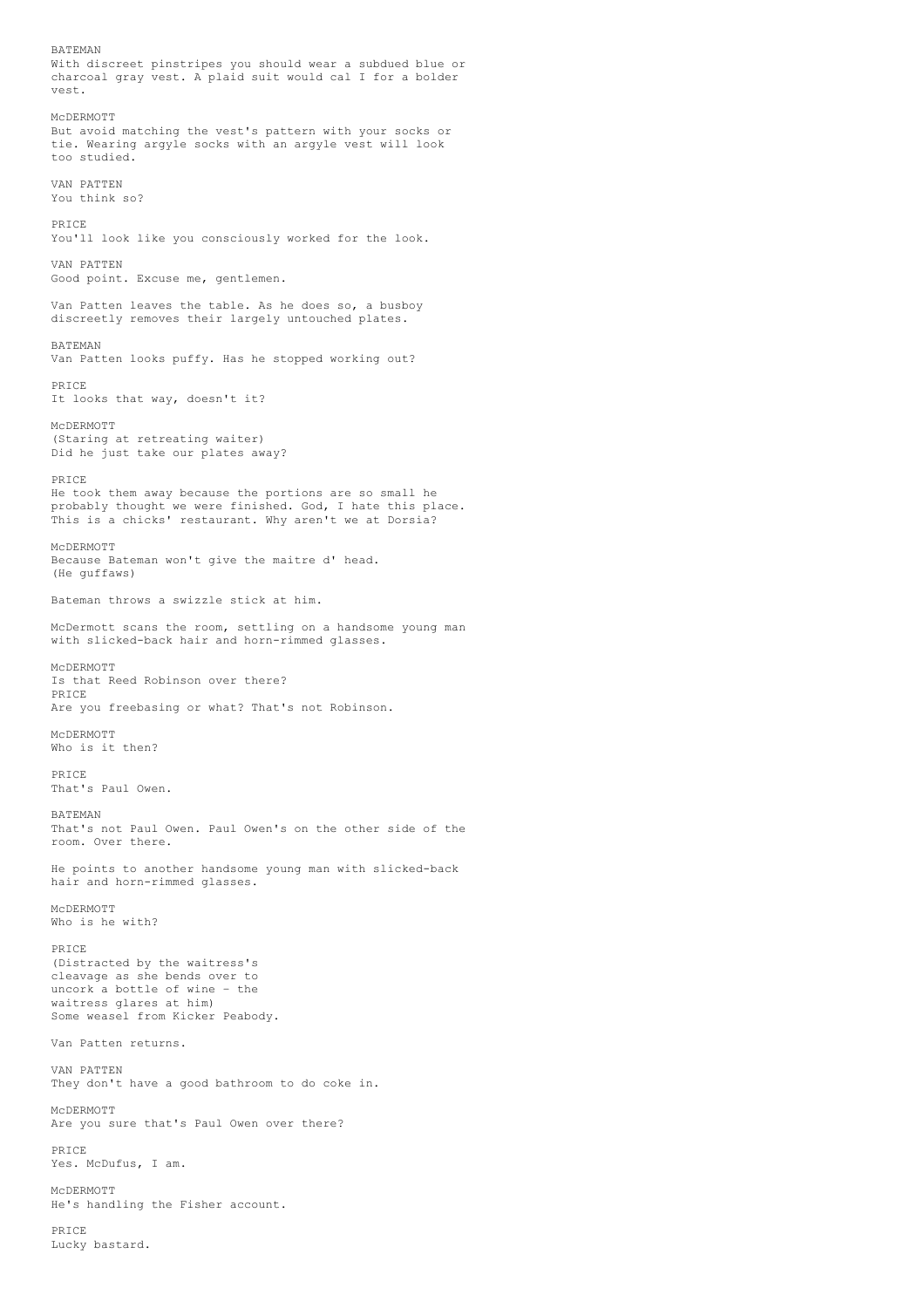McDERMOTT Lucky Jew bastard. BATEMAN Oh Jesus, McDermott, what does that have to do with anything? McDERMOTT Listen. I've seen the bastard sitting in his office on the phone with CEOs, spinning a fucking menorah. The bastard brought a Hanukkah bush into the office last December. BATEMAN You spin a dreidel, McDermott, not a menorah. You spin a dreidel. McDERMOTT Oh my God. Bateman, do you want me to fry you up some fucking potato pancakes? Some latkes? BATEMAN No. Just cool it with the anti-Semitic remarks. McDERMOTT Oh I forgot. Bateman's dating someone from the ACLU. Price leans over and pats Bateman on the back. PRICE The voice of reason. The boy next door. And speaking of reasonable... He shows McDermott the bill for the meal. McDERMOTT Only \$470. VAN PATTEN (Without irony) Not bad. The others murmur agreement. Four platinum Amex cards slap down on the table. INT. LIMOUSINE - NIGHT Bateman is pouring vintage champagne into flutes. Price is lighting up a cigar. McDERMOTT Last week I picked up this Vassar chick-VAN PATTEN Oh God, I was there. I don't need to hear this story again. McDERMOTT But I never told you what happened afterwards. So okay, I pick up this Vassar chick at Tunnel-hot number, big tits, great legs, this chick was a little hardbody-and so I

buy her a couple of champagne kirs and she's in the city on spring break and she's practically blowing me in the Chandelier Room and so I take her back to my place-

BATEMAN Whoa, wait. May I ask where Pamela is during all  $thi$ s?

McDERMOTT Oh fuck you. I want a blowjob, Bate-man. I want a chick who's gonna let me-

VAN PATTEN (Putting his hands over his ears) I don't want to hear this. He's going to say something disqusting.

McDERMOTT You prude. Listen, we're not gonna invest in a co-op together or jet down to Saint Bart's. I just want some chick whose face I can sit on for thirty, forty minutes.

Price throws a cigar at McDermott, who catches it.

McDERMOTT Anyway, so we're back at my place and listen to this. She's had enough champagne by now to get a fucking rhino tipsy, and get this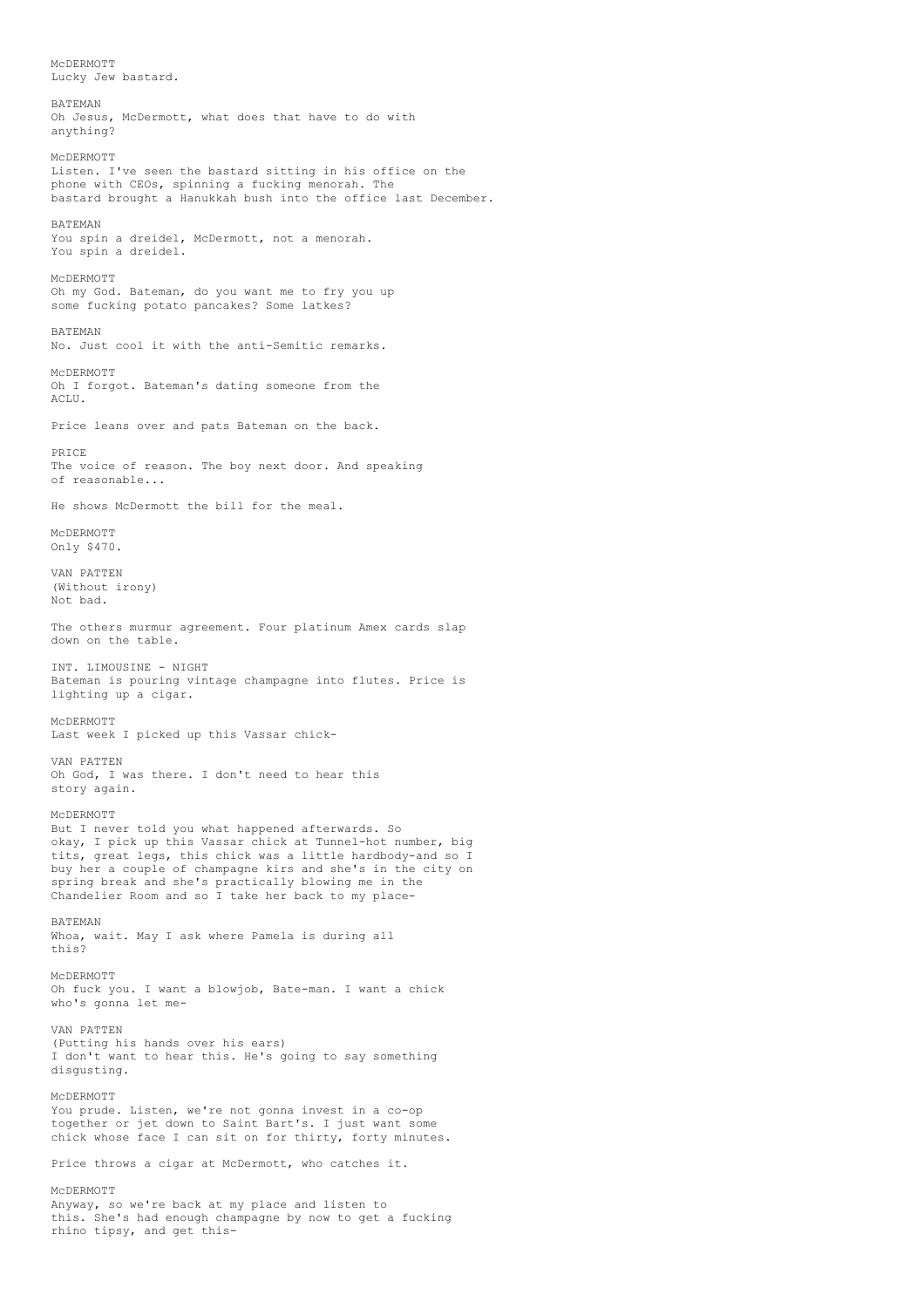VAN PATTEN She let you fuck her without a condom? McDERMOTT This is a Vassar girl. She's not from Queens. She would only-are you ready? (Dramatic pause) She would only give me a handjob, and get this...she kept her glove on. The men sit in shocked, horrified silence. ALL IN UNISON Never date a Vassar girl. EXT. TUNNEL NIGHTCLUB - NIGHT The limo pulls up to the sidewalk outside the Tunnel. McDermott holds the door open for a passing HOMELESS MAN, who looks confused. McDERMOTT I suppose he doesn't want the car. Price, ask him if he takes American Express. PRICE (Offering card) You take Amex, dude? The man stumbles away. The club DOORMAN, seeing the limousine, unhooks the velvet rope and welcomes them inside. INT. LADIES ROOM, TUNNEL - NIGHT Brilliant white light, a bemused elderly female attendant in a black-and-white maid's uniform trying to give out paper towels. MUSIC thuds through an open doorway. Trashed-looking girls stare into mirrors repairing their eye make-up or sit on the counter chatting to friends. There are almost as many men as women in the room. Couples stand in line, twitching as they wait to do coke. As soon as one bathroom door opens, a couple lurches out rubbing their noses while another couple rushes past them and slams the door. PRICE There's this theory out now that if you can catch the AIDS virus through having sex with someone who is infected, then you can also catch anything-Alzheimer's, muscular dystrophy, hemophilia, leukemia, diabetes, dyslexia, for Christ's sake-you can get dyslexia from pussy-BATEMAN I'm not sure, guy, but I don't think dyslexia is a virus. PRICE Oh, who knows? They don't know that. Prove it. Price and Bateman finally get a stall and rush in. Price is sweating. PRICE I'm shaking. You open it. Bateman opens a tiny packet of coke. PRICE Jeez. That's not a helluva lot, is it? BATEMAN Maybe it's just the light. PRICE Is he fucking selling it by the milligram? (He dips the corner of his Amex card in the packet and takes a snort) Oh my God... BATEMAN  $Wh$ at? PRICE It's a fucking milligram of Sweet'n Low! Bateman dips his Amex in the envelope and snorts. BATEMAN It's definitely weak but I have a feeling if we do enough of it we'll be okay. PRICE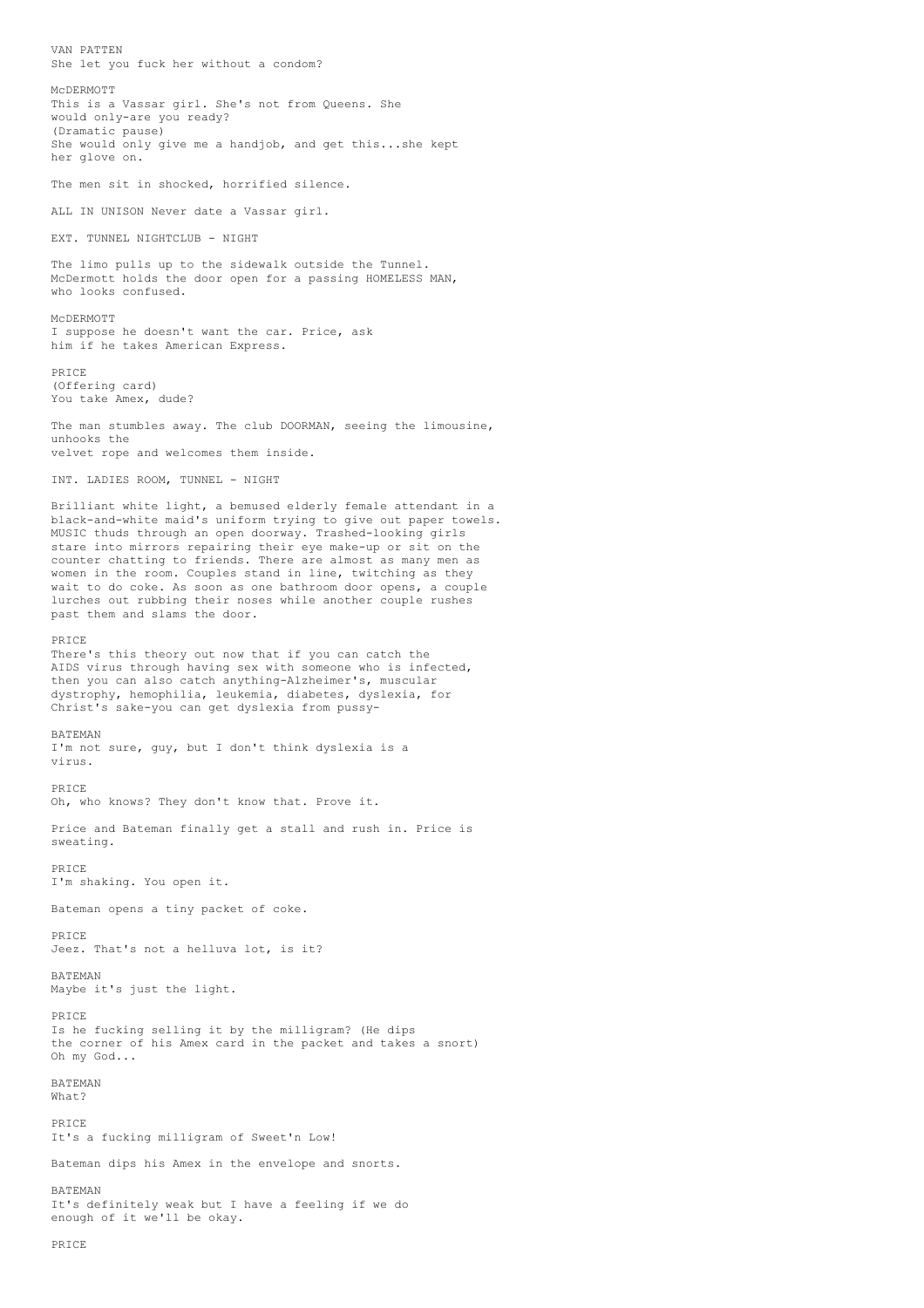I want to get high off this; Bateman, not sprinkle it on my fucking All-Bran. The GUY IN STALL next door yells at them in an effeminate voice: GUY IN STALL Could you keep it down, I'm trying to do drugs! Price pounds his fist against the stall. PRICE (screaming) SHUT UP! BATEMAN Calm down. Let's do it anyway PRICE I guess you're right... (Raising his voice) THAT IS, IF THE FAGGOT IN THE NEXT STALL THINKS IT'S OKAY! GUY IN STALL Fuck you! PRICE (Trying to climb up against the aluminum divider) No, FUCK YOU!! (He collapses, panting against the stall door) Sorry, dude. Steroids...Okay, let's do it. BATEMAN That's the spirit. They both dig their platinum Amex cards into the envelope of white powder, shoveling it up their noses, then sticking their fingers in to catch the residue and rubbing it into their gums. INT. NIGHTCLUB - NIGHT Bateman saunters toward the bar as "Pump Up the Volume" plays in the background. BATEMAN (to BARGIRL) Two Stoli on the rocks. He hands her two drink tickets. BARGIRL It's after eleven. Those aren't good anymore. It's a cash bar. That'll be twenty-five dollars. Bateman pulls out an expensive-looking wallet and hands her a \$50. She turns her back and searches the cash register for change. BATEMAN You are a fucking ugly bitch I want to stab to death and then play around with your blood. The music muffles his voice. She turns around. He is smiling at her. She gives him his change impassively. INT. BATEMAN'S APARTMENT- MORNING Tableaux of Bateman's apartment in the early morning light. A huge white living room with floor-to-ceiling windows looking out over Manhattan, decorated in expensive, minimalist high style: bleached oak floors, a huge white sofa, a large Baselitz painting (hung upside down) and much expensive electronic equipment. The room is impeccably neat, and oddly impersonal - as if it had sprung straight from the pages of a design magazine. BATEMAN (V.0.) My name is Patrick Bateman. I am twenty-six years old. I live in the American Garden Buildings on West Eighty-First Street, on the eleventh floor Tom Cruise lives in the penthouse. Bateman walks into his bathroom, urinates while trying to see his reflection in a poster for Les Miserables above his toilet.

BATEMAN

(V.0.) I believe in taking care of myself, in a balanced diet, in a rigorous exercise routine. In the morning, if my face is a little puffy, I'll put on an ice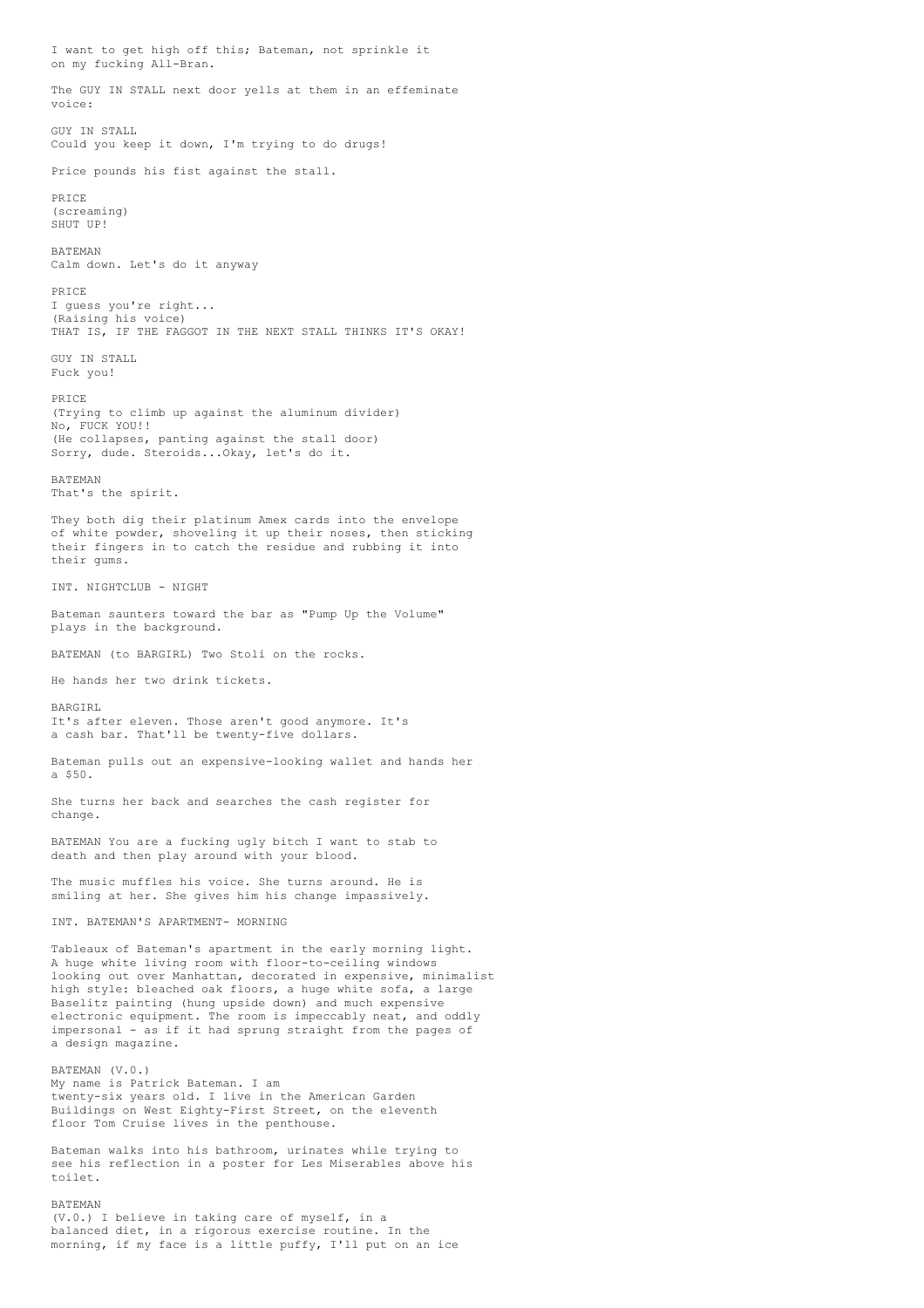pack while doing my stomach crunches. I can do a thousand now.

Bateman ties a plastic ice pack around his face.

Bateman does his morning stretching exercises in the living room wearing the ice pack.

CUT TO:

A mirror-lined bathroom. Bateman is luxuriating in the shower steam, scrubbing his body, admiring his muscles.

BATEMAN (V.O.)

After I remove the icepack, I use a deep pore-cleanser lotion. In the shower, I use a water-activated gel cleanser, then a honey-almond body scrub, and on the face an exfoliating gel scrub.

Bateman stands in front of a massive marble sink applying a gel facial masque.

BATEMAN (V.O.) Then I apply an herb mint facial masque which I leave on for ten minutes while I prepare the rest of my routine.

Bateman opens the door of a mirrored cabinet, which is stocked with immaculate rows of skin care products. He begins selecting bottles jars and brushes, laying them in readiness on the marble counter.

BATEMAN (V.O.) I always use an after-shave lotion with little or no alcohol because alcohol dries your face out and makes you look older. Then moisturizer, then an anti-aging eye balm, followed by a final moisturizing "protective" lotion...

Bateman stares into the mirror. The masque has dried, giving his face a strange distorted look as if it has been wrapped in plastic. He begins slowly peeling the gel masque off his face.

BATEMAN (V.O.) There is an idea of a Patrick Bateman, some kind of abstraction, hut there is no real me, only an entity, something illusory, and though I can hide my cold gaze and you can shake my hand and feel flesh gripping you and maybe you can even sense our lifestyles are probably comparable: I simply am not there.

INT. BATEMAN BEDROOM - MORNING

Another huge white room, equally minimal: a futon, rumpled white sheets, a bedside lamp with a halogen bulb, and a large expensive painting (Eric Fischl or David Salle) chosen by Bateman's interior decorator.

Dressed in silk boxer shorts, Bateman stands in front of a huge walk-in closet, filled with rows of expensive shirts, shoes and designer suits, organized according to color and tone.

BATEMAN (V.O.) It is hard for me to make sense on any given level. My self is fabricated, an aberration. My personality is sketchy and unformed, my heartlessness goes deep and is persistent.

Fully dressed in Armani, Bateman stands in front of a full-length mirror in the middle of his vast bedroom, adjusting his cuff-links.

BATEMAN (V.0.) My conscience, my pity, my hopes disappeared a long time ago, if they ever did exist.

He gives a last look at the mirror and likes what he sees. He gives his reflection a smile.

INT. OFFICES OF PIERCE & PIERCE - DAY

As Bateman walks down the corridor, he passes another MAN who looks just like him.

Morning, Hamilton. Nice tan.

MAN

Bateman walks past the desk of JEAN, his secretary, pulling his Walkman from around his neck. Jean is attractive,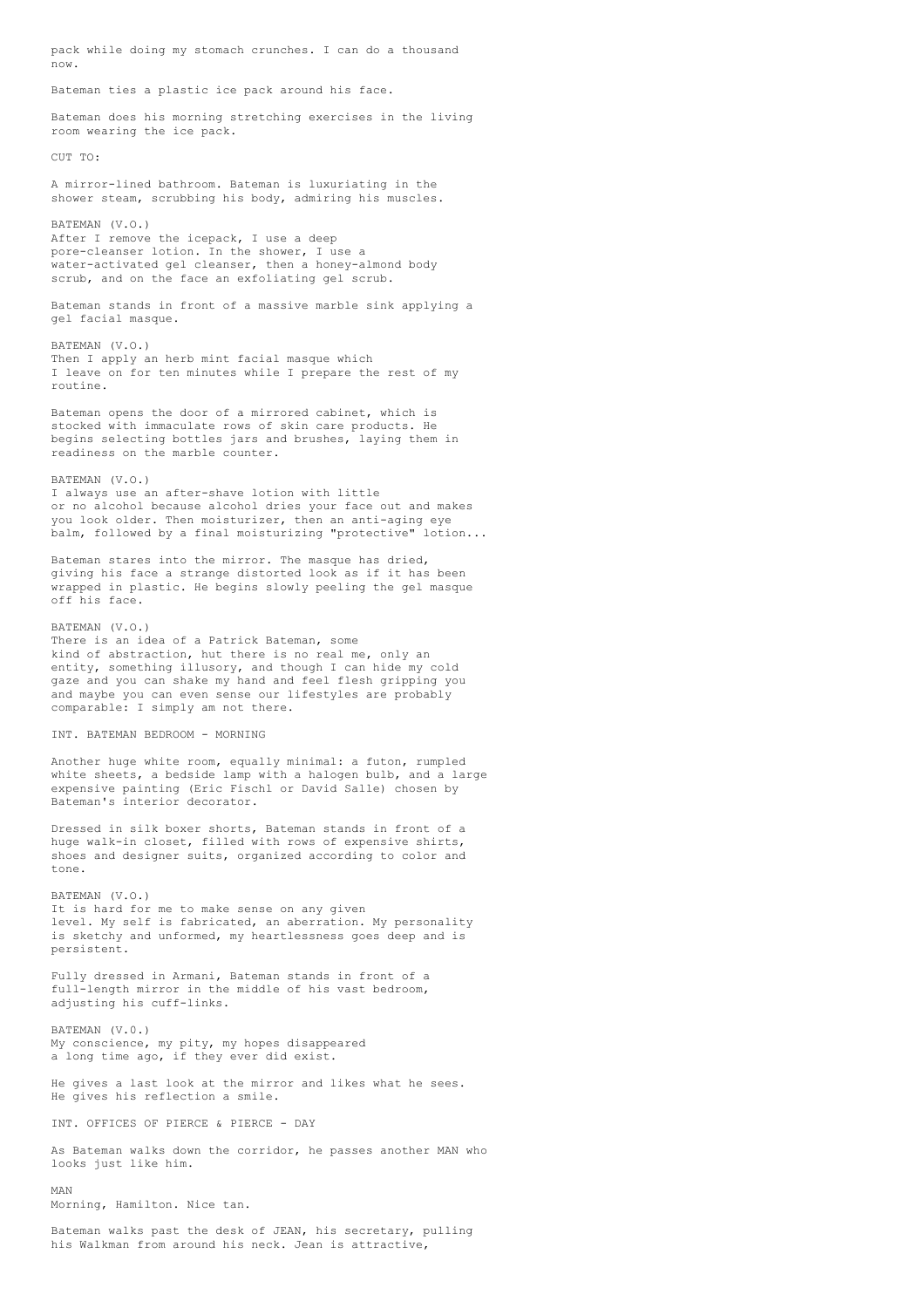wholesome, earnest. She smiles shyly. She loves him. JEAN Late? BATEMAN Aerobics class. Sorry. Any messages? JEAN Ricky Hendricks has to cancel today. He didn't say what he was canceling or why. BATEMAN I occasionally box with Ricky at the Harvard Club. Anyone else? JEAN And...Spencer wants to meet you for a drink at Fluties Pier 17. BATEMAN When? JEAN After six. BATEMAN Negative. Cancel it. Jean follows him into his office. JEAN Oh? And what should I say? BATEMAN Just...say...no. JEAN Just say no? Jean stands at his desk, waiting for instructions. BATEMAN Okay, Jean. I need reservations for three at Camols at twelve-thirty, and if not there, try Crayons. All right? JEAN (Playfully) Yes, sir. She turns to leave. BATEMAN Oh wait. And I need reservations for two at Arcadia at eight tonight. Jean turns around. JEAN Oh, something. . romantic? BATEMAN No, silly. Forget it. I'll make them. Thanks. JEAN I'll do it. BATEMAN No. No. Be a doll and just get me a Perrier, okay? JEAN You look nice today. Jean exits. Bateman straightens some magazines in his office, lifts a painting off the wall and puts it back at a slightly different angle. He fiddles with some pencils in a beer stein. He puts on some MUSIC and flips through a Sports Illustrated. He buzzes Jean. She comes in a moment later with the Perrier and a file. JEAN Yes? BATEMAN Is that the Ransom file? Thanks. Don't wear that outfit again.

JEAN Ummm...what? I didn't hear you.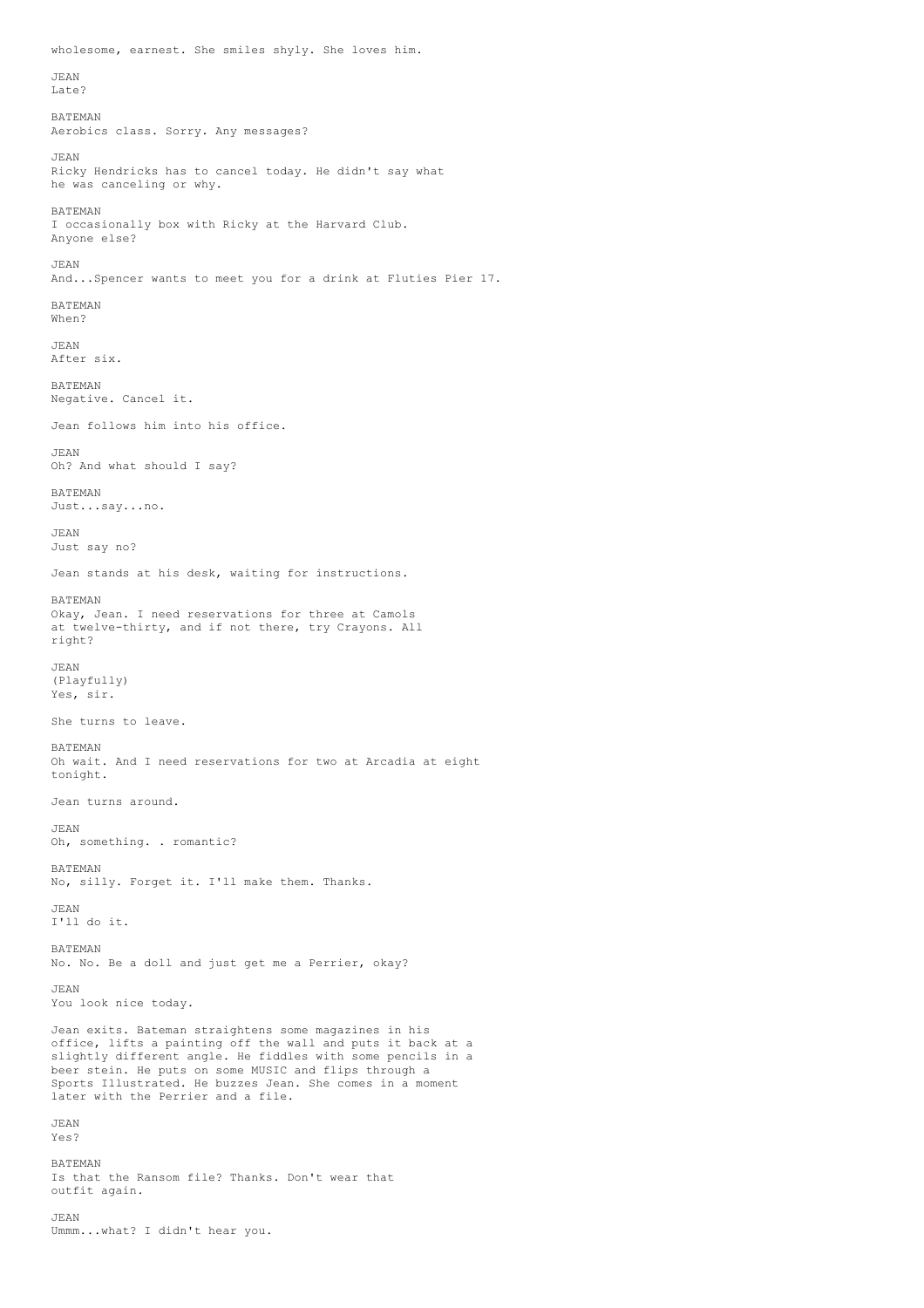BATEMAN I said "Do not wear that outfit again." Wear a dress. A skirt or something.

Jean stands there, then looks down at herself.

JEAN (Smiling bravely) You don't like this, I take it?

BATEMAN Come on, you're prettier than that.

JEAN (Sarcastically) Thanks, Patrick.

BATEMAN

The phone RINGS and Jean turns to leave.

I'm not here. And high heels. I like high heels. As Jean leaves, Bateman clicks on the TV set in one corner

of the room and starts watching Jeopardy!

INT. TAXI - EVENING

EVELYN WILLIAMS, Patrick Bateman's fiancée, is making notes with a gold Cross pen and sipping a bottle of mineral water. Evelyn is blonde, classically beautiful, expensively educated, and utterly pleased with herself. She usually addresses Patrick as if he were a small child.

EVELYN I'd want a zydeco band, Patrick. That's what I'd want, a zydeco band. Or mariachi. Or reggae. Something ethnic to shock Daddy Oh, I can't decide...And lots of chocolate truffles. Godiva. And oysters on the halfshell.

CLOSE-UP on Bateman, who is wearing a Walkman and staring out the window.

BATEMAN (V.O.) I'm trying to listen to the new George Michael tape but Evelyn-my supposed fiancée-keeps buzzing in my ear.

Evelyn continues to make notes.

EVELYN Marzipan. Pink tents. Hundreds, thousands of roses. Photographers. Annie Leibovitz. We'll get Annie Leibovitz. And we'll hire someone to videotape. Patrick, we should do it.

BATEMAN (Removing his Walkman) Do...what.

EVELYN Get married. Have a wedding.

BATEMAN Evelyn?

EVELYN Yes, darling?

BATEMAN Is your Evian spiked?

EVELYN We should do it.

BATEMAN No-I can't take the time off work.

EVELYN Your father practically owns the company. You can do anything you like, silly.

BATEMAN I don't want to talk about it.

EVELYN Well, you hate that job anyway. Why don't you just quit? You don't have to work.

BATEMAN Because I...want...to...fit...in.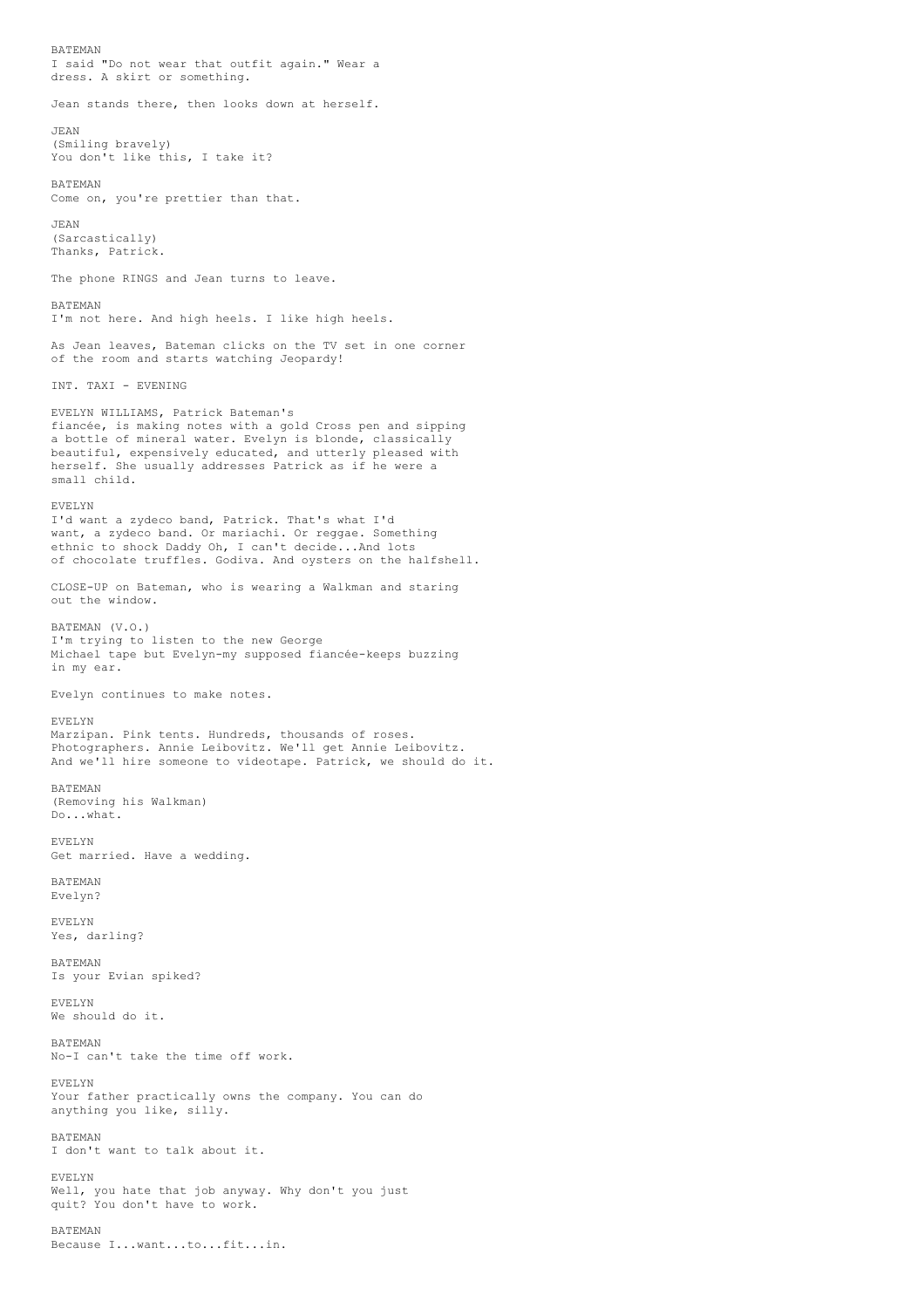INT. ESPACE RESTAURANT- NIGHT A cavernous garage, harshly spot-lit, decorated in self-conscious brutalist chic. Iron girders, walls of waxed plaster featuring exposed rusted pipes, a huge Schnabel smashed-plate painting on one wall. The tables and chairs are made of extremely uncomfortable bolted steel. BATEMAN (V.O.) I'm on the verge of tears by the time we arrive at Espace since I'm positive we won't have a decent table, but we do, and relief washes over me in an awesome wave. Tm Price and two downtown types, STASH and VANDEN, are already seated. Vanden is about twenty, pretty and sullen, with green streaks in her black hair. Stash is pale, with ragged black hair and bad skin. They are all trying to read large stainless steel menus that look like minimalist art. PRICE The menu's in braille. He gets up to greet them, giving Evelyn a suspiciously long kiss. PRICE I have to talk to you. He drags her away, half giggling and protesting. EVELYN (Over her shoulder) Pat, this is my cousin Vanden and her boyfriend Stash. He's an artist. BATEMAN (After smiling at his own reflection in the mirror and checking his hair) Hi. Pat Bateman. Vanden takes his hand reluctantly, says nothing. BATEMAN Let me guess-you live in the East Village? Pause. STASH SoHo. COURTNEY RAWLINSON and LUIS CARRUTHERS arrive at the table. Courtney is blonde, classically beautiful and from precisely the same social background as Evelyn, but she is considerably more fragile and neurotic. Luis is half-English, half-Argentinean, slightly overweight (a rarity in this crowd), puppyish and eager to please. He wears the same type of designer clothes as Price and Bateman, but with foppish tendencies: velvet jackets, bow-ties, boldly patterned vests. They exchange air kisses. As soon as Luis turns his back, Bateman sneaks a kiss on Courtney's neck. COURTNEY (Whispering) Stop it! Stash and Vanden watch them in silence. LATER: Price is whispering in Evelyn's ear. Everyone else is quietly eating, except Bateman, who is drinking and watching Evelyn and Price. BATEMAN (V.O.) I am fairly sure that Timothy and Evelyn are having an affair. Timothy is the only interesting person I know. Courtney is almost perfect looking. She s usually operating on one or more psychiatric drugs. Tonight I believe it's Xanax. More disturbing than her drug use, though, is the fact that she's engaged to Luis Carruthers,

The taxi bumps to a halt.

the biggest dufus in the business.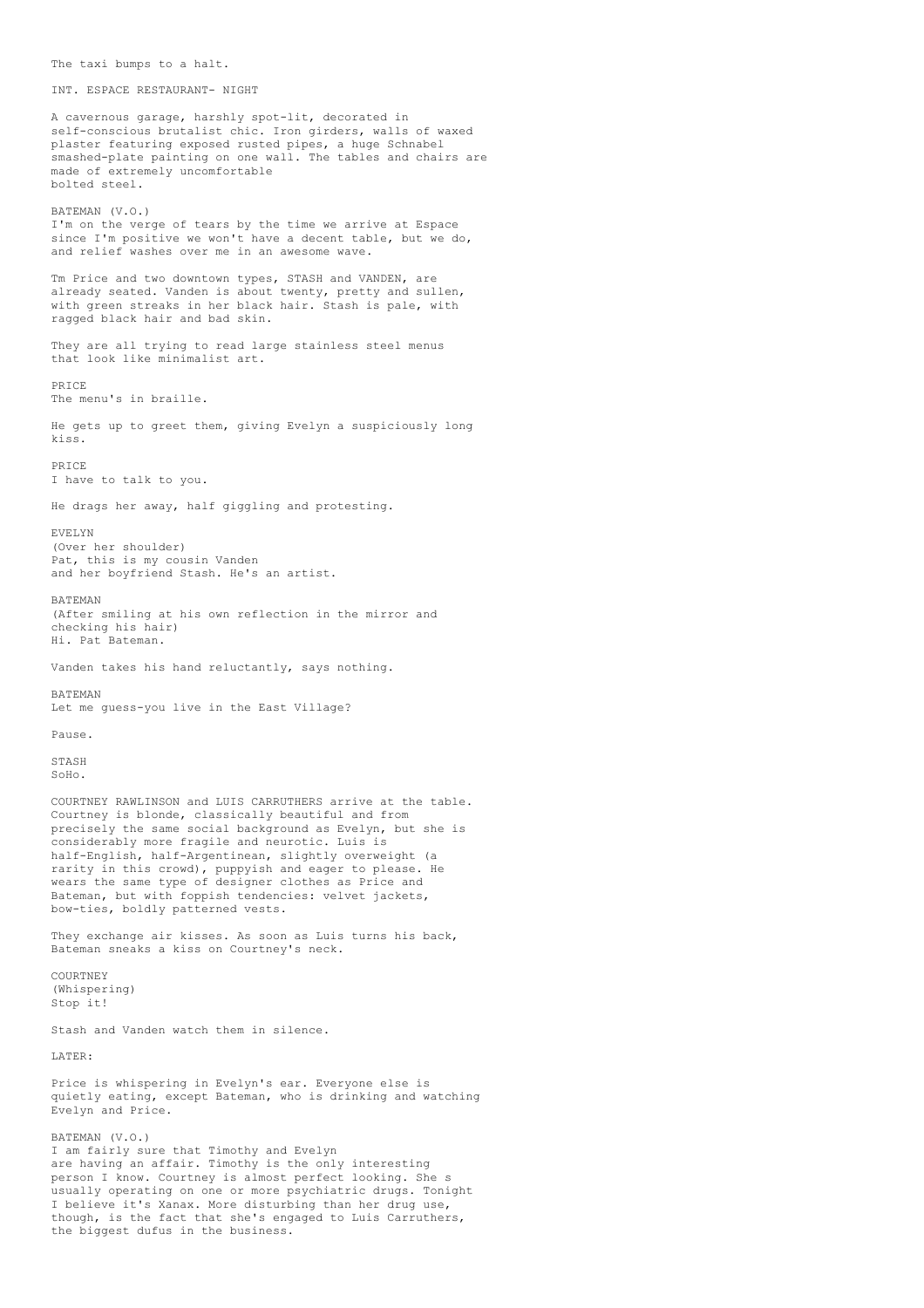Courtney rouses herself from her drug haze. COURTNEY Tell me. Stash...do you think SoHo is becoming to...commercial? CARRUTHERS Yes, I read that. PRICE Oh, who gives a rat's ass? VANDEN Hey. That affects us. PRICE (Wired on coke) Oh ho ho. That affects us? What about the massacres in Sri Lanka, honey? Doesn't that affect us, too? I mean don't you know anything about Sri Lanka? About how the Sikhs are killing like tons of Israelis there? Doesn't that affect us? BATEMAN Oh come on. Price. There are a lot more important problems than Sri Lanka to worry about. Sure our foreign policy is important, but there are more pressing problems at hand. PRICE Like what? BATEMAN Well, we have to end apartheid for one. And slow down the nuclear arms race, stop terrorism and world hunger. But we can't ignore our social needs. either We have to stop people from abusing the welfare system. We have to provide food and shelter for the homeless and oppose racial discrimination and promote civil rights while also promoting equal rights for women but change the abortion laws to protect the right to life yet still somehow maintain women's freedom of choice. The table stares at Bateman uncomfortably. BATEMAN We also have to control the influx of illegal immigrants. We have to encourage a return to traditional moral values and curb graphic sex and violence on TV, in movies, in pop music, everywhere. Most importantly we have to promote general social concern and less materialism in young people. Price chokes on his drink. Everyone is silent and mystified. CARRUTHERS Patrick, how thought-provoking. INT. EVELYN'S BEDROOM - LATER THE SAME EVENING Bateman and Evelyn are lying on her bed watching television. BATEMAN Why don t you just go for Price? EVELYN Oh God, Patrick. Why Price? Price? BATEMAN He's rich. EVELYN Everybody's rich. BATEMAN He's good-looking. EVELYN Everybody's good-looking, Patrick. BATEMAN He has a great body

EVELYN Everybody has a great body now.

Bateman unbuttons his shirt and makes advances to get Evelyn to have sex with him. She ignores him, watching the Home Shopping Channel with the remote in her hand. Finally,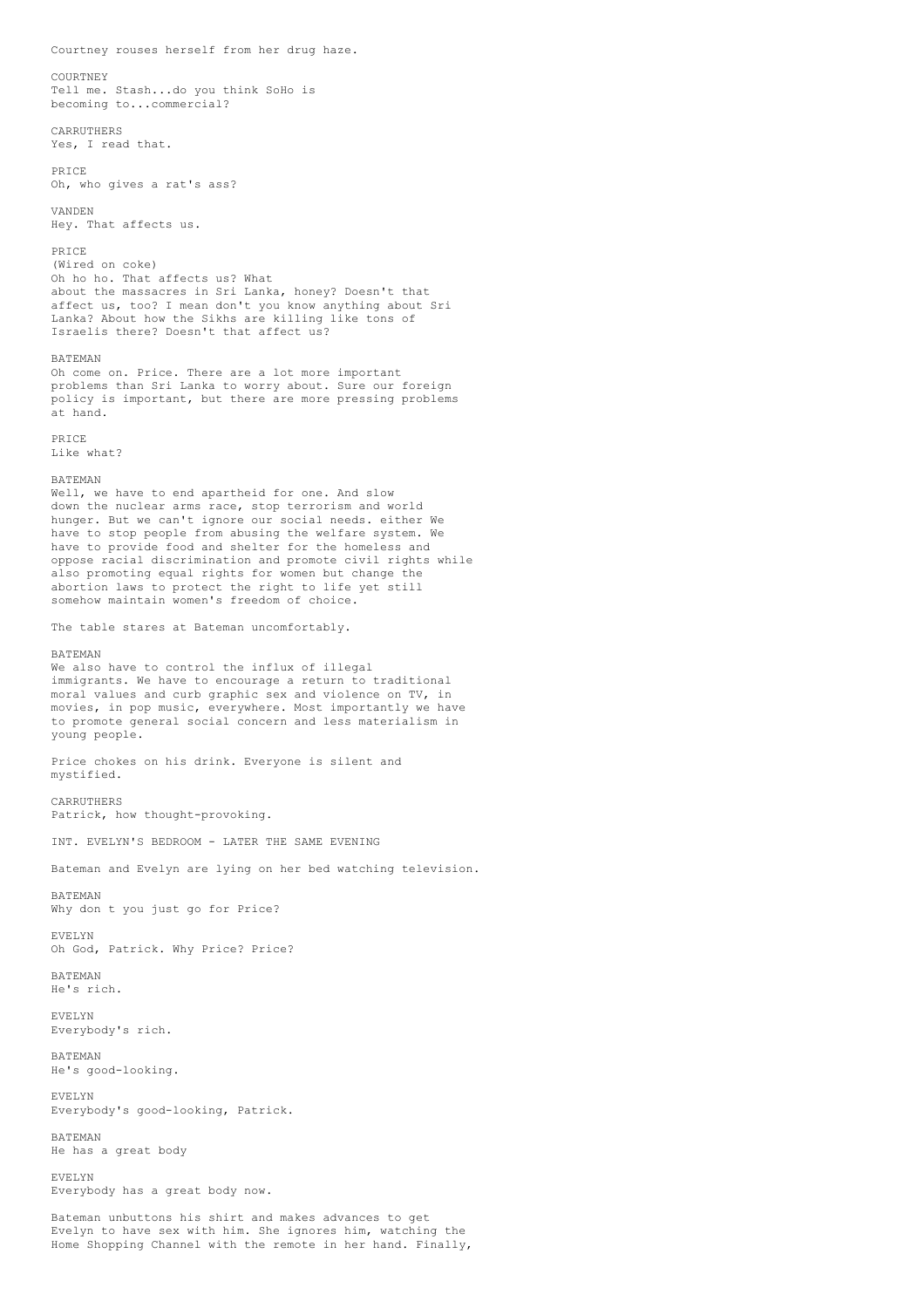he straddles her, penis close to her face. She tries to look around him at the TV, then takes notice.

EVELYN What do you want to do with that, floss with it?

Bateman flops back down beside her and stares at the television.

EVELYN Are you using minoxidil?

BATEMAN No. I'm not. Why should I ?

EVELYN Your hairline looks like it's receding.

BATEMAN It's not.

EXT. STREET - LATER THAT NIGHT

It is 3 a.m. Bateman is standing at an ATM, listening to the comforting sound of fresh bills thudding out of the machine. Bateman turns around and watches a solitary young woman walk past him. He collects his money, placing it carefully in his wallet, and then walks toward her, whistling. He catches up to her as she pauses at a red light.

BATEMAN Hello.

The woman looks suspicious for a moment and then, seeing his smile, smiles back.

INT. DRY CLEANERS - DAY

Bateman, dressed in an Armani suit with an unlit cigar between his teeth is standing in a dry cleaners, arguing with the Chinese woman behind the counter.

BATEMAN Listen, wait. You're not...shhh wait... you're not giving me valid reasons.

The woman continues to speak to him in another language, grabbing at the sleeve of the jacket.

BATEMAN What are you trying to say to me?

Her husband has taken Bateman's horribly bloodstained sheets out of the bag and is staring at them.

# BATEMAN

Bleach-ee? Are you trying to say bleach-ee? Bleach-ee. Oh my God.

She keeps pointing to the jacket and talking.

### BATEMAN

(Talking over her) Two things. One. You can't bleach a Soprani. Out of the question. Two. (Louder) Two. I can only get these sheets in Santa Fe. These are very expensive sheets and I really need them clean.

She keeps talking and Bateman leans into her.

BATEMAN If you don't shut your fucking mouth I will kill you, are you understanding me?

She talks faster.

BATEMAN Now listen-I have a very important lunch meeting (Checks Rolex) at Hubert's in thirty minutes, and I need those ...no wait, twenty minutes. I have a lunch meeting at Hubert's in twenty minutes with Ronald Harrison and I need those sheets cleaned by this afternoon.

She keeps talking.

BATEMAN Listen. I cannot understand you.

Bateman starts laughing, slaps his hand down on the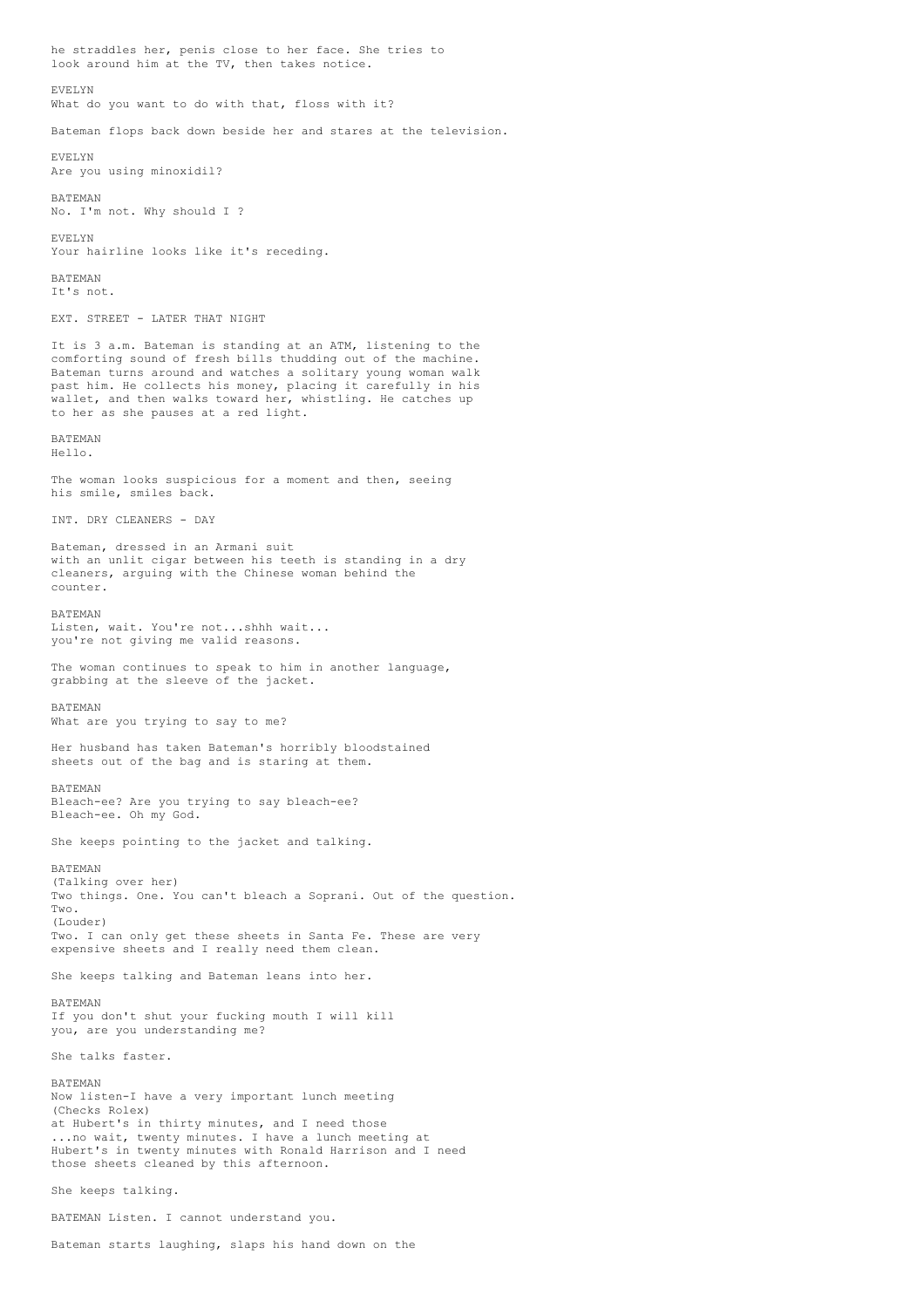counter.

BATEMAN This is crazy. You're a fool. I can't cope with this.

Bateman is on the verge of tears.

BATEMAN Stupid bitchee! Understand? Oh Christ!

Someone enters the store behind him. It's VICTORIA, late-twenties, attractive but a little overweight, wearing a tailored business suit with white sneakers and sports socks.

VICTORIA Patrick?

She takes off her sunglasses.

VICTORIA Hi, Patrick. I thought that was you.

BATEMAN Hello (Mumbles un incomprehensible name)

Awkward pause.

BATEMAN Well.

VICTORIA Isn't it ridiculous? Coming all the way up here, but you know. They really are the best.

BATEMAN Then why can't they get these stains out? I mean can you talk to these people or something? I'm not getting anywhere.

Victoria moves toward the sheet that the old man is holding up. She touches it and the woman behind the counter begins talking again.

VICTORIA Oh my, I see. What are those? Oh my. BATEMAN Um, well...it s cranberry juice. Cranapple.

VICTORiA (Skeptically) Really?

BATEMAN Well, I mean, um, it s really...Bosco. You know, like... like a Dove Bar. It's a Dove Bar...Hershey's Syrup?

VICTORIA (As if sharing a secret joke) Oh yeah. Oh I get it. Fun with chocolate.

BATEMAN Listen, if you could talk to them (He yanks the sheet out of the man's hand) I would really appreciate it. I'm really late. I have a lunch appointment at Hubert's in fifteen minutes.

Bateman turns to leave.

**VICTORIA** Hubert's? Oh really? It moved uptown, right?

BATEMAN Yeah, well, oh boy, listen, I've got to go. Thank you, uh... Victoria?

VICTORIA Maybe we could have lunch one day next week? You know, I'm downtown near Wall Street quite often.

BATEMAN Oh, I don't know, Victoria. I'm at work all the time.

VICTORIA Well, what about, oh, you know, maybe a Saturday?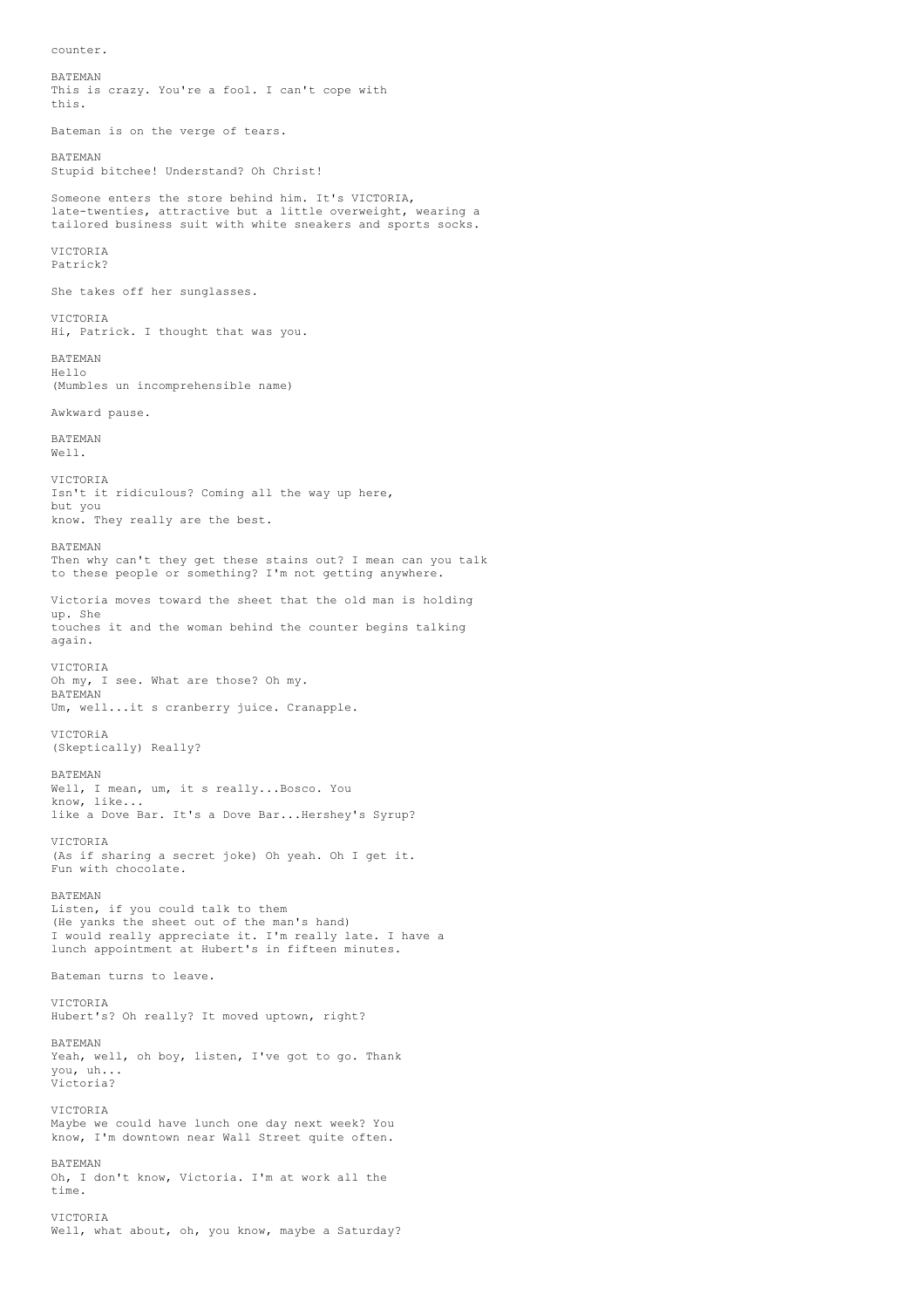BATEMAN (Checking his watch) Next Saturday? VICTORIA (Shrugging) Yeah. BATEMAN Oh, can't, I'm afraid. Matinée of Les Miserables. Listen, I've really got to go. I'll-Oh...Christ...I'll call you. VICTORIA Okay. Do. Bateman glares at the woman behind the counter and rushes out the door. Victoria stares after him as we hear the sound of the bell on the closing door. INT. BATEMAN'S APARTMENT - DAY Bateman is sitting on the sofa watching a video, talking to Courtney on a portable phone. He's holding a video box in one hand, perusing the title: Inside Lydia's Ass. Offscreen we hear the sounds of the porn movie as he talks. BATEMAN Listen, what are you doing tonight? COURTNEY What? Oh, I'm...busy. BATEMAN Listen, you're dating Luis, he's in Arizona. You're fucking me, and we haven't made plans. What could you possibly be up to tonight? COURTNEY Stop it. I'm... BATEMAN On a lot of lithium? COURTNEY Waiting for Luis to call me. He said he'd call tonight. Oh don't be difficult, Patrick. BATEMAN You should come have dinner with me. COURTNEY But-when? BATEMAN Am I confused or were we talking about tonight? **COURTNEY** Ummm . . yeah. Luis is calling me tonight. I need to be home for that. BATEMAN Pumpkin? **COURTNEY** Yes? BATEMAN Pumpkin you're dating an asshole. COURTNEY Uh huh. BATEMAN Pumpkin you're dating the biggest dickweed in New York. **COURTNEY** I know. Stop it. BATEMAN Pumpkin, you're dating a tumbling, tumbling dickweed. COURTNEY Patrick don't call me pumpkin anymore, okay? I have to go. BATEMAN Courtney? Dinner?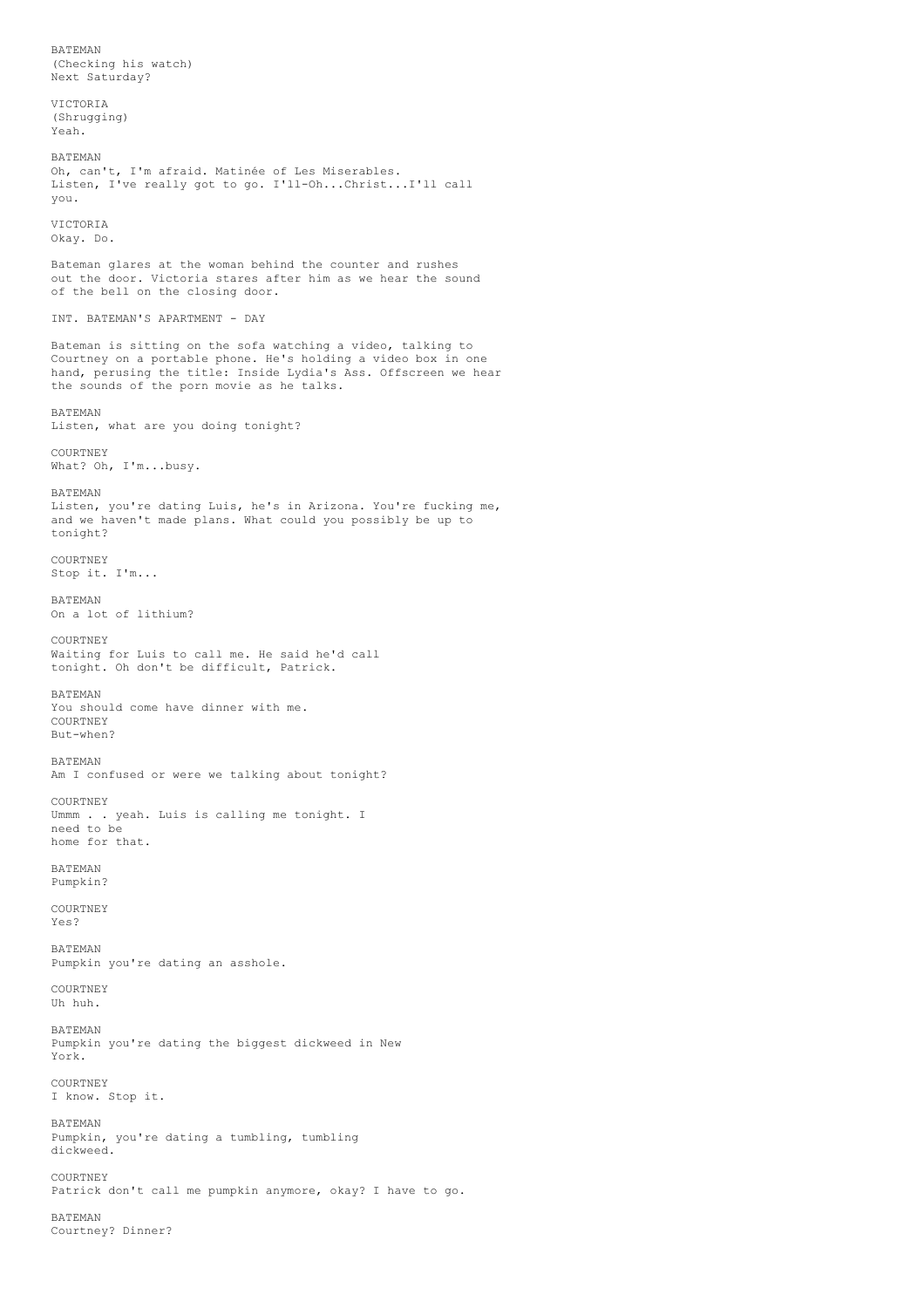COURTNEY I can't. BATEMAN I'm thinking Dorsia. **COURTNEY** Dorsia's nice. BATEMAN Nice? COURTNEY You like it there, don't you? BATEMAN The question is do you like it, Courtney? And will you blow off a fucking phone call from your sad excuse for a boyfriend to eat there tonight. COURTNEY Okay. Yeah. What time? BATEMAN Eight? **COURTNEY** Pick me up? BATEMAN Sounds like I'll have to. Don't fall asleep, okay? Wear something fabulous. Dorsia, remember? Bateman hangs up, opens up the Zagat's guide and dials the number for Dorsia with trembling fingers. It's busy and so he puts it on speakerphone, constant redial. He waits with his head in his hands, sweating with anxiety, until there is finally an answer. MAITRE D' Dorsia. Please hold. He is on hold for a long time, getting very tense. MAITRE D' Dorsia. BATEMAN (Both of his eyes are closed) Umm...yes...I know it's a little late but is it possible to reserve a table for two at eight or eight-thirty perhaps? Long pause. The Maitre D' starts giggling quietly and then more loudly until the laughter is almost hysterical and he hangs up the phone. INT. TAXI- NIGHT Bateman and Courtney are in the back of a cab. Courtney is heavily medicated. COURTNEY A facial at Elizabeth Arden, which was really relaxing, then to the Pottery Bam where I bought this silver muffin dish. (She starts to pass out) BATEMAN Is that Donald Trump's car? COURTNEY (Thickly) Oh God, Patrick. Shut up. BATEMAN You know, Courtney, you should take some more lithium. Or have a Diet Coke. Some caffeine might get you out of this slump. COURTNEY I just want to have a child. Just...two... perfect...children... (Her voice trails as she descends back into a drug haze) The cab draws up outside a restaurant. The awning reads "Barcadia." INT. BARCADIA - NIGHT

An insanely expensive nouvelle Italian restaurant all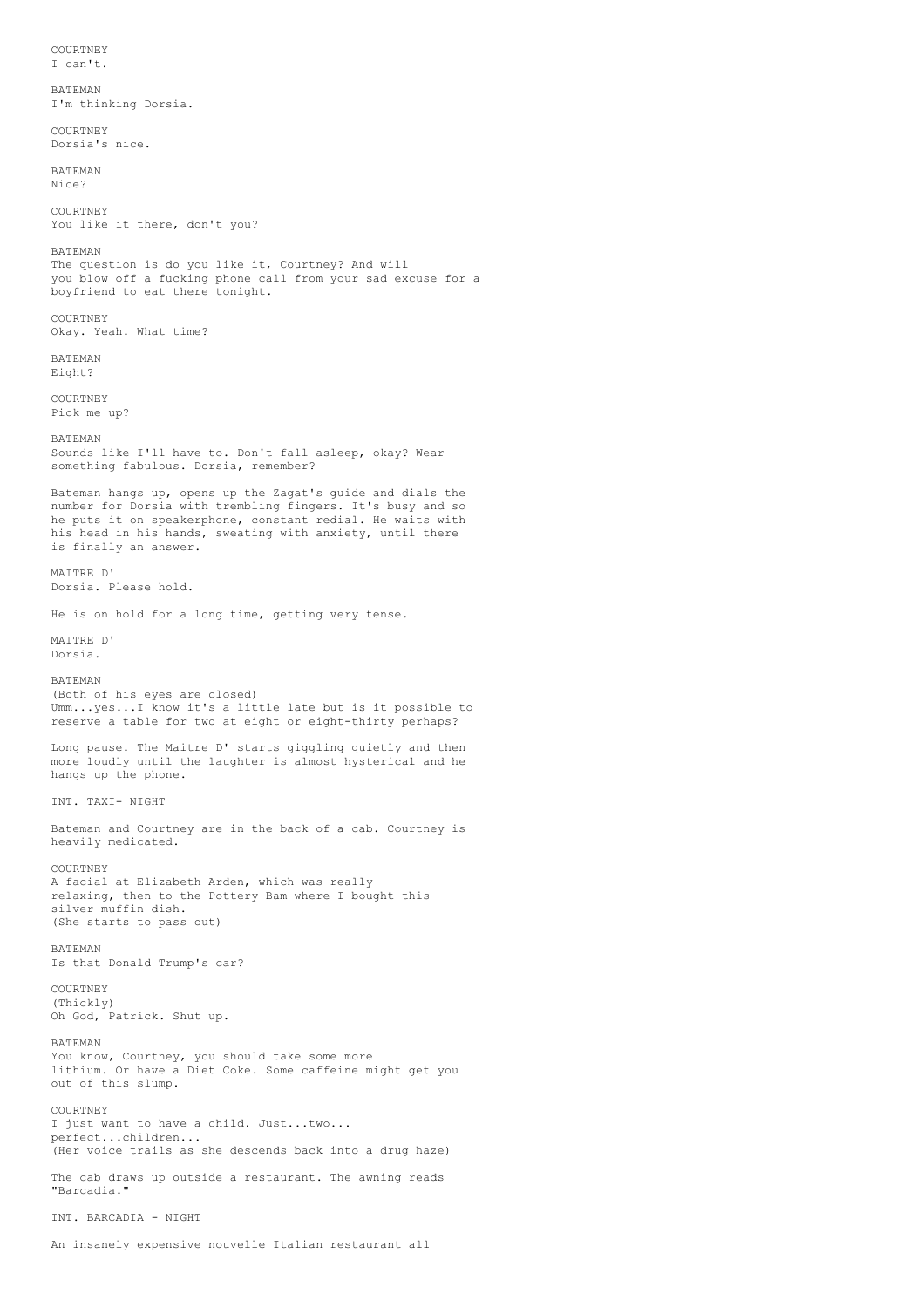polished natural brick, spotless white tablecloths, minimalist flower arrangements, discreet lighting. A waiter has come to take their drink orders. BATEMAN J&B. Straight. COURTNEY Champagne on the rocks. Oh-could I have that with a twist? She starts to sink back in her chair and Bateman leans over and pulls her back up. **COURTNEY** Are we here? BATEMAN Yes. **COURTNEY** This is Dorsia? BATEMAN (Examining a menu that says "Barcadia" in large script) Yes, dear. Courtney almost falls asleep while looking at her menu, and starts to slide off of her chair. Bateman grabs her by both shoulders and props her up. BATEMAN Courtney, you're going to have the peanut butter soup with smoked duck and mashed squash. New York magazine called it a 'playful but mysterious little dish." You'll love it. And then...the red snapper with violets and pine nuts. I think that'll follow nicely. COURTNEY Mmmm...thanks, Patrick. She falls asleep at the table. INT. COURTNEY'S BEDROOM - NIGHT Bateman and Courtney are in Courtney's bed. Bateman is on top of her, reaching for a condom in the ashtray. He tears it open with his teeth, puts it on. COURTNEY (Dazed on lithium) I want you to fuck me. Bateman gets on top of her, starts to fuck her. COURTNEY Luis is a despicable twit. BATEMAN Yes, Luis is a despicable twit. I hate him. He keeps fucking her. COURTNEY No, you idiot. I said "Is it a receptacle tip?" Not, is Luis a despicable twit. Is it a receptacle tip? Get off me. BATEMAN Is it a what? COURTNEY Pull out. BATEMAN I'm ignoring you. COURTNEY (screaming) Pull out, goddamnit! BATEMAN (Slowing down but not stopping) What do you want, Courtney? She pushes him away from her. BATEMAN It's a plain end. I think.

COURTNEY Turn the light on.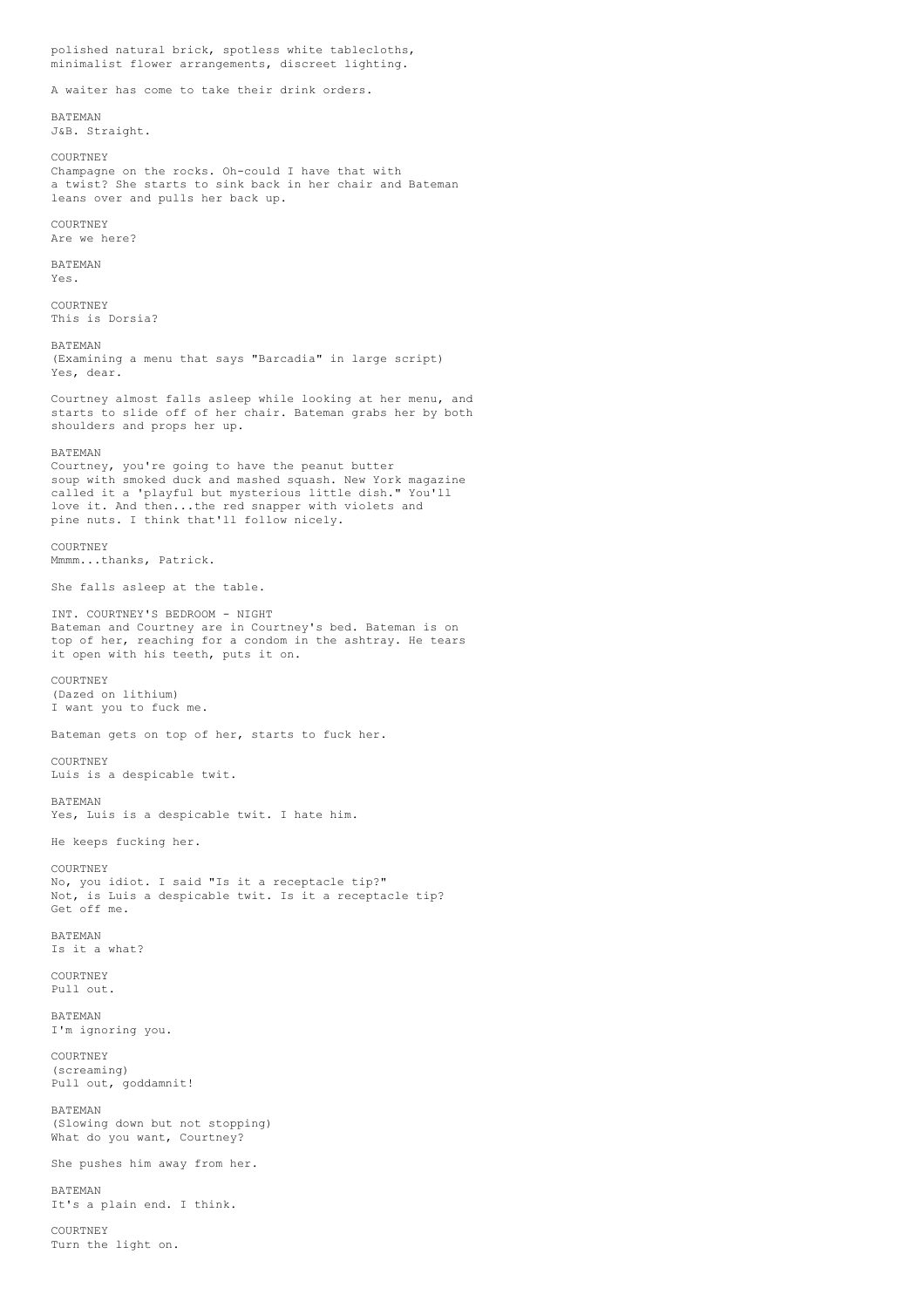She tries to sit up. BATEMAN Oh Jesus. I'm going home. **COURTNEY** Patrick. Turn on the Light. He turns on the light. BATEMAN It's a plain end, see? So? **COURTNEY** Take it off. BATEMAN Why? COURTNEY Because you have to leave half an inch at the tip – (She covers herself with her comforter) to catch the force of the ejaculate! BATEMAN I'm getting out of here. Where's your lithium? Courtney throws a pillow over her head and starts crying. COURTNEY (Screaming) Do you think you're turning me on by having unsafe sex? Bateman pulls the pillow off her and slaps her face. BATEMAN Oh Christ, this really isn't worth it. And see, Courtney, it's there for what? Huh? Tell us. (He slaps her again lightly) Why is it pulled down half an inch? So it can catch the force of the ejaculate! COURTNEY (Choking crying) Well, it's not a turn-on for me. I have a promotion coming to me. I don't want to get AIDS. Bateman grabs her head and makes her look at the condom. BATEMAN See? Happy? You dumb bitch? Are you happy, you dumb bitch? COURTNEY Oh God, just get it over with. He fucks her quickly until he has a mediocre orgasm and falls down next to her. They lie side by side with their bodies not touching, eyes open, staring at the ceiling. INT. CONFERENCE ROOM, PIERCE & PIERCE - DAY Bateman and Luis Carruthers are seated at a long table in the conference room at Pierce & Pierce, which looks out onto a spectacular view of Manhattan. **CARRITHERS** Patrick, thanks so much for looking after Courtney. Dorsia, how impressive! How on earth did you get a reservation there? BATEMAN Lucky, I guess. CARRUTHERS That's a wonderful jacket. Let me guess, Valentino Couture? BATEMAN Uh huh. CARRUTHERS (Reaching out to touch it) It looks so soft. BATEMAN (Catching Luis hand) Your compliment was sufficient Luis.

Carruthers is distracted by a question from the colleague on his left.Paul Owen enters, carrying the Wall St. Journal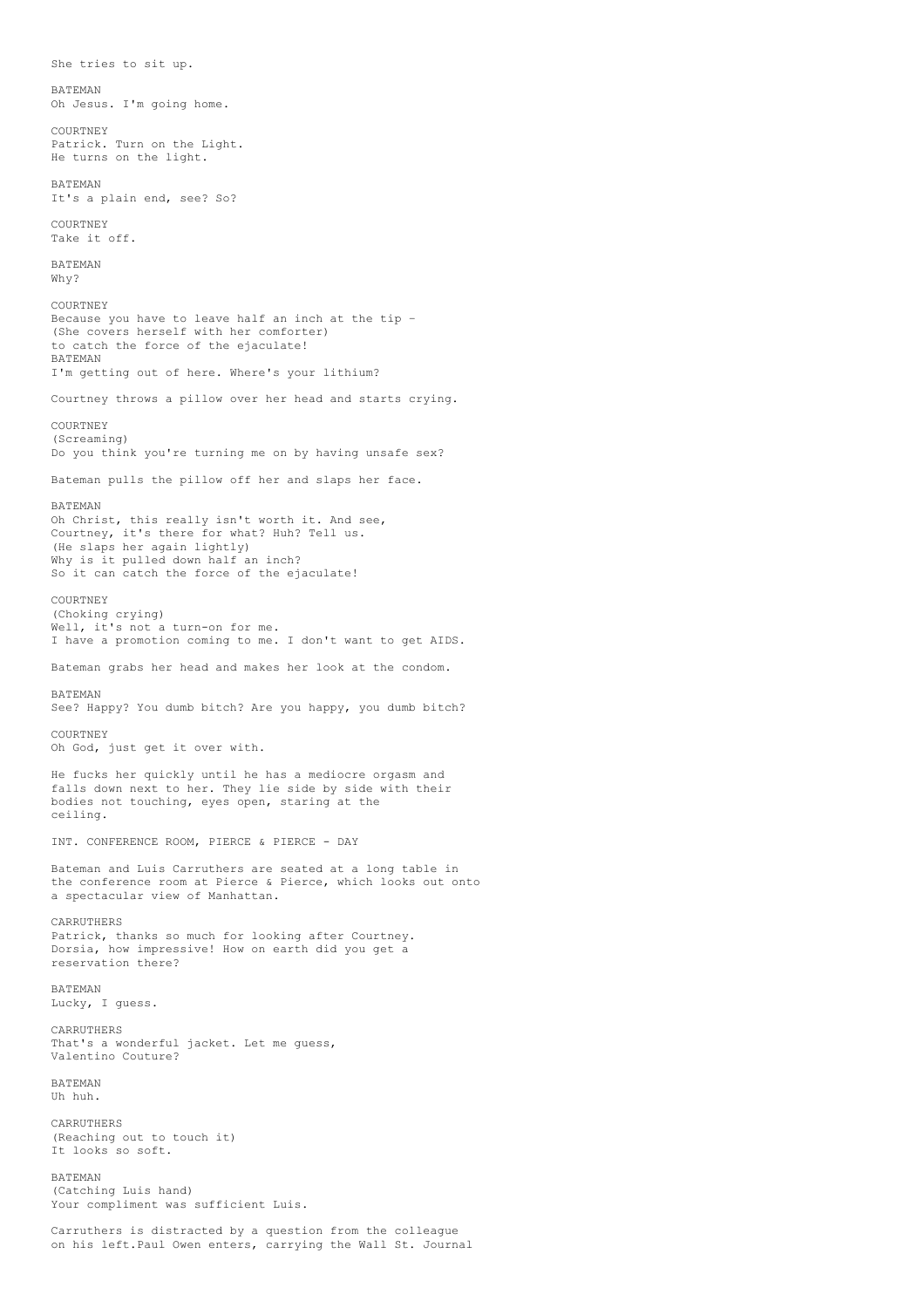under his arm. He is handsome, supremely confident and self-satisfied; he sees himself as a leader among men. OWEN (To Bateman) Hello, Halberstam. Nice tie. How the hell are you? BATEMAN I've been great. And you? Their conversation fades down as we hear Bateman's thoughts. BATEMAN (V.O.) Owen has mistaken me for this dickhead Marcus Halberstam. It seems logical because Marcus also works at P&P and in fact does the same exact thing I do and he also has a penchant for Valentino suits and Oliver Peoples glasses. Marcus and I even go to the same barber, although I have a slightly better haircut. During this voiceover the CAMERA WANDERS over to MARCUS HALBERSTAM, who is conferring with a colleague in the opposite corner of the room. He bears a superficial resemblance to Bateman. OWEN How's the Ransom account going, Marcus? BATEMAN (Nervous) It's...it's...all right. OWEN Really? That's interesting. (He stares at Bateman, smiling) Not great? BATEMAN Oh well, you know. OWEN And how's Cecilia? She's a great girl. BATEMAN Oh yes. I'm very lucky. McDermott and Price enter. McDERMOTT Hey. Owen! Congratulations on the Fisher account. OWEN Thank you, Baxter. PRICE Listen, Paul. Squash? OWEN Call me. (Hands him a business card) PRICE How about Friday? OWEN No can do. Got a res at eight-thirty at Dorsia. Great sea urchin ceviche. There is a stunned silence as he walks away and sits in a corner of the room, ostentatiously studying papers. CLOSE-UP on Bateman's face, cold with hatred. PRICE (Whispering) Jesus. Dorsia? On a Friday night? How'd he swing that? McDERMOTT (Whispering) I think he's lying. Bateman takes out his wallet and pulls out a card. PRICE (Suddenly enthused) What's that, a gram? BATEMAN New card. What do you think? McDermott lifts it up and examines the lettering carefully.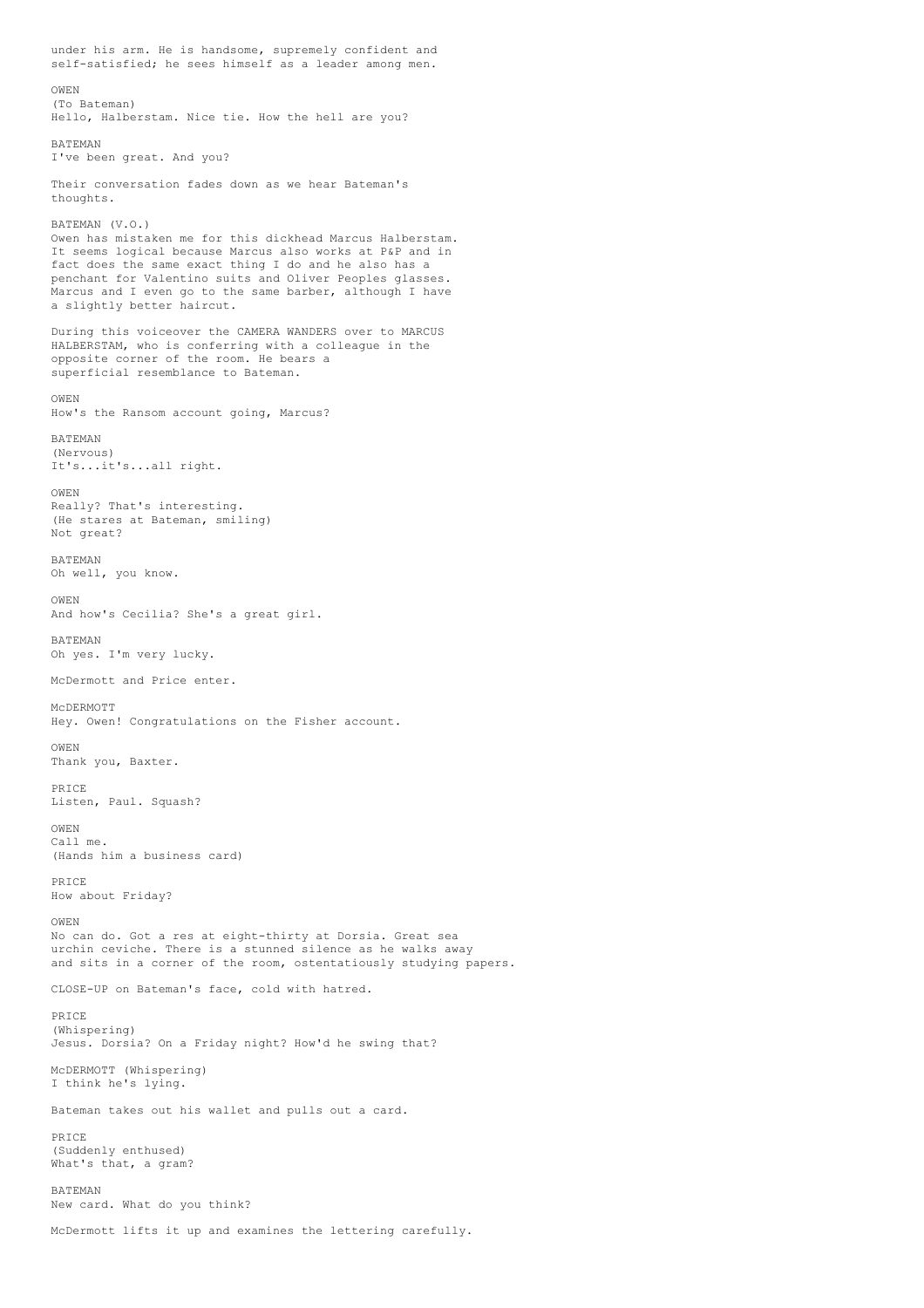McDERMOTT Whoa. Very nice. Take a look. He hands it to Van Patten. BATEMAN Picked them up from the printers yesterday VAN PATTEN Good coloring. BATEMAN That's bone. And the lettering is something called Silian Rail. McDERMOTT (Envious) Silian Rail? VAN PATTEN It is very cool, Bateman. But that's nothing. He pulls a card out of his wallet and slaps it on the table. VAN PATTEN Look at this. They all lean forward to inspect it. PRICE That's really nice. Bateman clenches his fists beneath the table, trying to control his anxiety. VAN PATTEN Eggshell with Romalian type. (Turning to Bateman) What do you think? BATEMAN (Barely able to breath, his voice a croak) Nice. PRICE (Holding the card up to the light) Jesus. This is really super. How'd a nitwit like you get so tasteful? Bateman stares at his own card and then enviously at McDermott's. BATEMAN (V.O.) I can't believe that Price prefers McDermott's card to mine. PRICE But wait. You ain't seen nothin' yet. He holds up his own card. PRICE Raised lettering, pale nimbus white... BATEMAN (Choking with anxiety) Impressive. Very nice. Let's see Paul Owen's card. Price pulls a card from an inside coat pocket and holds it up for their inspection: "PAUL OWEN, PIERCE & PIERCE, MERGERS AND ACQUISITIONS." Bateman swallows, speechless. The sound in the room dies down and all we hear is a faint heartbeat as Bateman stares at the magnificent card. BATEMAN (V.O.) Look at that subtle off-white coloring. The tasteful thickness of it. Oh my God, it even has a watermark... His hand shaking, Bateman lifts up the card and stares at it until it fills the screen. He lets it fall. The SOUND RETURNS TO NORMAL. CARRUTHERS Is something wrong? Patrick...you're sweating. EXT. STREET- EVENING The financial district. The streets are eerily deserted.

Bateman stands at an ATM, enjoying the reassuring sound of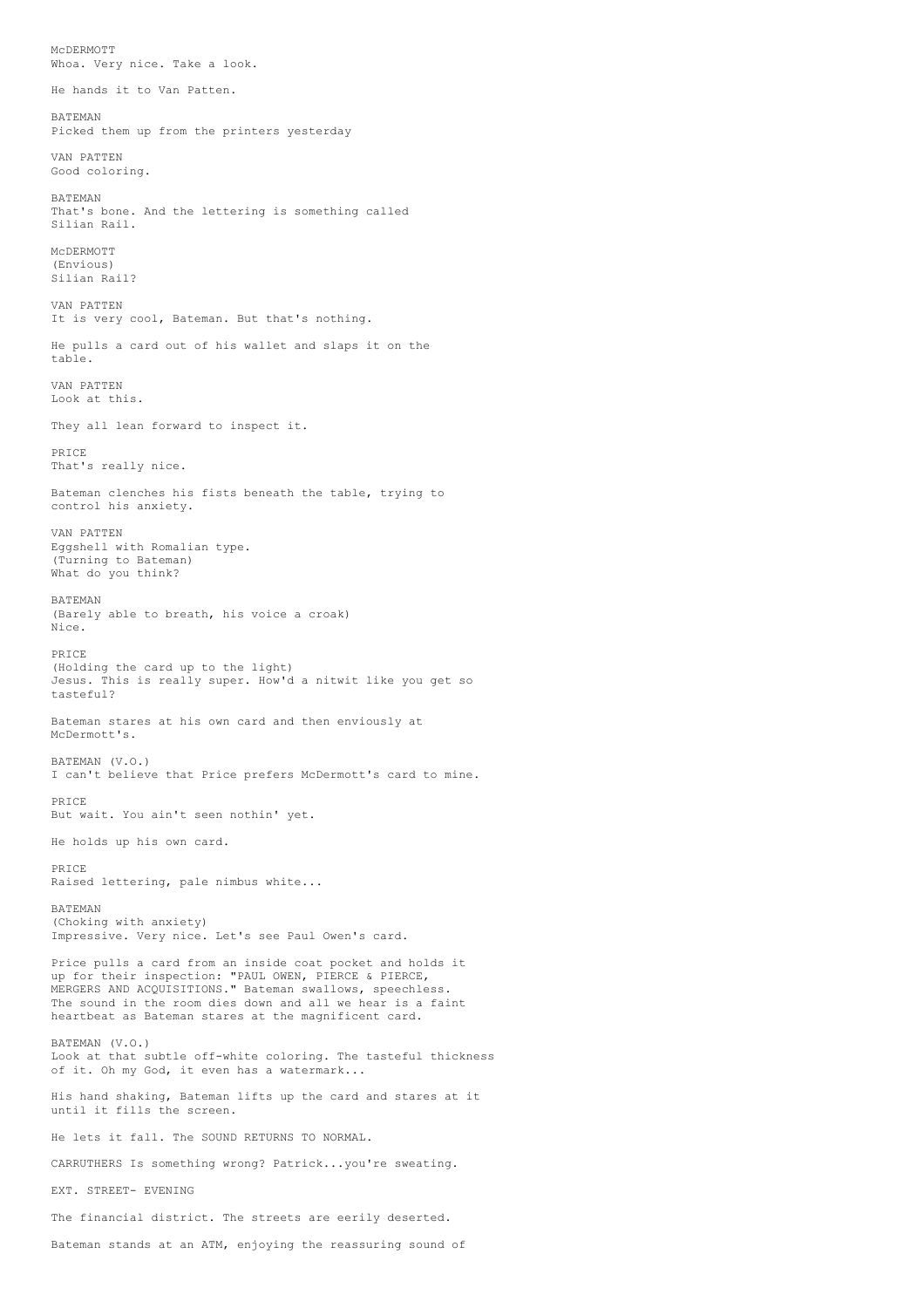\$500 in fresh bills thudding from the machine. As he turns to leave, he notices someone across the street. A HOMELESS MAN is lying in a doorway on top of an open grate, surrounded by bags of garbage and a shopping cart. A cardboard sign is attached to the front of the cart: I AM HOMELESS AND HUNGRY PLEASE HELP ME. A small, thin dog lies next to him. He is black, dressed in a stained, torn, lime-green polyester pants suit with jeans worn over the pants. BATEMAN (Offering his hand) Hello. Pat Bateman. The Homeless Man stares at Bateman, struggling to sit up. BATEMAN You want some money?. Some...food? The Homeless Man nods and starts to cry. Bateman reaches into his pocket and pulls out a \$I 0 bill, then changes his mind and holds out a \$5 instead. BATEMAN Is this what you need? The Homeless Man nods, looks away, wipes his nose. HOMELESS MAN I'm so hungry. BATEMAN It's cold out, too, isn't it? HOMELESS MAN I'm so hungry. BATEMAN (Holding the bill just out of the man's reach) Why don't you get a job? If you're so hungry, why don't you get a job? HOMELESS MAN (Shivering and sobbing) I lost my job... BATEMAN Why? Were you drinking? Is that why you lost it? Insider trading? Just joking. No, really-were you drinking on the job? HOMELESS MAN I was fired. I was laid off. BATEMAN Gee, uh, that's too bad. HOMELESS MAN I'm so hungry. The dog starts to whimper. BATEMAN Why don't you get another one? Why don't, you get another job? HOMELESS MAN I'm not... BATEMAN You're not what? Qualified for anything else? HOMELESS MAN I'm hungry BATEMAN I know that, I know that. Jeez, you're like a broken record. I'm trying to help you. HOMELESS MAN I'm hungry. BATEMAN Listen, do you think it's fair to take money from people who do have jobs? From people who do work? HOMELESS MAN What am I gonna do?

BATEMAN Listen, what's your name?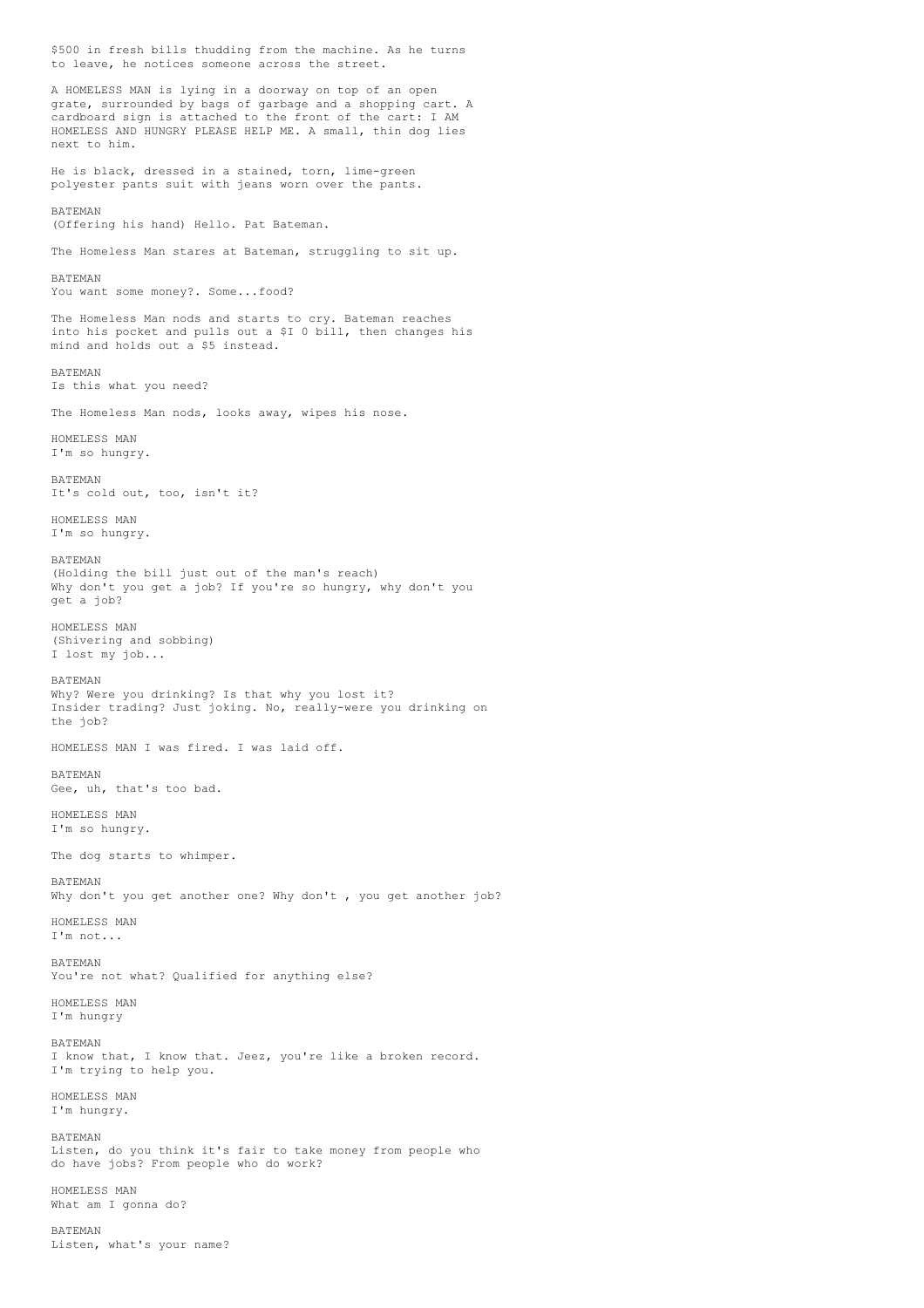HOMELESS MAN  $A$ BATEMAN Speak up. Come on. HOMELESS MAN Al. BATEMAN Get a goddamn job, Al. You've got a negative attitude. That's what's stopping you. You've got to get your act together. I'll help you. HOMELESS MAN You re so kind, mister. You're kind. You're a kind man. I can tell. BATEMAN (Petting the dog) Shhhh...it's okay. HOMELESS MAN (Grabbing Bateman's wrist) Please...I don know what to do. I'm so cold. BATEMAN (Stroking his face, whispering) Do ,you know how bad you smell? The stench, my God. HOMELESS MAN I can't...I can't find a shelter BATEMAN You reek. You reek of...shit. Do you know that? (Shouting) Goddammit, Al-look at me and stop crying like some kind of faggot. Al...I'm sorry. Bateman carefully puts the money back in his wallet. BATEMAN It's just that...I don't know I don't have anything in common with you. He opens his briefcase and pulls out a long thin knife with a serrated edge. He pushes up the sleeve of his jacket to protect it. BATEMAN Do you know what a fucking loser, you are? HOMELESS MAN'S POV as Bateman lunges at him with the knife. EXTREME WIDE SHOT of the street. Bateman's shadowed figure is hunched over the Homeless Man, stabbing him in the stomach. The dog barks wildly and Bateman stomps on it until it is silent. LOW ANGLE shot of Bateman as he throws a quarter on the ground. BATEMAN There's a quarter. Go buy some gum. Bateman walks calmly into the empty caverns of Wall Street. Cars drift past, their headlights momentarily illuminating the body left twitching on the ground. INT. BEAUTY SALON - DAY CLOSE-UP on Bateman's face and torso. His eyes are closed as a woman's hands rub cream into his face. FACIALIST What beautiful skin you have, Mr Bateman. So fine, so smooth... His eyes open to look up at the facialist and then he closes them again. BATEMAN (V.O.) I have all the characteristics of a human being- flesh, blood, skin, hair-but not a single clear, identifiable emotion except for greed ,und disgust. Something horrible is happening inside me and I don't know why. CUT TO:

Bateman sitting in a chair, looking down at the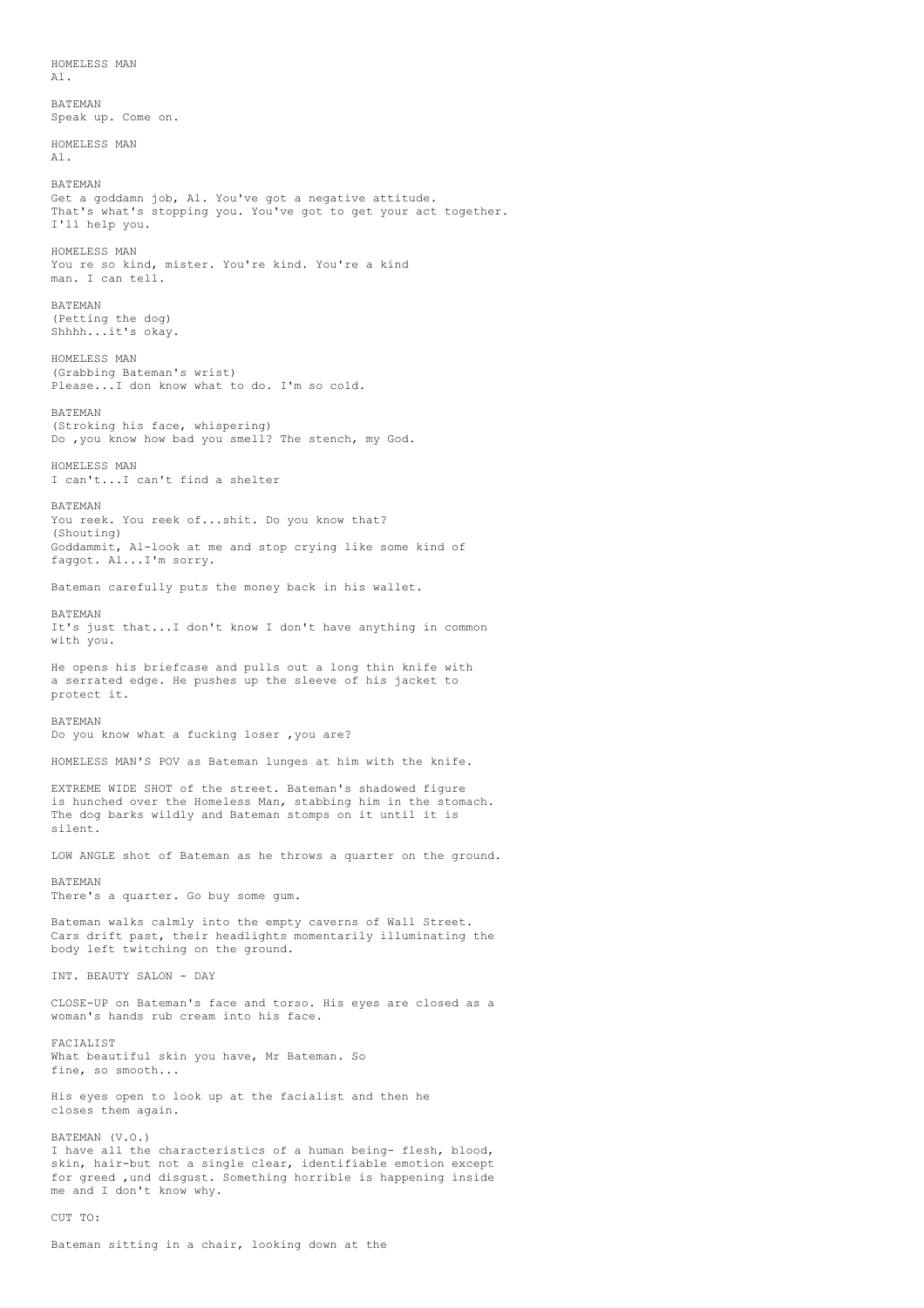MANICURIST who is giving him a pedicure. She is cutting his nails with tiny sharp scissors. He stares at them longingly. BATEMAN (V.O.) My nightly bloodlust has overflowed into my days. I feel lethal, on the verge of frenzy. CUT TO: Bateman lying irradiated by ultraviolet light on a tanning bed, wearing goggles. BATEMAN (V.O.) I think my mask of sanity is about to slip. INT. TEXARKANA RESTAURANT - NIGHT An insanely expensive nouvelle Tex-Mex restaurant, with an ironic Southwestern decor: Santa Fe colors, Navajo blankets, naive cowboy art, rawhide banquettes. Bateman bursts in the door, late, and approaches the MAITRE D'. BATEMAN Marcus Halberstam. For two at eight? MAITRE D' Your friend has already been seated. Follow me, Mr. Halberstam. Paul Owen is seated at a table underneath an enormous pair of ram's horns. He is arguing with the WAITER. OWEN No, I want to know. I came here for the cilantro crawfish gumbo, which is after all the only excuse one could have for being in this restaurant, which is by the way, almost completely empty. Am I to believe that all ten people in this restaurant have eaten your entire supply of cilantro crawfish gumbo? WAITER I'm very sorry sir. There was a fire in the kitchen earlier today, and-BATEMAN J&B, straight. And a Dixie beer. WAITER Would you like to hear-OWEN Double Absolut martini. WAITER Yes, sir. Would you like to hear the specials? BATEMAN Not if you want to keep your spleen. The Waiter leaves. OWEN This is a real beehive of, uh, activity, Halberstam. This place is hot, very hot. BATEMAN Listen, the mud soup and the charcoal arugula are outrageous here. OWEN Yeah, well, you're late. BATEMAN Hey, I'm a child of divorce. Give me a break (Studying the menu; he's in a surprisingly good mood) Hmmm, I see they've omitted the pork loin with lime jello. OWEN We should've gone to Dorsia. I could've gotten us a table. BATEMAN Nobody goes there anymore. There is a long disgruntled silence. BATEMAN Is that Ivana Trump over there? (Laughs) Jeez Patrick I mean Marcus, what are you thinking? Why would Ivana be at Texarkana?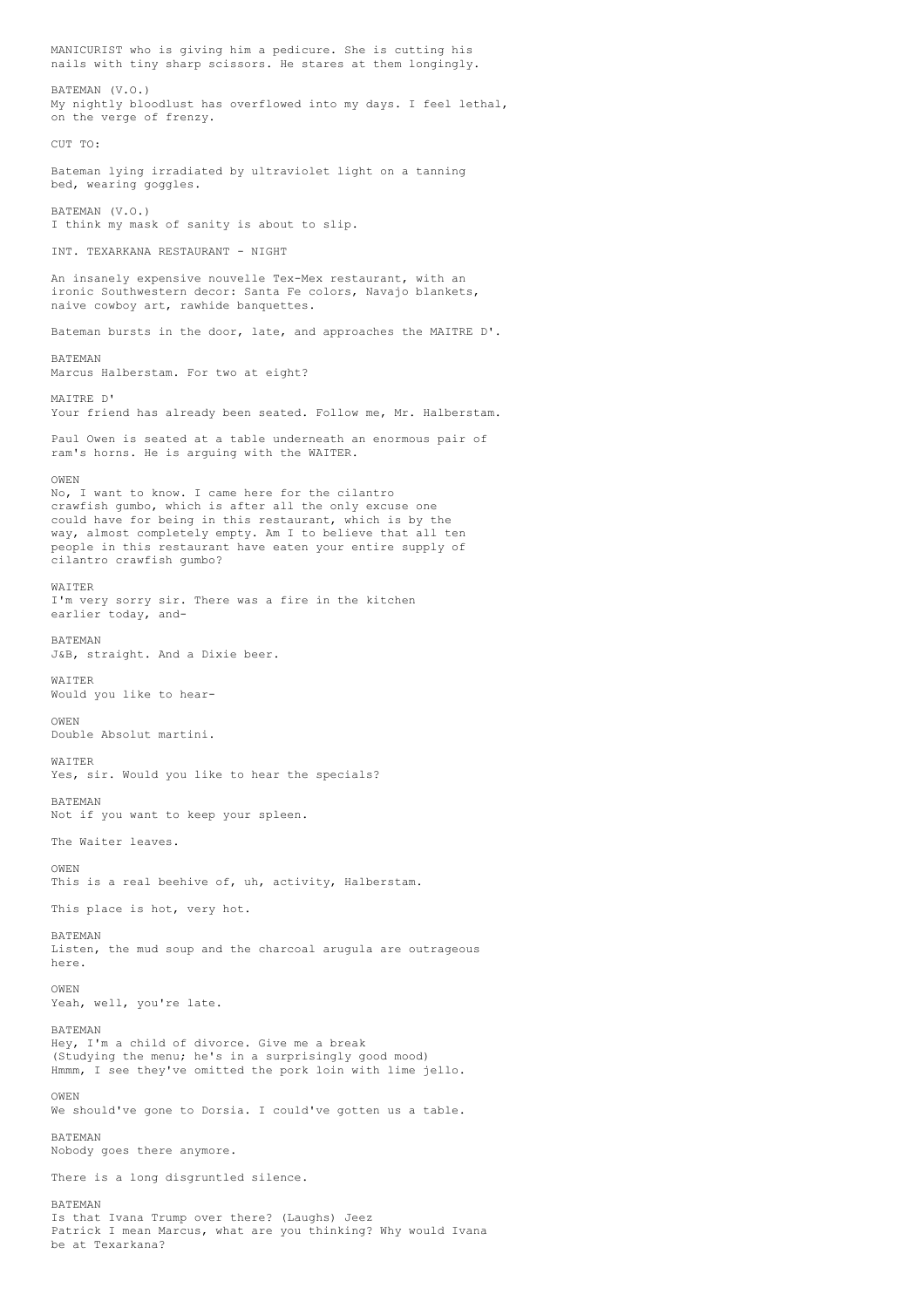### Another pause.

# BATEMAN So, wasn't Rothschild originally handling the Fisher account? How did you get it?

### OWEN

I could tell you that, Halberstam, but then I'd have to kill you.

He guffaws. Bateman laughs politely.

### LATER:

Paul Owen is very drunk. BATEMAN cold sober.

# BATEMAN

I like to dissect girls. Did you know I'm utterly insane?

Owen continues laughing and motions to the waiter for another drink.

#### OWEN

Great tan, Marcus. Really impressive. Where do you tan?

BATEMAN Salon.

#### OWEN

I've got a tanning bed at home. You should look into it.

Bateman nods, agitated.

OWEN And Cecelia, how is she? Where is she tonight?

### BATEMAN

Cecelia is, well...you know (Cecelia. I think she's having dinner with...Evelyn Williams.

OWEN Evelyn. Great ass. Goes out with that loser Patrick Bateman. What a dork.

BATEMAN Another Martini, Paul?

Owen nods drunkenly.

# LATER:

The end of the meal. Owen is squeezing a lime onto the table, missing his beer, incredibly drunk. The check is laid down.

# BATEMAN

(Talking to Owen like a child) Paul, give me your Amex card. Good boy. Bateman slaps the card down, looks at the check.

### BATEMAN

Two-hundred-and-fifty. Very reasonable. Let's leave a big tip, shall we? My place hr a nightcap?

# OWEN

No, man. I'm gonna bail.

# BATEMAN

Come on, you dumb son of a bitch. (Helping him into his jacket) I've got a preview of the Barneys catalogue and a bottle of Absolut waiting for us.

```
INT. BATEMAN'S APARTMENT - NIGHT
The living room floor has been meticulously covered with
newspaper.
```
Owen is slumped drunkenly in a white Eames chair, a glass in his hand. Bateman is looking through his CDs.

# BATEMAN You like Huey Lewis and the News?

OWEN They're okay. BATEMAN Their early work was a little too New Wave for my taste. But then Sports came out in 1983, I think they really came into their own, commercially and artistically.

Bateman walks to his bathroom, taking a large ax out of the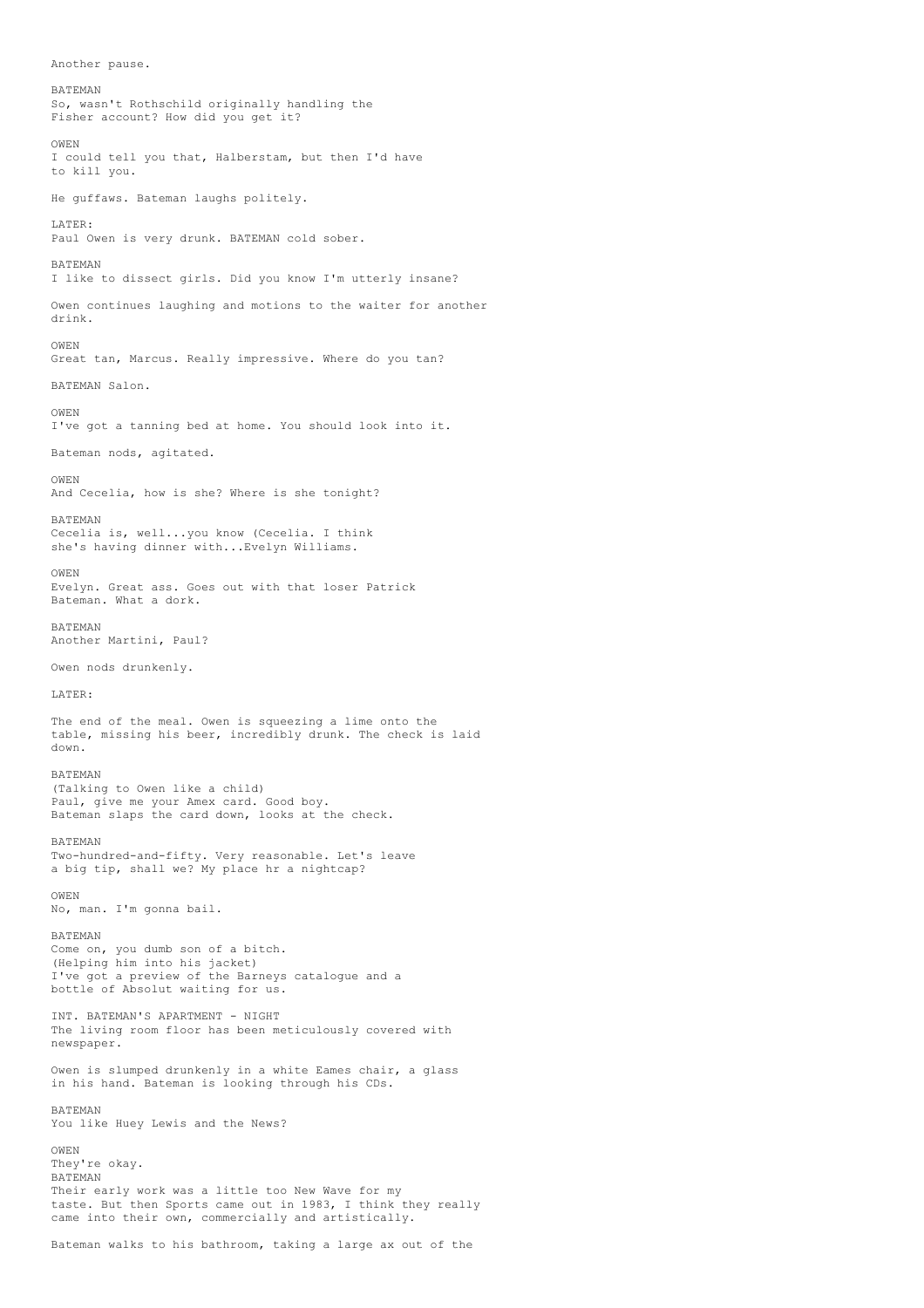shower. He takes two Valium.

#### BATEMAN

(Said partly from the bathroom) The whole album has a clear, crisp sound and a new sheen of consummate professionalism that gives the songs a big boost. Bateman comes back out and leans the ax against the wall. He walks to the foyer and puts on a raincoat, watching Owen from behind ail the time.

BATEMAN

He's been compared to ELvis Costello but I think Huey has a more bitter, cynical sense of humor.

Owen is absent-mindedly leafing through the Barneys catalogue.

OWEN Hey, Halberstam?

BATEMAN Yes, Owen?

OWEN Why are there copies of the Style section all over the place? Do you have a dog? A chow or something?

BATEMAN No, Owen.

OWEN (Confused) Is that a raincoat?

BATEMAN Yes, it is.

Bateman moves to the CD player. He takes a CD out of its case and slides it in the machine.

BATEMAN

In 1987 Huey released this, Fore!, their most accomplished album. I think I heir undisputed masterpiece is "HiP To Be Square," a song so catchy that most people probably don't listen to the lyrics. But they should because it's not just about the pleasures of conformity and the importance of trends. It's al~ a personal statement about the band itself.

Bateman puts on "Hip To Be Square."

BATEMAN crosses the room and picks up the ax.

We follow BATEMAN from behind as he walks up to Owen, the ax raised over his head.

BATEMAN Hey, Paul?

As Owen turns around, FROM OWEN'S POV we see Bateman swing the ax toward his face.

Blood sprays onto the white raincoat.

FROM BEHIND OWEN, we see BATEMAN as he yanks the ax out.

Owen drops to the floor. His body falls out of the frame. We stay on his legs twitching mechanically.

Blood pulses onto the newspaper-covered floor.

BATEMAN (Raising the ax and screaming) Try getting a reservation at Dorsia now, you fucking stupid bastard!

LOW ANGLE ON BATEMAN as he beats Owen with the back of the ax.

OFFSCREEN, the sound of the ax hitting Owen.

BATEMAN (Panting) Fucking bastard...

Bateman takes his raincoat off, still panting. He folds the coat carefully in half, bloody side in, and drapes it neatly over the back of a chair.

He sits back on the white sofa and surveys the scene. He checks his Rolex and lights a cigar.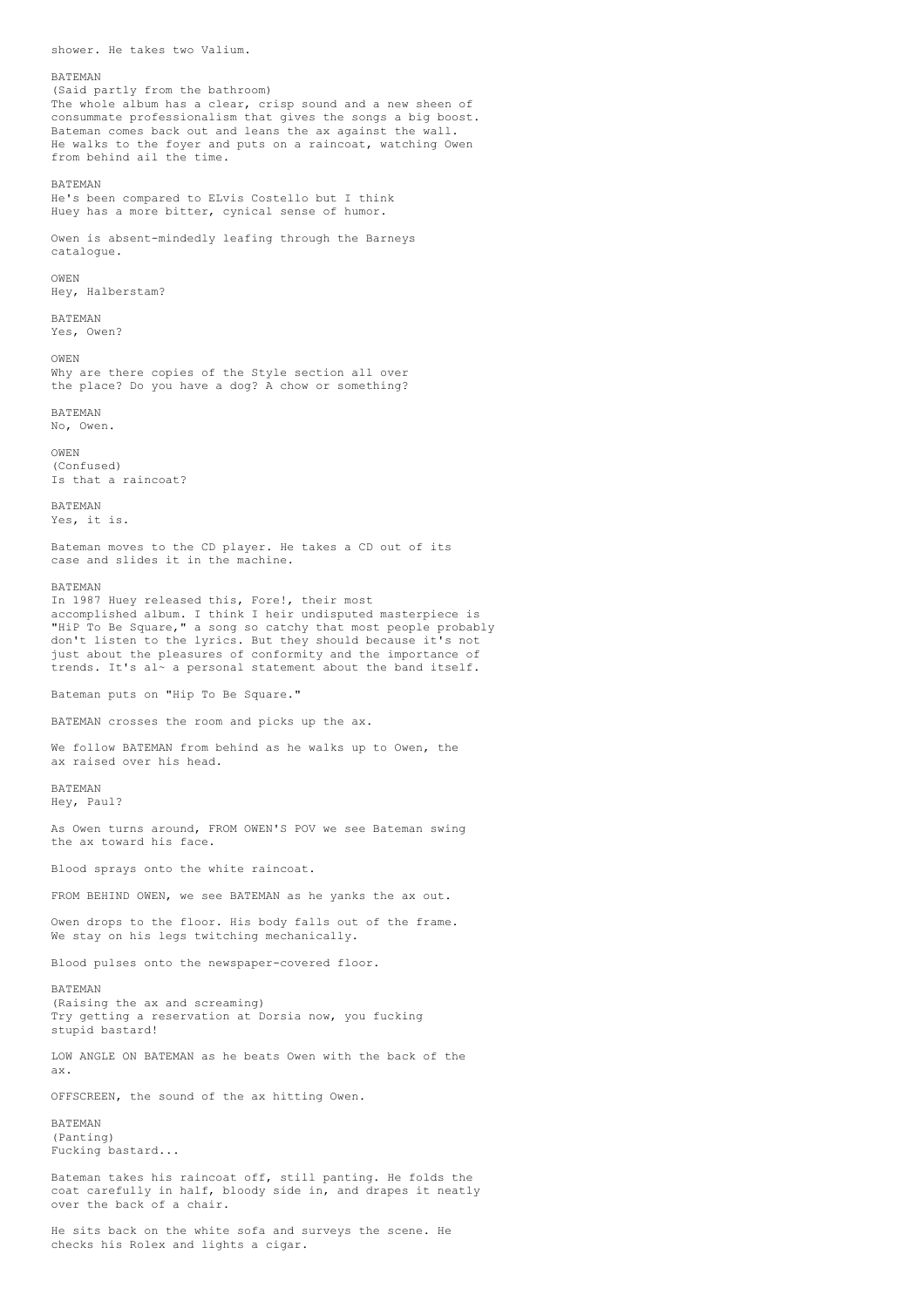OFFSCREEN, Paul Owen's last faint sighs are heard.

INT. LOBBY - NIGHT

BATEMAN drags a large, blood-soaked sleeping bag through the lobby, past the bored doorman, who looks up from the Post for a moment.

EXT. STREET - NIGHT

BATEMAN is trying to hail a cab. Owen's body is at his feet. Luis Carruthers and a Japanese girl walk up to him.

**CARRITHERS** Patrick? Is that you?

## BATEMAN

No, Luis. It's not me. You're mistaken.

CARRUTHERS

This is Gwendolyn Ichiban. This is my very good friend Patrick Bateman. Where are you going? We're going to Nell's. Gwendolyn's father's buying it. (Looking down at the body) Where did you get your overnight bag?

BATEMAN Commes des Garcon.

A cab stops. BATEMAN opens the door and manages to get Owen's body into the backseat.

Bateman gets into the cab.

**CARRITHERS** Call me please, Patrick.

BATEMAN Jesus lives, Luis.

INT. BATEMAN'S HELL'S KITCHEN APARTMENT - NIGHT

A bare room, lit by one light bulb. The walls are blank except for a Les Miserables poster. There is one ratty chair.

Bateman pours lime over Paul Owen's body, which is lying in a bathtub. He plays Huey Lewis, smokes a cigar, watches the body dissolve.

INT. PAUL OWEN'S APARTMENT - NIGHT

Bateman is letting himself into the apartment. It is very similar to Bateman's, but even more minimalist. The walls are white-pigmented concrete with a large minimalist painting on the wall. One wall is covered in a trendy, large-scale scientific drawing above a long, black leather couch.

BATEMAN Where to send the bastard? Dallas? Pans?

He throws some clothes into a suitcase, randomly grabbing toiletries and shoving them in.

BATEMAN Singapore? London. I'll send the asshole to London.

He puts some music on to help muffle his voice, then leans over the answering machine.

He does a passable imitation of Owen's speech.

BATEMAN

Hi, this is Paul. I've been called away to London for a few days. Meredith, I'll call you when I get back. Hasta la vista, baby.

INT. BATEMAN'S OFFICE - MORNING

Bateman is sitting at his desk, with the latest copy of Sports Illustrated in front of him and his Walkman playing Kenny G. We hear the MUSIC until Jean enters and he takes the Walkman off.

BATEMAN (Faintly irritable) What is it?

JEAN Patrick?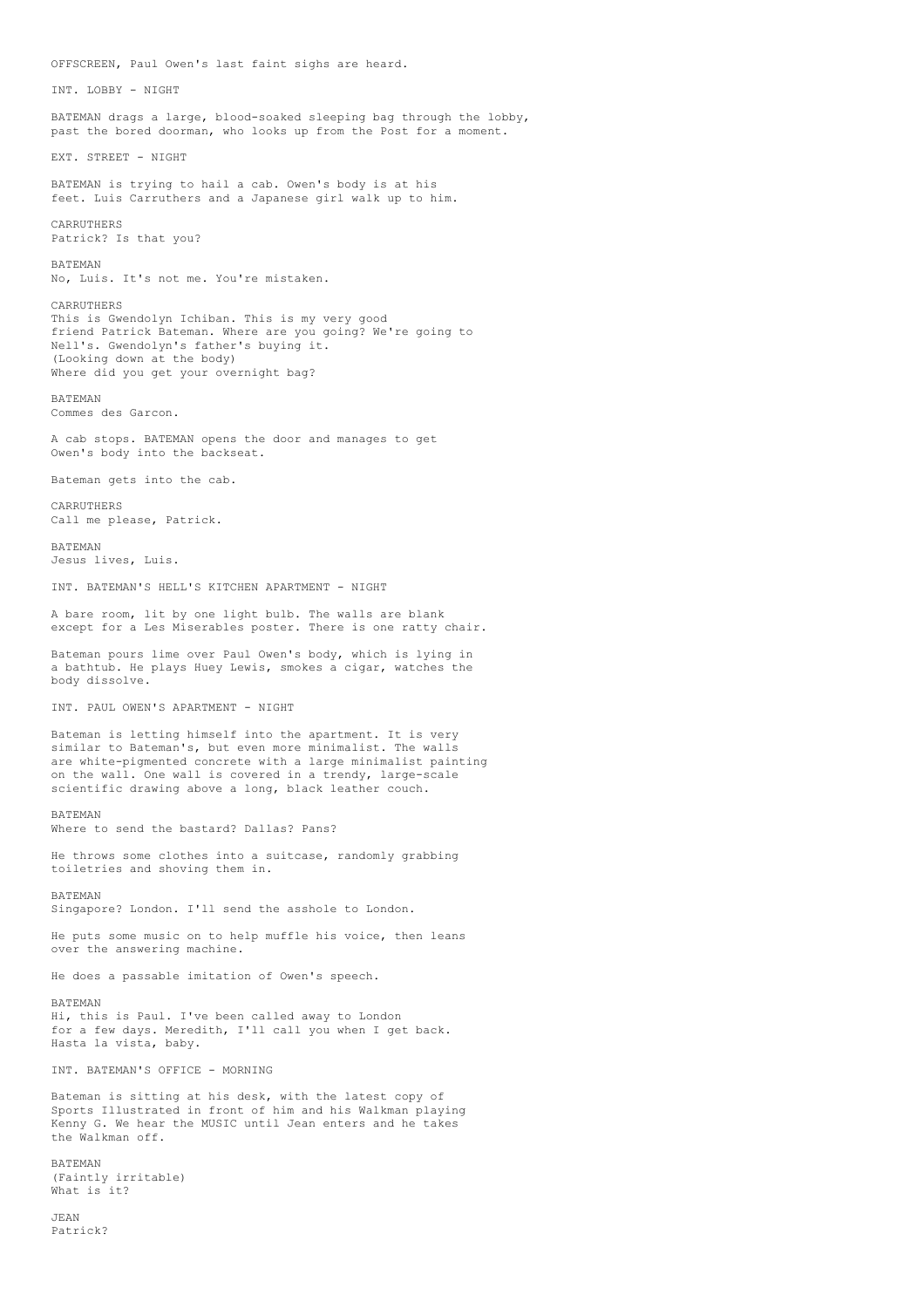BATEMAN (Condescendingly) Ye-es, Je-an?

JEAN

Patrick, a Mr. Donald KIMBALL is here to see you.

BATEMAN

Who? JEAN

Detective Donald KIMBALL?

Silence. Bateman stares out the window, then down at the drawing of a headless woman he's been doodling on the back cover of Sports Illustrated.

BATEMAN Tell him I'm at lunch.

JEAN (whispering) Patrick, I think he knows you're here. It's only ten-thirty.

Silence.

BATEMAN

Send him in, I guess. As she exits, he picks up the cordless phone and pretends to talk to someone at the other end.

BATEMAN

Now, John, you've got to wear clothes in proportion to your physique. There are definite do's and don'ts, good buddy, of wearing a bold-striped shirt. A hold-striped shirt calls for solid-colored or discreetly patterned suits and ties...

The door to the office opens and he waves in DETECTIVE DONALD KIMBALL. KIMBALL is surprisingly young - about Bateman's age and good-looking, dressed in a crumpled linen Armani suit of the type Bateman and his friends might wear.

Kimball sits down and crosses his legs with a self-assurance that makes Bateman so nervous he forgets to carry on with his fake conversation. Kimball looks up at him curiously, noticing the silence.

BATEMAN

(Realizing that Kimball is staring at him) Right. And yes...always tip the stylist fifteen percent.

Bateman shrugs at the detective, rolling his eyes in exasperation.

KIMBALL nods understandingly.

BATEMAN

Listen, John, I've got to go. T Boone Pickens just walked in... (He laughs inanely) Just joking... (Pause) No don't tip the owner of the salon. Okay, John, right, got it. (He hangs up the phone and pushes the antenna in) Sorry about that.

KIMBALL. No, I'm sorry. I should've made an appointment. (Gesturing toward the phone) Was that anything important?

BATEMAN Oh that? Just mulling over business problems. Examining opportunities...Exchanging rumors... Spreading gossip.

They laugh politely.

KIMBALL. (Holding out his hand) Hi. I'm Donald KIMBALL

BATEMAN (Shaking firmly) Hi. Pat Bateman. Nice to meet you.

KIMBALL I'm sorry to barge in on you like this. but I was supposed to talk to Luis Carruthers and he wasn't in and...well,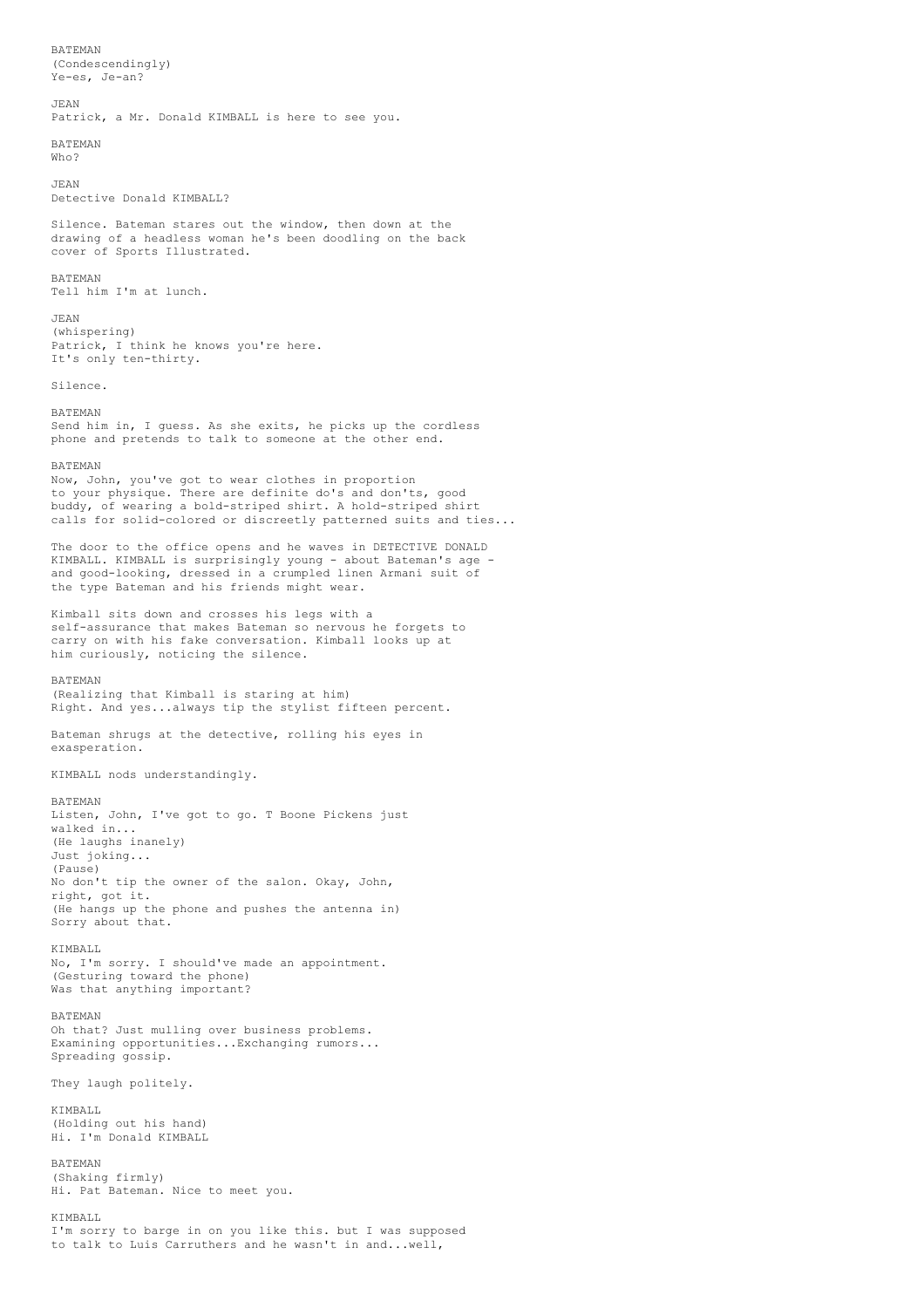you're here, so...I know how busy you guys can get. KIMBALL stares at the three open copies of Sports Illustrated and the Sony Walkman lying on Bateman's desk. Bateman sees the look and sweeps the magazines into the top drawer along with the Walkman, which is still running. BATEMAN (Forcing himself to sound friendly and relaxed) So, what's the topic of discussion? KIMBALL. I've been hired by Meredith Powell to investigate the disappearance of Paul Owen. BATEMAN You're not with the FBI or anything, are you? KIMBALL Nothing like that. I'm just a private investigator. BATEMAN Ah, I see...Yes. Paul's disappearance...Yes. KIMBALL So it's nothing that official. I just have some basic questions. About Paul Owen. About yourself-BATEMAN Coffee? KIMBALL No. I'm okay. BATEMAN Perrier? San Pellegrino? KIMBALL. No, I'm okay. KIMBALL takes out a small black notepad and the same gold Cross pen that Bateman and his friends all use. Bateman buzzes Jean. JEAN (O.S.) Patrick? BATEMAN Can you bring Mr... KIMBALL. KIMBALL. BATEMAN Mr. Kimball a bottle of San Pelle-KIMBALL Oh no, I'm okay. BATEMAN It's no problem Bateman watches intently as KIMBALL writes something down in his notebook, then crosses something out. Jean enters and places the bottle of San Pellegrino and a Steuben etched glass on the table, shooting a concerned glance at Bateman. He glares at her. KIMBALL smiles and nods at Jean as she leaves. BATEMAN Well, what's the topic of discussion? KIMBALL. The disappearance of Paul Owen. BATEMAN Oh right. Well, I haven't heard anything about the disappearance or anything... (Trying to laugh) Not on "Page Six" at least. KIMBALL. I think his family wants this kept quiet. BATEMAN Understandable. (Staring at the untouched bottle of San Pellegrino) Lime?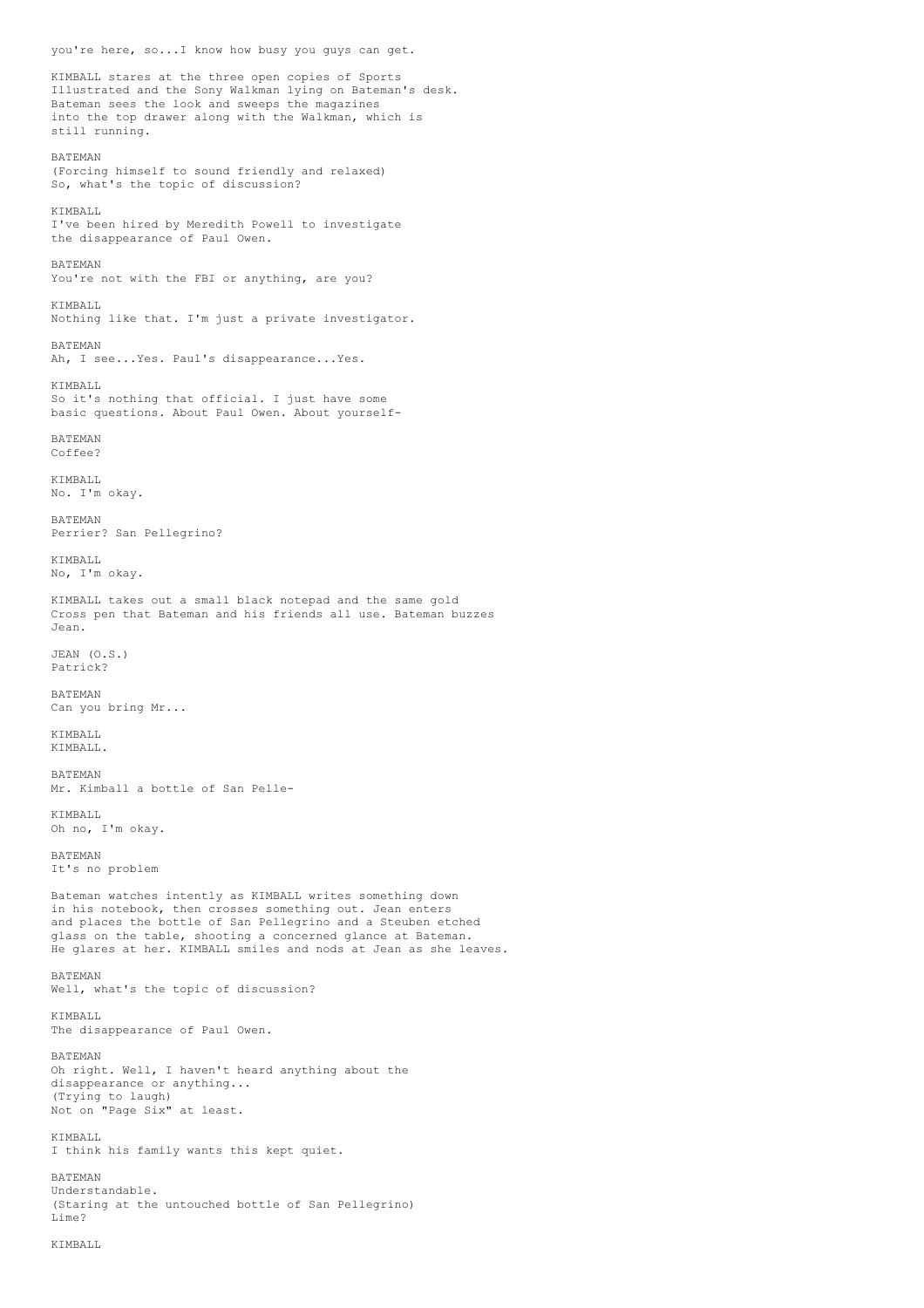No, really. I'm okay. BATEMAN You sure? I can always get you a lime. A pause. KIMBALL Just some preliminary questions that I need for my own files, okay? BATEMAN Shoot. KIMBALL. How old are you? BATEMAN Twenty-six. I'll be twenty-seven in October. KIMBALL (Scribbling in his notebook) Where did you go to school? BATEMAN Harvard. The Harvard Business School. KIMBALL. Your address? BATEMAN Fifty-five West Eighty-First Street. The American Gardens Building. KIMBALL (Looking up, impressed) Nice. Very nice. BATEMAN (Flattered) Thanks. A pause as KIMBALL studies his notebook. Bateman closes his eyes, as if in pain. KIMBALL Pardon me, but are you okay? BATEMAN Who do you ask? KIMBALL. You seem...nervous. Bateman reaches into his desk drawer and brings out a bottle of aspirin. BATEMAN Nuprin? KIMBALL Uh...no, thanks. Kimball takes out a pack of Marlboro's and lays it on the desk. BATEMAN Bad habit. KIMBALL I know. I'm sorry. A pause, as Bateman stares at the cigarettes. KIMBALL Would you rather I not smoke? BATEMAN No, I guess it's okay. KIMBALL. You sure? BATEMAN No problem. (Buzzing Jean) JEAN (O.S.) Yes, Patrick?

BATEMAN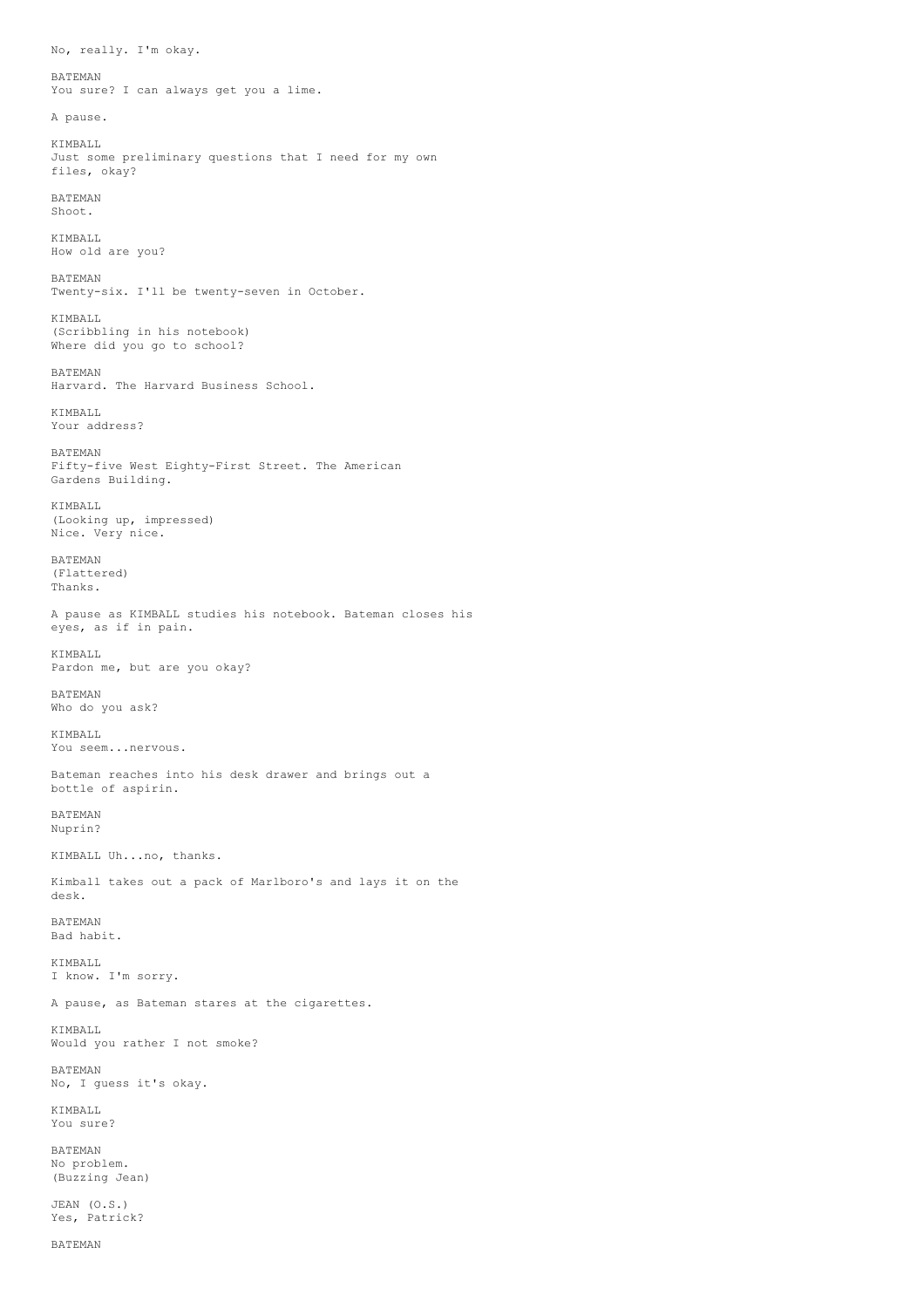Bring us an ashtray for Mr. KIMBALL, please. She whisks in with a crystal ashtray as they sit in silence. KIMBALL What can you tell me about Paul Owen? BATEMAN Well... He coughs, shakes two Nuprin into his hand and swallows them dry. KIMBALL How well did you know him? BATEMAN I'm...at a loss. He was part of that whole...Yale thing, you know. KIMBALL Yale thing? A pause. BATEMAN Yeah...Yale thing. KIMBALL. What do you mean...Yale thing? A pause. BATEMAN Well, I think for one that he was probably a closet homosexual. Who did a lot of cocaine...that Yale thing. A silence during which the sound of the air conditioner becomes deafening. KIMBALL. So...there's nothing you can tell me about Paul Owen? BATEMAN He led what I suppose was an orderly life. He... ate a balanced diet. KIMBALL What kind of man was he? Besides... (He hesitates tries to smile) the information you've just given. BATEMAN I hope I'm not being cross-examined here. KIMBALL Do you feel that way? BATEMAN No. Not really. KIMBALL (As he writes without looking up) Where did Paul hang out? BATEMAN Hang...out? KIMBALL Yeah. You know...hang out. BATEMAN Let me think. The Newport. Harry's. Fluties. Endochine. Nell's. Comell Club. The New York Yacht Club. The regular places. KIMBALL. He had a yacht? BATEMAN No, he just hung out there. KIMBALL And where did he go to school? A slight pause.

BATEMAN Don't you know this?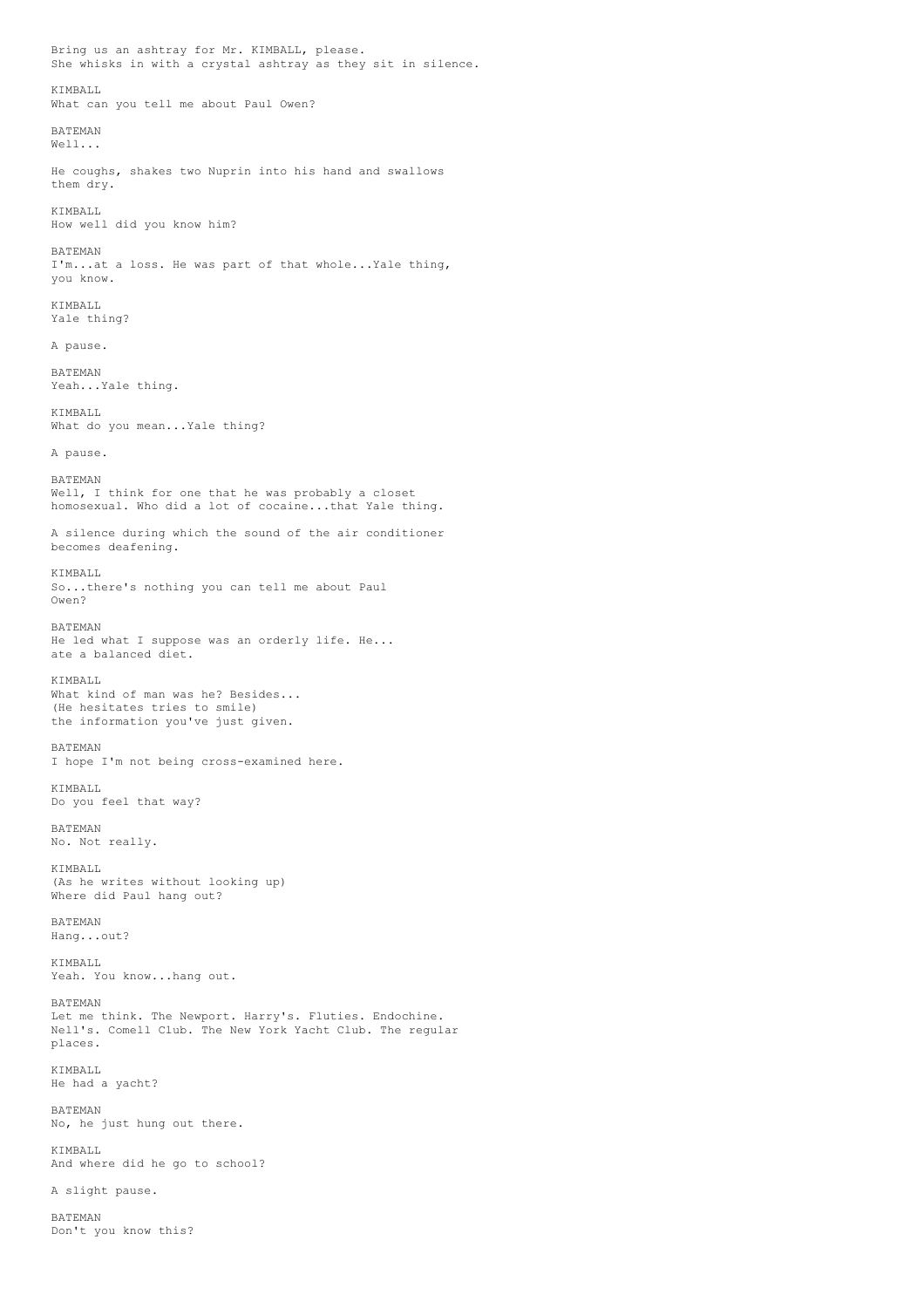KIMBALL. I just wanted to know if you know. BATEMAN Before Yale? If I remember correctly, Saint Paul's... Listen, I just...I just want to help. KIMBALL. I understand. He makes another note. KIMBALL Anything else you can tell me about Owen? BATEMAN We were both seven in 1969. KIMBALL (Smiles) So was I. BATEMAN Do you have any witnesses or fingerprints? KIMBALL. Well, there's a message on his answering machine saying he went to London. BATEMAN Well, maybe he did, huh? KIMBALL. His girlfriend doesn't think so. BATEMAN But...has anyone seen him in London? KIMBALL Actually, yes. BATEMAN Hmmm. KIMBALL Well, I've had a hard time getting an actual verification. A Stephen Hughes says he saw him at a restaurant there, but I checked it out and what happened is, he mistook a Hubert Ainsworth for Paul, so... BATEMAN Oh. KIMBALL. Was he involved at all, do you think, in occultism or Satan worship? BATEMAN What? KIMBALL I know it sounds like a lame question, but in New Jersey I know this sounds like a lame question, but last month-I don't know if you've heard about this, but a young stockbroker was recently arrested and charged with murdering a young Chicano girl and performing voodoo rituals with various body parts-BATEMAN Yikes! No. Paul wasn't into that. He followed a balanced diet and-KIMBALL Yeah, I know, and was into that whole Yale thing. A pause - the longest so far. BATEMAN Have you consulted a psychic? KIMBALL.  $N_{\Omega}$ . BATEMAN Had his apartment been burglarized? KIMBALL No, it actually hadn't. Toiletries were missing. A suit was gone. So was some luggage. That's it. BATEMAN I mean no one's dealing with the homicide squad yet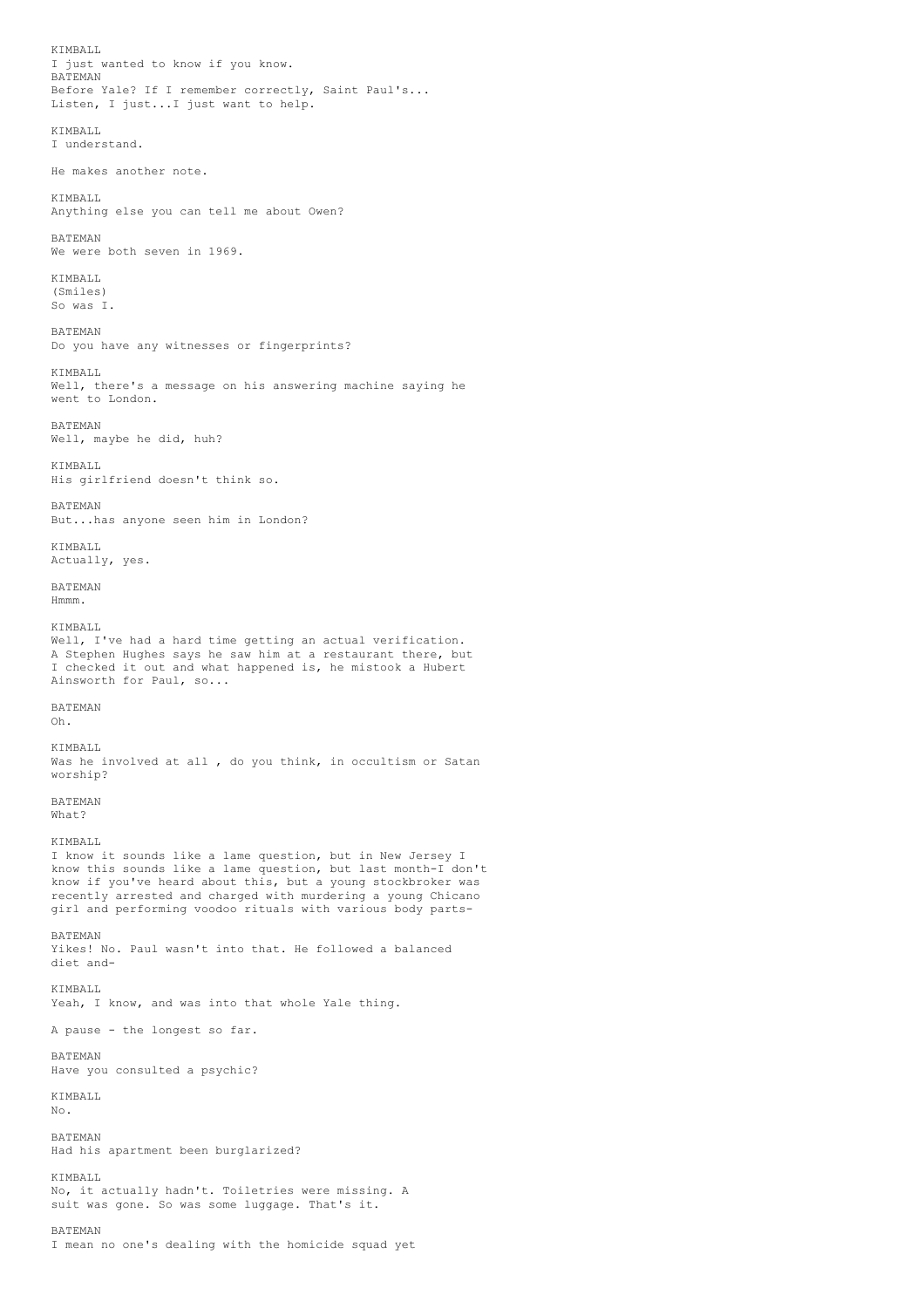KIMBALL. No, not yet. As I said, we're not sure. But... basically no one has seen or heard anything. BATEMAN That's so typical, isn't it? KIMBALL It's just strange. (He stares out the window, lost in thought) One day someone's walking around, going to work, alive, and then... BATEMAN Nothing. KIMBALL People just...disappear. BATEMAN The earth just opens up and swallows people. (He checks his Rolex) KIMBALL Eerie. Really eerie. Silence. BATEMAN (Standing up) You'll have to excuse me. I have a lunch meeting with Cliff Huxtable at Four Seasons in twenty minutes. KIMBALL. Isn't the Four Seasons a little far uptown? I mean aren't you going to be late? BATEMAN Uh, no. There's one...down here. KIMBALL. Oh really? I didn't know that. Bateman leads him to the door. BATEMAN Yes. It's very good. KIMBALL turns to face him. KIMBALL. Listen, if anything occurs to you, any information at all... BATEMAN Absolutely, I'm 100% with you. KIMBALL Great, and thanks for your, uh, time, Mr. Bateman. Bateman closes the door firmly on KIMBALL. He closes his eyes and leans against the door, sweating. INT. BATEMAN'S APARTMENT - AFTERNOON A perfectly lit kitchen still-life - a bottle of Evian, a white porcelain plate on which sits a sliced kiwi, some perfect green grapes, a few berries. OFFSCREEN, the SOUND OF SCREAMS AND A CHAINSAW can be heard from the living room. The living room: Bateman is maniacally doing abdominal crunches as the television plays a video of Texas Chainsaw Massacre. There is a pile of horror videos on his coffee table, next to a copy of GQ. LATER: Bateman is sitting in his armchair, phone book in hand, jerking off. He is squealing into the phone and breathing. BATEMAN You like that, slut? The person on the other end clearly hangs up. CLOSE-UP on his fingers dialing the phone.

or anything, right?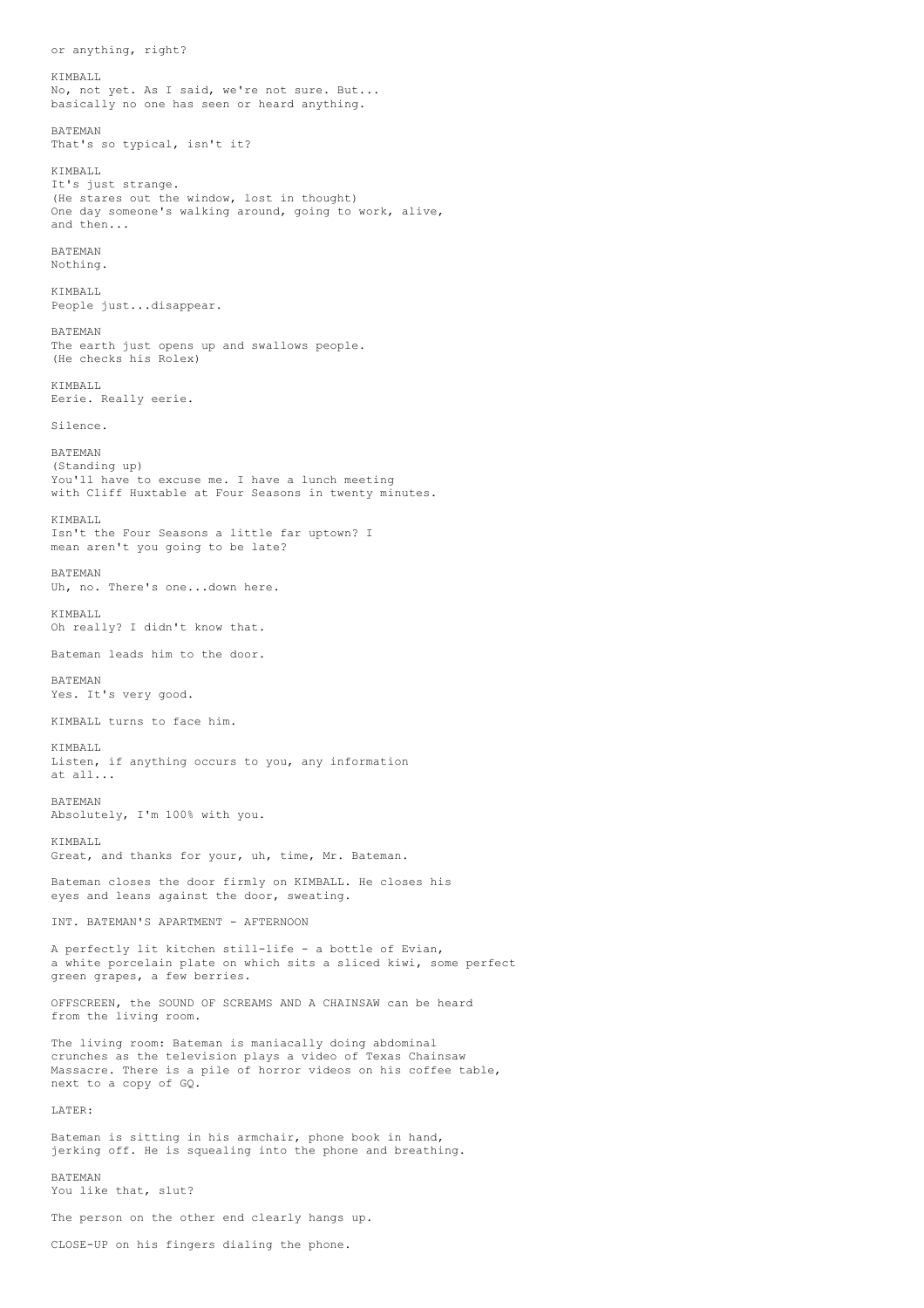BATEMAN You want to know what I'm wearing? Sixty-dollar boxer shorts by Ralph Lauren, a hundred-and-fifty-dollar white cotton T-shirt by Commes des Garcons. (He snorts like a pig) My Rolex cost-Another hang-up. He dials again. BATEMAN (Whipering) I'm a corporate raider. I orchestrate hostile takeovers. What do you think of that? (Makes disgusting sucking noises and grunts) Huh, bitch? GIRL (O.S.) Dad, is that you? Bateman hangs up, frustrated. EXT. STREET/INT. LIMOUSINE - NIGHT Bateman cruises around in the limo. It pulls up alongside CHRISTIE, a pretty blonde hooker in shorts and leather jacket. Bateman opens his window to speak to her. BATEMAN I haven't seen you around here. CHRISTIE You just haven't been looking. BATEMAN Would you like to see my apartment? Bateman flips on the light inside the limo. He's wearing a tuxedo. CHRISTIE (looking away to some dark corner) I'm not supposed to. Bateman is holding out a \$100 bill, which Christie now notices, then takes. BATEMAN Do you want to come to my apartment or not? **CHRISTIE** I'm not supposed to. (She pockets the bill) But I can make an exception. BATEMAN Do you take American Express? Christie is still looking out behind her. BATEMAN Do you take American Express? Christie looks at him like he's crazy. BATEMAN I'm joking. Come on, get in. As they drive uptown, Bateman dials the cell-phone. He reads off a credit card number. BATEMAN I'd like a girl, early twenties, blonde, who does couples. Couples. Fifty-five West Eighty-First, the American Gardens Building. Apartment 7C. And I really can't stress blonde enough. Blonde. He hangs up. BATEMAN I'm Paul. My name is Paul 0wen, have you'got that? You are Christie. You are to respond only to Christie. Is that clear? INT. BATEMAN'S APARTMENT - NIGHT Christie is in the bathtub, Bateman is pouring in white milky bath oil.

BATEMAN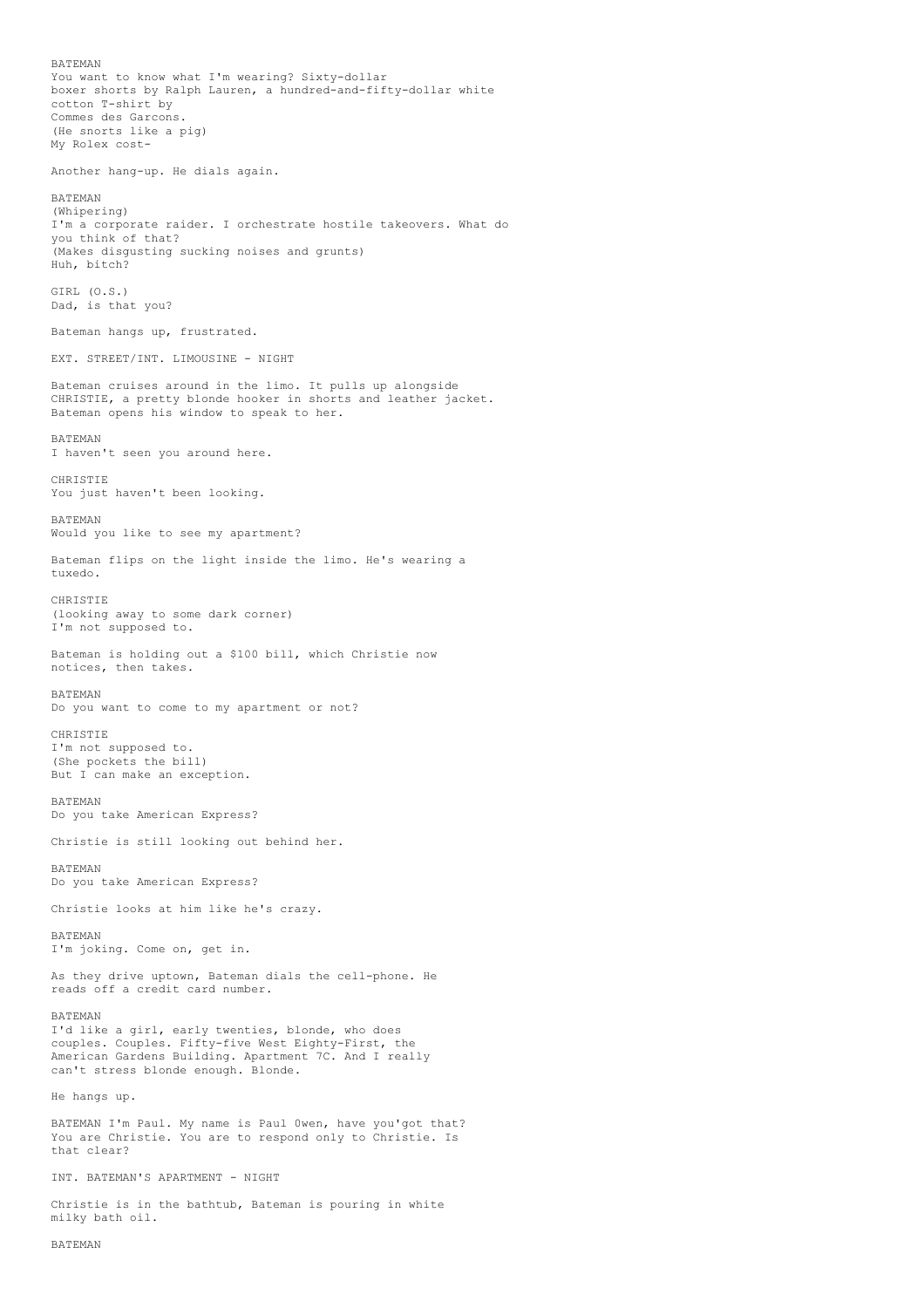That's a very fine Chardonnay you're drinking.

Long pause, in which Christie is luxuriating in the tub and Bateman is casually touching her breast.

BATEMAN I want you to clean your vagina.

Christie reaches for a washcloth.

BATEMAN No. From behind. Get on your knees.

Christie shrugs.

BATEMAN I want to watch. You have a very nice body.

The doorman RINGS. Bateman answers.

BATEMAN Thank you. Send her up. Christie, get out and dry off, choose a robe-not the Bijan and come and meet me and our guest in the living room for drinks.

Bateman answers the door.

BATEMAN You've arrived! How lovely, let me take your coat. I'm Paul. How good of you to come.

The escort girl looks somewhat bewildered. Bateman takes her coat and inspects her body and face.

BATEMAN Not quite blonde, are you? More dirty blonde. I'm going to call you Sabrina. I'm Paul Owen.

Bateman escorts her into the living room and brings her a glass of wine. Christie enters, sitting next to Sabrina on the couch, and Bateman sits across from them. There is a long silence.

BATEMAN So, don't you want to know what I do?

The two girls look at each other with uncomfortable smiles. Christie shrugs.

CHRISTIE No.

SABRINA (Smiling) No, not really.

Bateman is visibly irritated, recrosses his legs.

BATEMAN Well, I work on Wall Street. At Pierce & Pierce. (Long pause) Have you heard of it?

Another long pause. They shake their heads. Christie stands up and goes over to the CD collection.

CHRISTIE You have a really nice place here...Paul. How much did you pay for it?

BATEMAN Actually, that's none of your business, Christie, hut I can assure you it certainly wasn't cheap.

Bateman leaves to refill his wine glass and Sabrina takes a pack of cigarettes out of her purse. Bateman returns, carrying a tray of chocolates.

BATEMAN No, no smoking. Not in here.

He walks over to Christie.

BATEMAN Varda truffle?

Christie stares at the plate and shakes her head. Sabrina takes one.

BATEMAN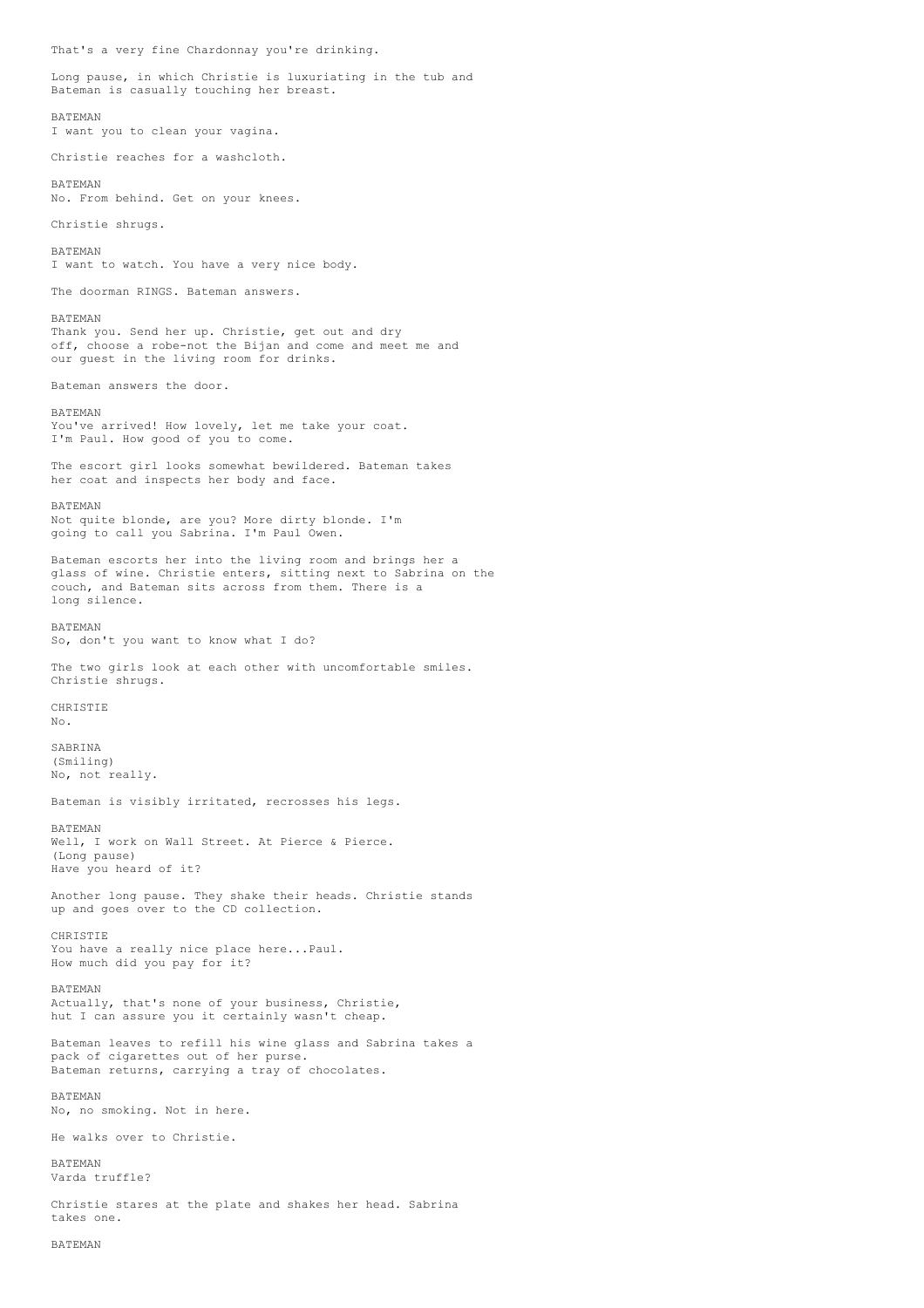I don't want you to get drunk, but that's a very fine Chardonnay you're not drinking.

Bateman goes over to his CDs and scans his vast collection. He takes one out and examines it.

### BATEMAN

Do you like Phil Collins? I've been a big Genesis fan ever since the release of their 1980 album, Duke. Before that I really didn't understand any of their work. It was too artsy, too intellectual. It was on Duke where Phil Collins' presence became more apparent. He puts aside the CD and takes out another one.

# BATEMAN

I think "Invisible Touch" is the group's undisputed masterpiece.

He puts on the song and gestures for them to follow him into the bedroom.

BATEMAN It's an epic meditation on intangibility, at the same time it deepens and enriches the meaning of the preceding three albums. Christie, take off the robe.

Bateman puts out a lace teddy. He motions to Christie to put it on.

## BATEMAN

Listen to the brilliant ensemble playing of Banks, Collins and Rutherford. You can practically hear every nuance of every instrument. Sabrina, remove your dress.

Bateman starts to undress.

### BATEMAN

In terms of lyrical craftsmanship and sheer songwriting, this album hits a new peak of professionalism. Sabrina, why don't you dance a little?

Sabrina dances awkwardly. Christie sits on the bed.

BATEMAN Take the lyrics to "Land of Confusion." In this song, Phil Collins addresses the problem of abusive political authority.

Bateman knots a silk scarf around Christie's neck - rather menacingly - then helps her into some suede gloves.

BATEMAN "In Too Deep" is the most moving pop song of the 1980s about monogamy and commitment. The song is extremely uplifting. Their lyrics are as positive and affirmative as anything I've heard in rock.

He turns on the video camera.

BATEMAN Christie, get down on your knees, so Sabrina can see your asshole.

Bateman looks through the viewfinder.

BATEMAN Phill Collins solo efforts seem to be more commercial and therefore more satisfying in a narrower way, especially songs like "In the Air Tonight" and "Against All Odds." Sabrina, don't just stare at it. Eat it.

He walks over to the sound system in his bedroom and slides in the CD.

BATEMAN But I also think that Phill Collins works better within the confines of the group than as a solo artist-and I stress the word artist. This is "Sussudio," a great, great song, a personal favorite.

SEX MONTAGE CUT TO "Sussudio." We see this in WIDE SHOT, or through the LENS OF THE VIDEO CAMERA.

CUT TO:

Bateman asleep in his bed with Christie and Sabrina on either side of him. Sabrina accidentally touches his wrist. Bateman's eyes open.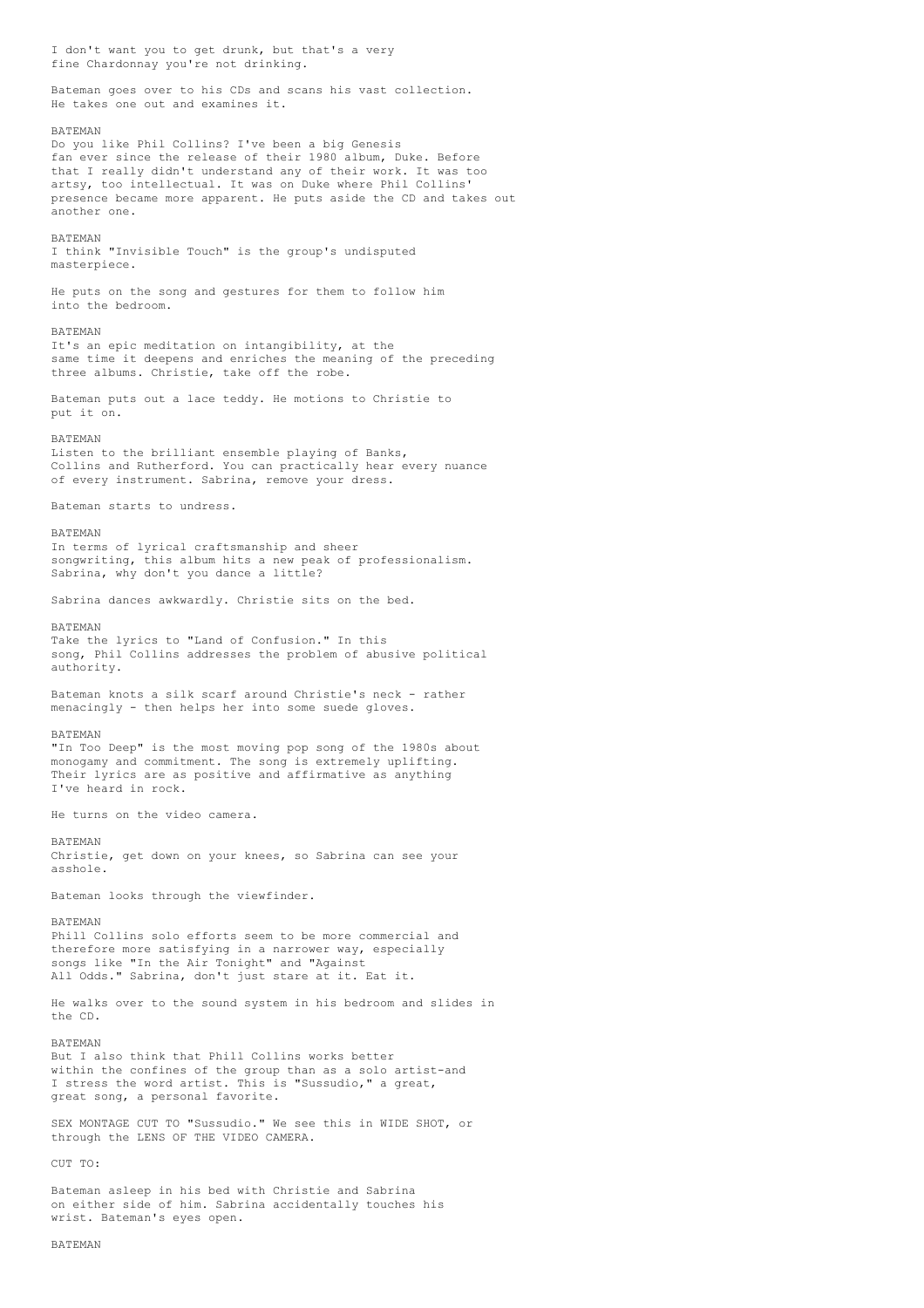Don't touch the Rolex. Bateman gets up from his bed and goes over to his armoire. He opens the drawer in which are a nail gun, a coat hanger, a rusty butter knife and a half-smoked cigar. He turns around to see Christie and Sabrina both starting to get up and get dressed. He takes the coat hanger. BATEMAN We're not through yet... CUT TO: Bateman ushering them out the door impatiently. They are both sobbing, badly bruised and bleeding. Bateman has a deep scratch on his hand and one on his shoulder. In the b.g. Phil Collins' "In the Air Tonight" is playing. INT. YALE CLUB – DAY McDermott, Van Patten and Bateman are having drinks. Price walks by with a gorgeous girl and gives them the finger. BATEMAN What an asshole. McDERMOTT Why is Laurie Kennedy dating Price? He's a fucking drug addict. No self-control. VAN PATTEN But Laurie Kennedy is a total hardbody. What do you think, Bateman? BATEMAN I know her. I knew her. McDERMOTT Why do you say it like that? Why does he say it like that? VAN PATTEN Because he dated her. BATEMAN How did you guess? VAN PATTEN Girls dig Bateman. He's CQ. You're total CQ, Bateman. BATEMAN Thanks, guy, but...she's got a lousy personality. McDERMOTT So what? It's all looks. Laurie Kennedy is a babe. Don't even pretend you were interested for any other reason. VAN PATTEN If they have a good personality, then something is very wrong. McDERMOTT If they have a good personality and they are not great looking-who fucking cares? BATEMAN Well, let's just say hypothetically, okay? What if they have a good personality? (He smiles giving up) I know, I know-ALL IN UNISON There are no girls with good personalities! (They laugh and high-five each other)

VAN PATTEN A good personality consists of a chick with a little hardbody who will satisfy all sexual demands without being too slutty about things and who will essentially keep her dumb fucking mouth shut.

McDERMOTT Listen, the only girls with good personalities who are smart or maybe funny or halfway intelligent or even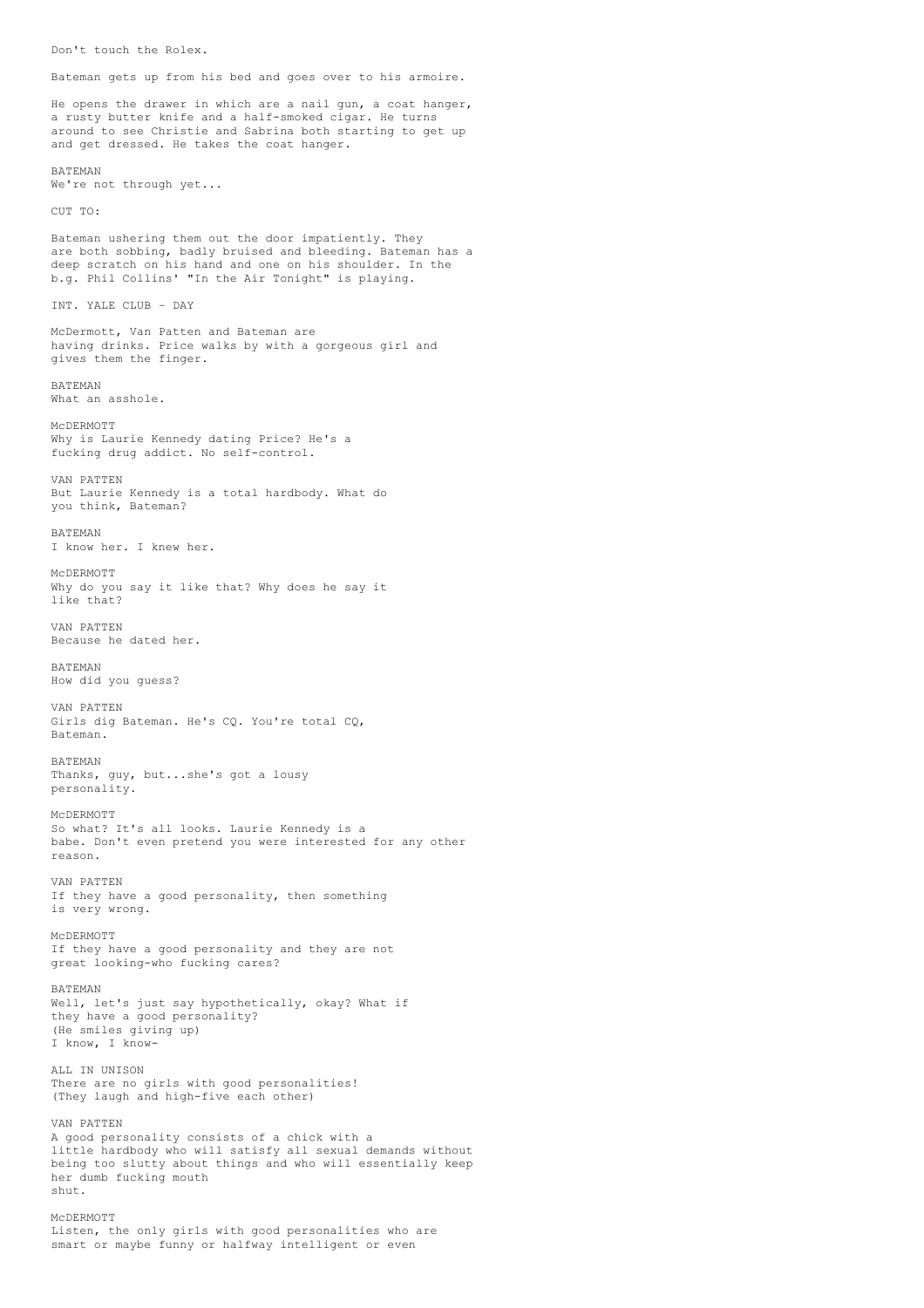talented-though God knows what the fuck that means-are ugly chicks.

VAN PATTEN Absolutely.

McDERMOTT And this is because they have to make up for how fucking unattractive they are.

Pause.

BATEMAN Do you know what Ed Gein said about women?

VAN PATTEN Ed Gein? Maitre d' at Canal Bar?

BATEMAN No, serial killer, Wisconsin in the fifties. He was an interesting guy.

McDERMOTT So what did Ed say?

BATEMAN He said, "When I see a pretty girl walking down the street I think two things. One part of me wants to take her out and talk to her and be real nice and sweet and treat her right."

Pauses, finishes his drink.

McDERMOTT What does the other part of him think?

BATEMAN What her head would look like on a stick.

McDermott and Van Patten look at each other and then back at Bateman. Bateman starts to laugh, and the other two uneasily join In.

Luis Carruthers walks up to the table.

CARRUTHERS (Shyly) Hi, guys. I wanna get your opinion on something.

McDermott rolls his eyes at the rest of the table.

McDERMOTT If it's about the bow-tie you're wearing, you know how we feel about it. Luis laughs good-naturedly.

CARRUTHERS Yes, I do. No, it's my business card-I decided to get a new one too.

He pulls out something incredibly tasteful. Everyone compliments Luis except Bateman. The SOUND DROPS and all we hear is the beating of his heart as he stares at the card enviously. Luis plucks it from his hand and walks away, pleased with himself.

VAN PATTEN Listen, what about dinner?

BATEMAN (Suddenly angry) Is that all you ever have to contribute, Van Patten? "What about fucking dinner?"

McDERMOTT Ah, cheer up, Bateman. (Slaps him on the back, massages his neck) What's the matter? No shiatsu this morning?

BATEMAN (Watching Luis going into the men's room) Keep touching me like that and you'll draw back a stump.

McDERMOTT Whoa, hold on there, little buddy.

BATEMAN Excuse me.

He gets up from the table. As Bateman walks away, Van Patten grabs a waiter.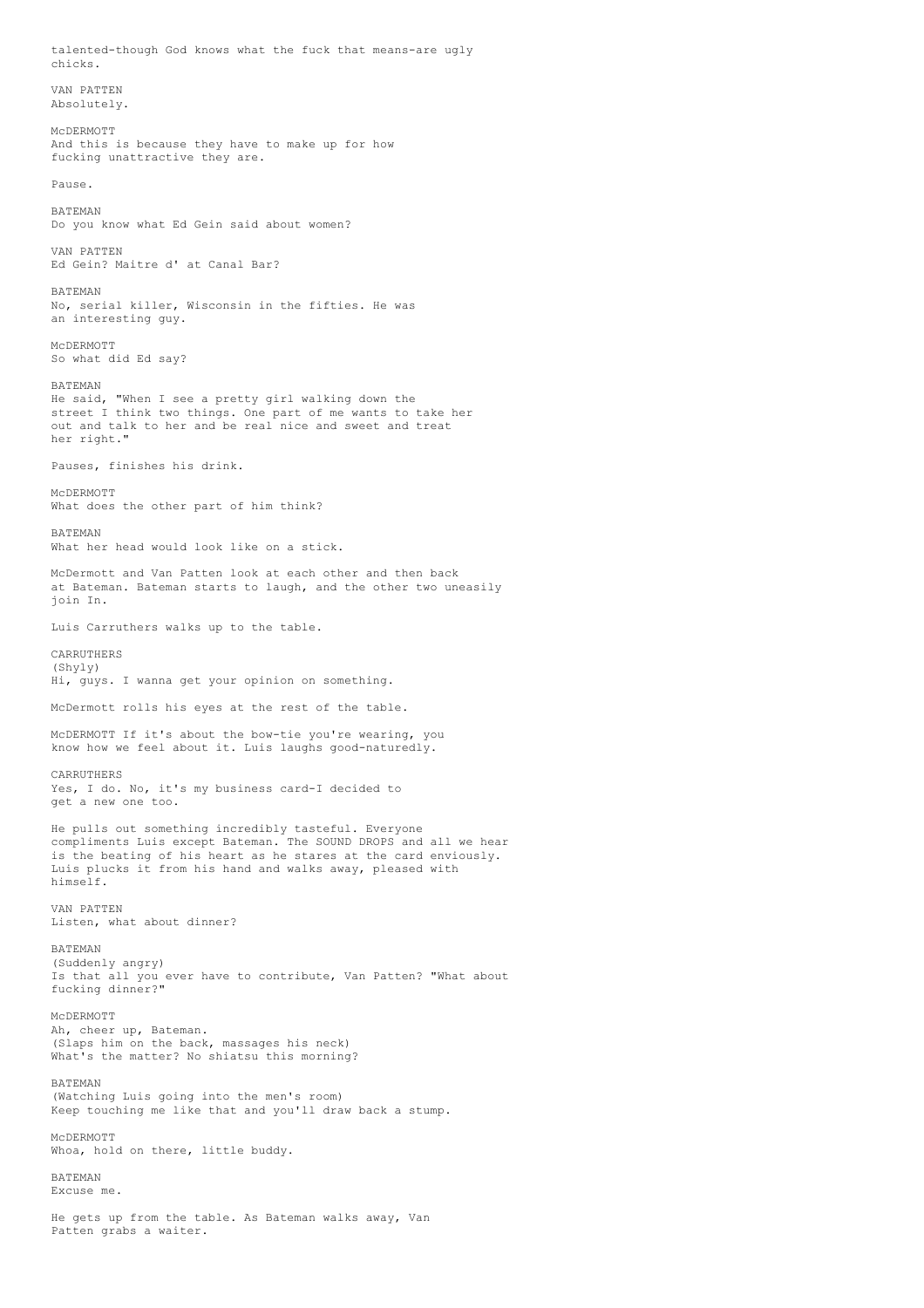VAN PATTEN Is this tap water? I don't drink tap water Bring me an Evian or something, okay?

INT. MEN'S ROOM - DAY

Bateman pulls on his gloves as he enters the men's room. Carruthers is standing in a stall with his back to Bateman. The sound of his urinating is heard until Bateman approaches, then abruptly stops. Slowly, Bateman brings his hands up over the collar of Carruthers' cashmere jacket, circling his neck until both thumbs and index fingers meet. All we can hear is the sound of Bateman's heavy breathing. Slowly he starts to squeeze. Almost in slow motion, Carruthers turns around.

Carruthers looks down at Bateman's wrists as if lost in thought. Then he lowers his head and kisses Bateman's wrist. He looks back at Bateman with a shy, love-struck expression, then reaches up and tenderly touches the side of his face.

CARRUTHERS God, Patrick. Why here?

He strokes Bateman's hair.

CARRUTHERS I've seen you looking at me. I've noticed your hot body.

Carruthers tries to kiss him on the lips but Bateman backs away. He drops his hands from Carruthers' neck. Carruthers immediately takes them and places them back. Bateman drops them again.

**CARRITHERS** Don't be shy.

Bateman takes a deep breath, closes his eyes and tries to lift his hands again, but abandons the attempt.

**CARRITHERS** You don't know how long I've wanted it. Ever since that Christmas party at Arizona 206. You know the one, you were wearing that red-striped paisley Armani tie.

Bateman looks down and sees that Carruthers' pants are still unzipped. He moves past him out of the stall and stands by the sink and pretends to wash his hands until he realizes he still has his gloves on. Carruthers comes up behind him.

**CARRITHERS** I want you. I want you...too.

Bateman storms out of the men's room, bumping into a waiter and several customers and cursing. Noticing the maitre d' and another waiter conferring and looking at him strangely, Bateman straightens up and smiles and waves cheerfully at them. Carruthers walks up behind him.

BATEMAN (Hissing) What...is...it?

**CARRUTHERS** Where are you going?

BATEMAN (Stumbling away from him) I've gotta...I've gotta...return some videotapes.

CARRUTHERS Patrick?

BATEMAN  $Wha+2$ CARRUTHERS (Silently mouthing the words) I'll call you.

Bateman storms out of the restaurant.

INT. COURTNEY'S APARTMENT - NIGHT

Bateman is lying on top of Courtney in her bed, after sex. Still panting, he rolls off her, onto his back. He feels something lumpy underneath him and pulls out a stuffed toy, a black cat with blue jewel eyes. There is silence.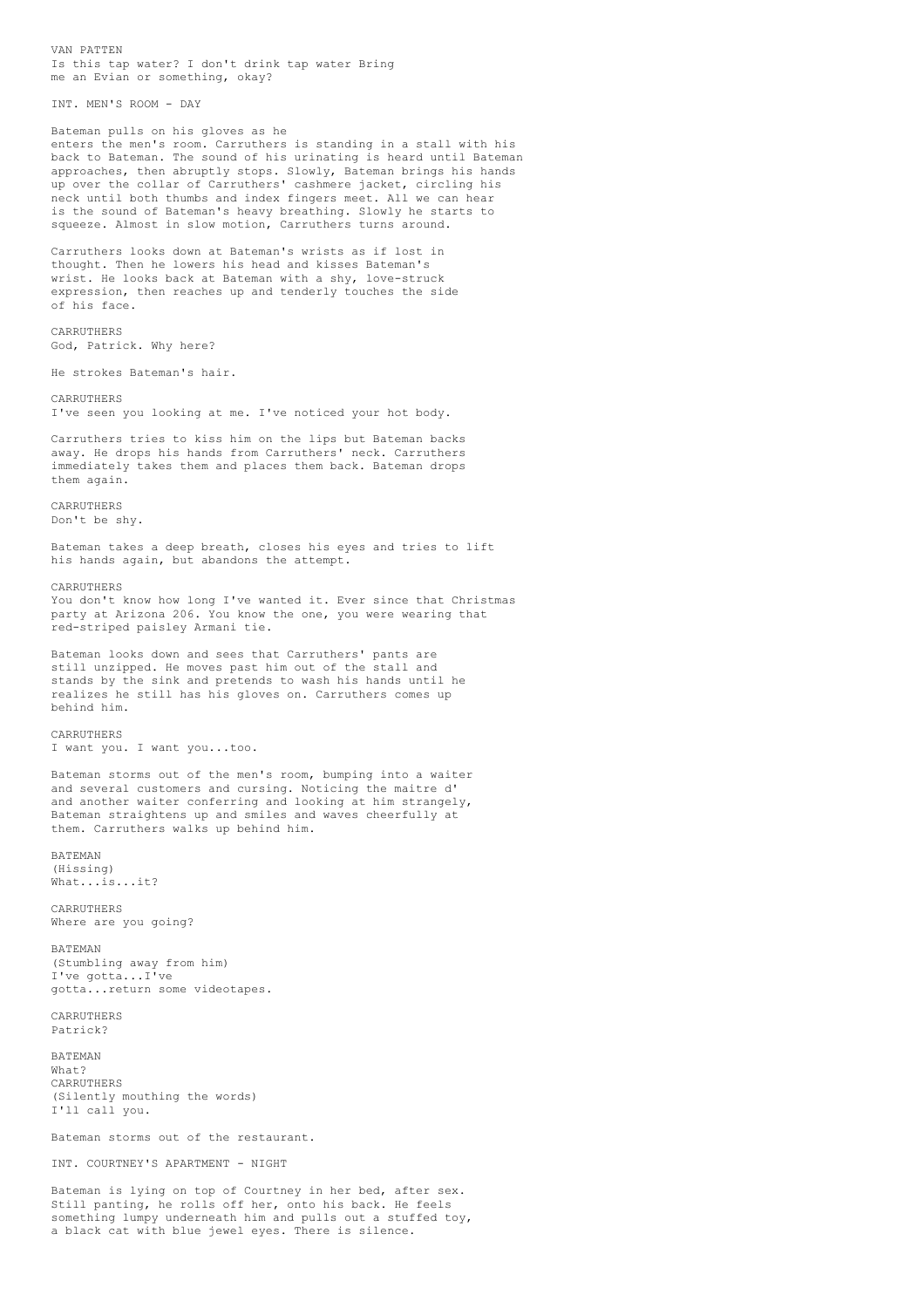COURTNEY Will you call me before Thanksgiving? BATEMAN Maybe. Courtney sighs and reaches for a bottle of pills on her nightstand, swallowing several. Bateman gets up and begins to dress, admiring himself in the mirror. Courtney watches the TV at low volume. COURTNEY What are you doing tonight? BATEMAN Dinner at the River Cafe. Au Bar afterwards, maybe. COURTNEY That's nice. BATEMAN You and...Luis? COURTNEY (Lighting a cigarette) We were supposed to have dinner at Tad and Maura's, but-you know how Luis is... BATEMAN I never knew you smoked. COURTNEY (Smiling sadly) You never noticed. Bateman is making final adjustments to his tie. COURTNEY Listen...Patrick. Can we talk? BATEMAN You look marvelous. There's nothing to say. You're going to marry Luis. Next week, no Less. COURTNEY (Sarcastically) Isn't that special? (A pause) Patrick? BATEMAN Yes, Courtney? COURTNEY If I don't see you before Thanksgiving, have a nice one, okay? BATEMAN (Flatly) You too. Courtney picks up the black cat and starts petting its head. Bateman heads down the hallway to the front door. COURTNEY Patrick? BATEMAN Yes? COURTNEY Nothing. INT. NIGHTCLUB - NIGHT A big eighties nightclub with a mixed crowd: hip-hop kids, visitors from Jersey, downtown art people, yuppies. I Bateman makes his way through the crowd to the bar, and tries to attract the bartender's attention. He is wearing a suit and his tie is loosened. Kimball approaches him. **EXTMENT** Mr. Bateman? Bateman gasps and recovers. BATEMAN Detective Kendall...uh Campbell? KIMBALL Kimball.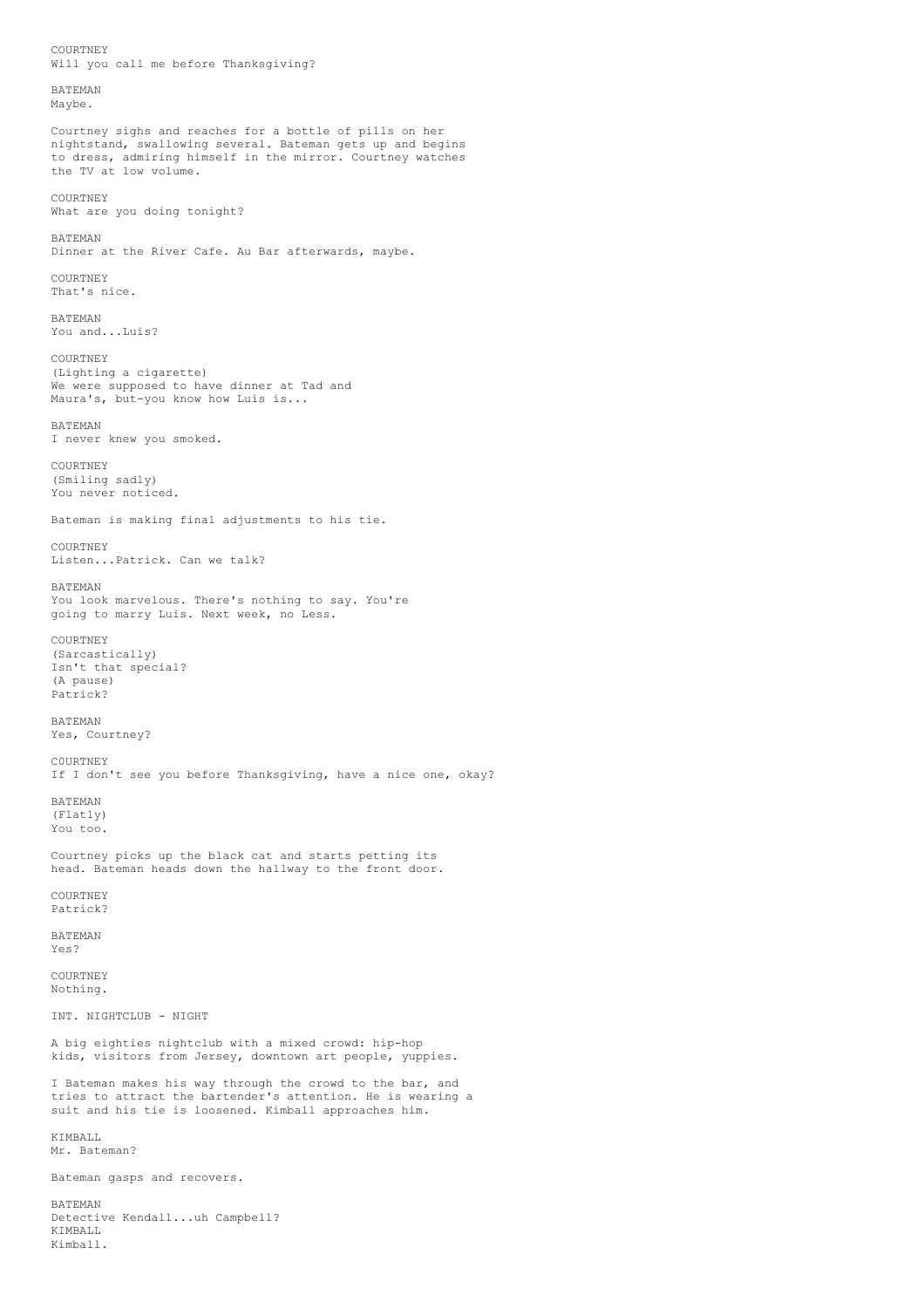(Extending his hand) Call me Don. BATEMAN Don. KIMBALL. So...you hang out here a lot? BATEMAN Uh, yes...I mean...whenever necessary. You know. Pause. BATEMAN How's the investigation going? Taken anyone in for "formal questioning?" (He makes quotation marks in the air and laughs a not-so-relaxed laugh) KIMBALL 0h no. Informal conversations, mostly. What's that, Stoli? BATEMAN Yeah. No Finlandia, as usual. Fucking dump. KIMBALL. (Looking at his glass) Too true. You know, Bateman-people tend to reveal so much more about themselves when they're in a relaxed setting, don't you think? Bateman is nodding nervously, idiotically. KIMBALL. Some people just can t help themselves. Another Stoli? Bateman shakes his head. KIMBALL. I mean they want to get caught. BATEMAN Dan, great to see you again. Like I said, you need anything at all, I'm your man. I don't envy your job. I mean Owen was a...complex man. Bateman wanders away. He looks back uneasily at KIMBALL, who is watching him from the bar. A GUY WITH DREADLOCKS walks by. BATEMAN (Holding up his hand to high-five) Rasta Man! The man stares at him. BATEMAN I mean-Mon. We be jammin'... The man walks by, shaking his head. Bateman wanders into the next room, which is filled with a more familiar crowd: young men in designer suits, girls in black designer dresses. Across the room he spots McDermott and Price sitting with three models, all wearing black mini-dresses. Price and McDermott are having a whispered argument. PRICE I have to talk to these girls? They're models. McDERMOTT Someone has to get the Bolivian marching powder. You went last time. Stay here. McDermott waves gaily to the girls and disappears. Bateman looks at the models. DAISY and CARON are staring into space, smoking. LIBBY is trying to work out how to unfold her napkin. Price signals to Bateman for help. PRICE (Clapping his hands together) Let's have a conversation. So...it was hot out today, no?

Silence.

LIBBY Where did Craig go?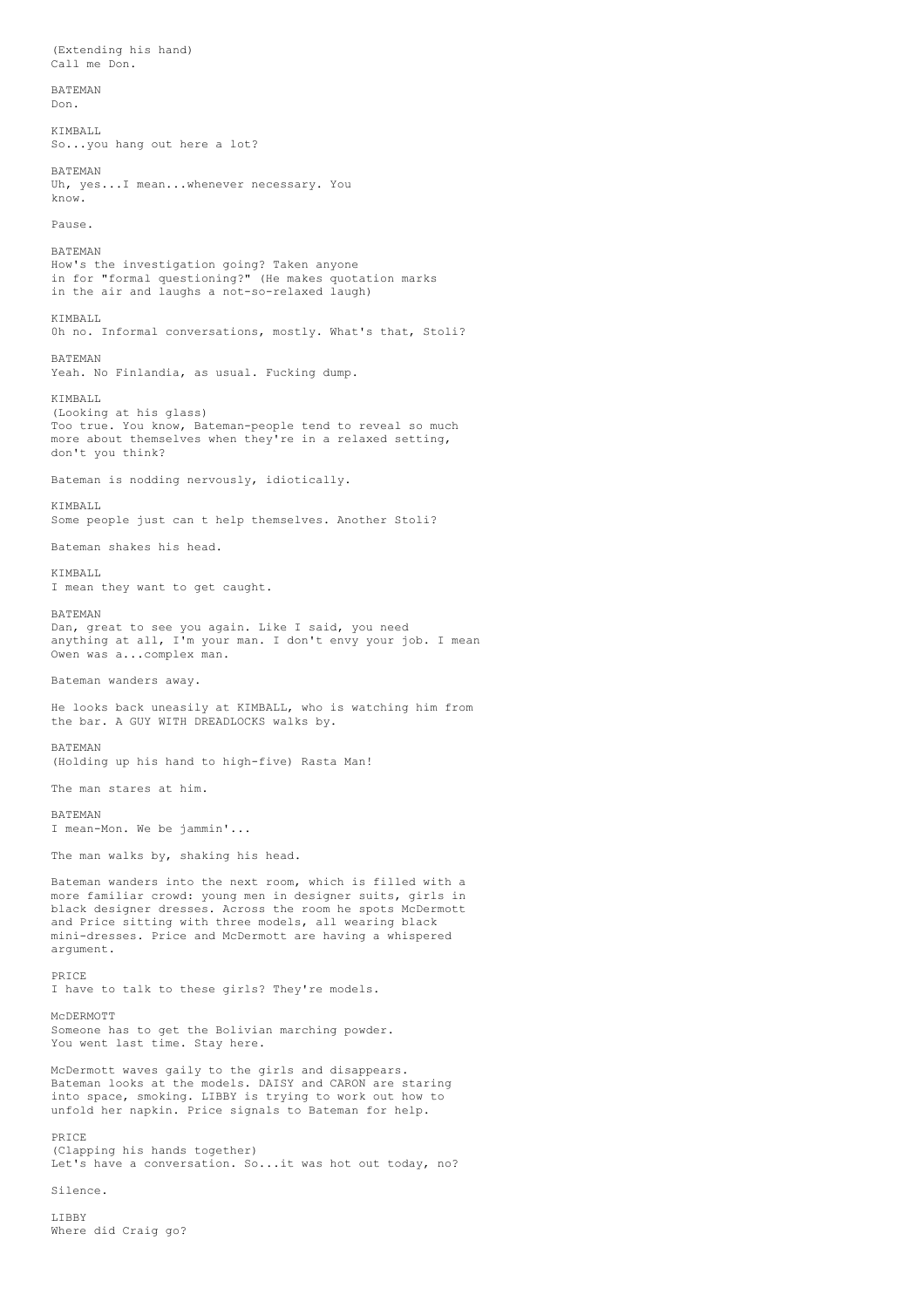PRICE Well, Gorbachev is downstairs. McDermott is going to sign a peace treaty with him between the United States and Russia. McDermott's the one behind glasnost, you know. LIBBY Well...yeah. But he told me he was in mergers and acquisitions. PRICE You're not confused, are you? LIBBY No, not really. CARON Gorbachev's not downstairs. DAISY (Smiling) Are you Iying? PRICE Yes, Caron's right. Gorbachev's not downstairs. He's at Tunnel. BATEMAN (To Daisy) Ask me a question. DAISY So, what do you do? BATEMAN What do you think I do? DAISY A model? An actor? BATEMAN No. Flattering, but no. DAISY Well... BATEMAN I m into, well, murders and executions mostly. DAISY (Unfazed) Do you like it? BATEMAN Welt...it depends, why? DAISY Well, most guys I know who work in mergers and acquisitions don't really like it. Silence. BATEMAN So, where do you work out? MUCH LATER IN THE EVENING: The club is half-empty now. Price is leaning over a balcony, messed-up on drugs. Bateman comes up behind him in a menacing way that suggests he might push him over the railing. Price turns around, wild-eyed, just as Bateman is reaching for him. PRICE (Shouting) I'm leaving. I'm getting out. BATEMAN Leaving what? PRICE This. Bateman is confused, he thinks Price is referring to his drink. BATEMAN Don't, I'll drink it.

PRICE (Screaming) Listen to me, Patrick. I'm leaving.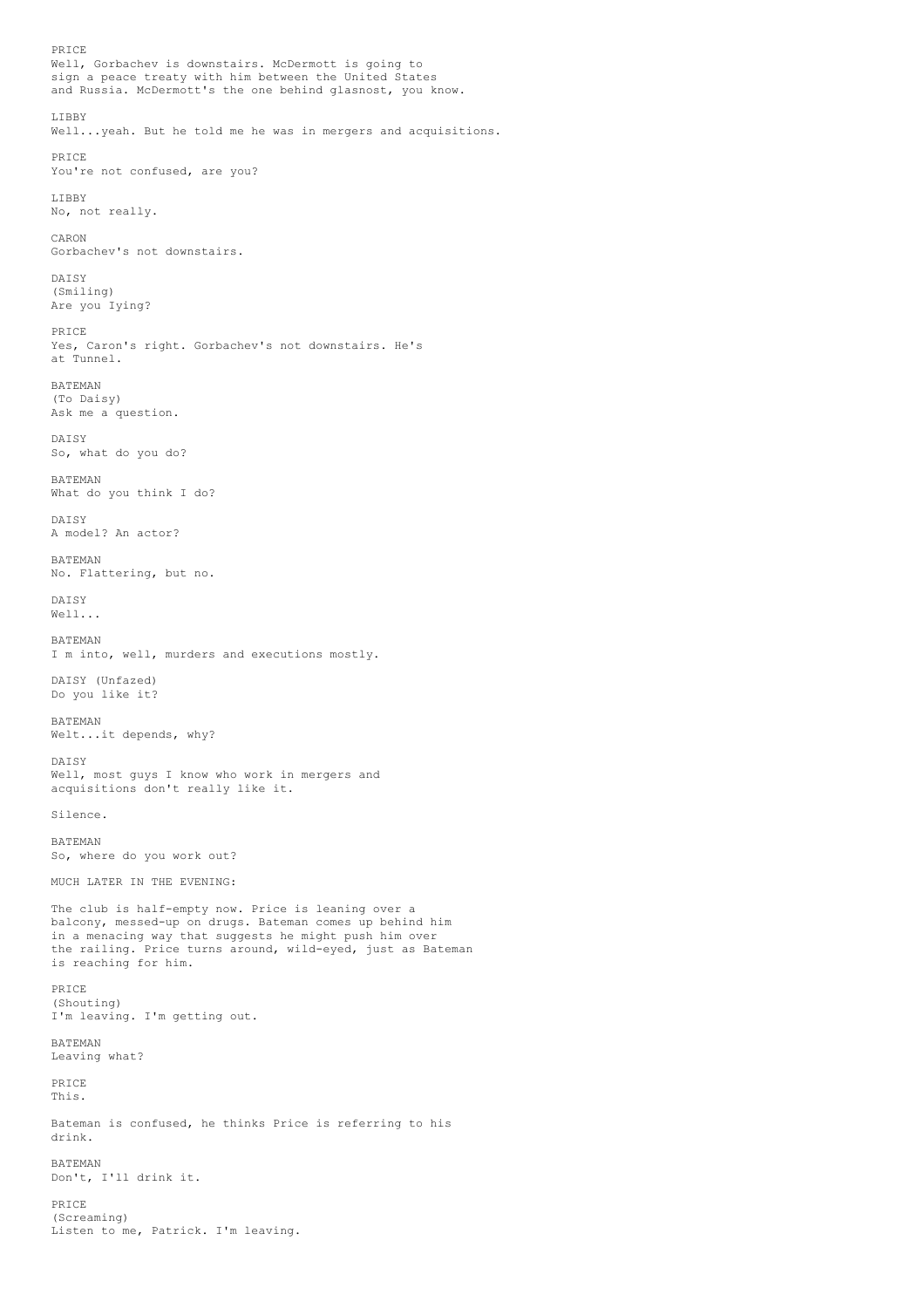BATEMAN Where to? Are you going to go get a gram? PRICE I'm leaving! I...am...leaving! BATEMAN Don't tell me...merchant banking? PRICE No, you dumb son of a bitch. I'm serious. I'm disappearing. BATEMAN (laughing) Where to? Morgan Stanley? Rehab? What? Price looks away. McDermott and Daisy walk up to them. McDERMOTT Hey-don't worry, be happy. Price lifts his arms up as if greeting the crowd and is shouting something that can't be heard, then PRICE Goodbye! Fuckheads! He climbs over the railing. DAISY What is he doing? BATEMAN Price! Come back! Price leaps from the balcony. He disappears for a moment then resurfaces and runs off into the crowd. EXT. CLUB - NIGHT Bateman and Daisy are waiting for a cab. DAISY My ex-boyfriend, Fiddler, who was in there, he plays in this band that just opened for U2-he couldn't understand what I was doing with a yuppie. BATEMAN Oh really? DAISY He said... (She laughs) He said you gave him bad vibes. BATEMAN That's...that's too bad. DAISY You think I'm dumb, don't you? BATEMAN What? DAISY You think I'm dumb. You think all models are dumb. BATEMAN (insincerely) No. I really don't. DAISY That's okay. I don't mind. There's something sweet about you. She takes his hand as they get into a cab. INT. DAISY'S HALLWAY - LATER THAT NIGHT Bateman leaves Daisy's apartment carrying a suitcase. He pauses in the hallway and tucks some long blonde hair back inside the case. INT. BATEMAN'S OFFICE - LATE AFTERNOON Bateman sits at his desk wearing Wayfarers doing the New York Times crossword puzzle at dusk. Jean knocks gently on the half-open door and walks in with a folder in her hand. Bateman ignores her.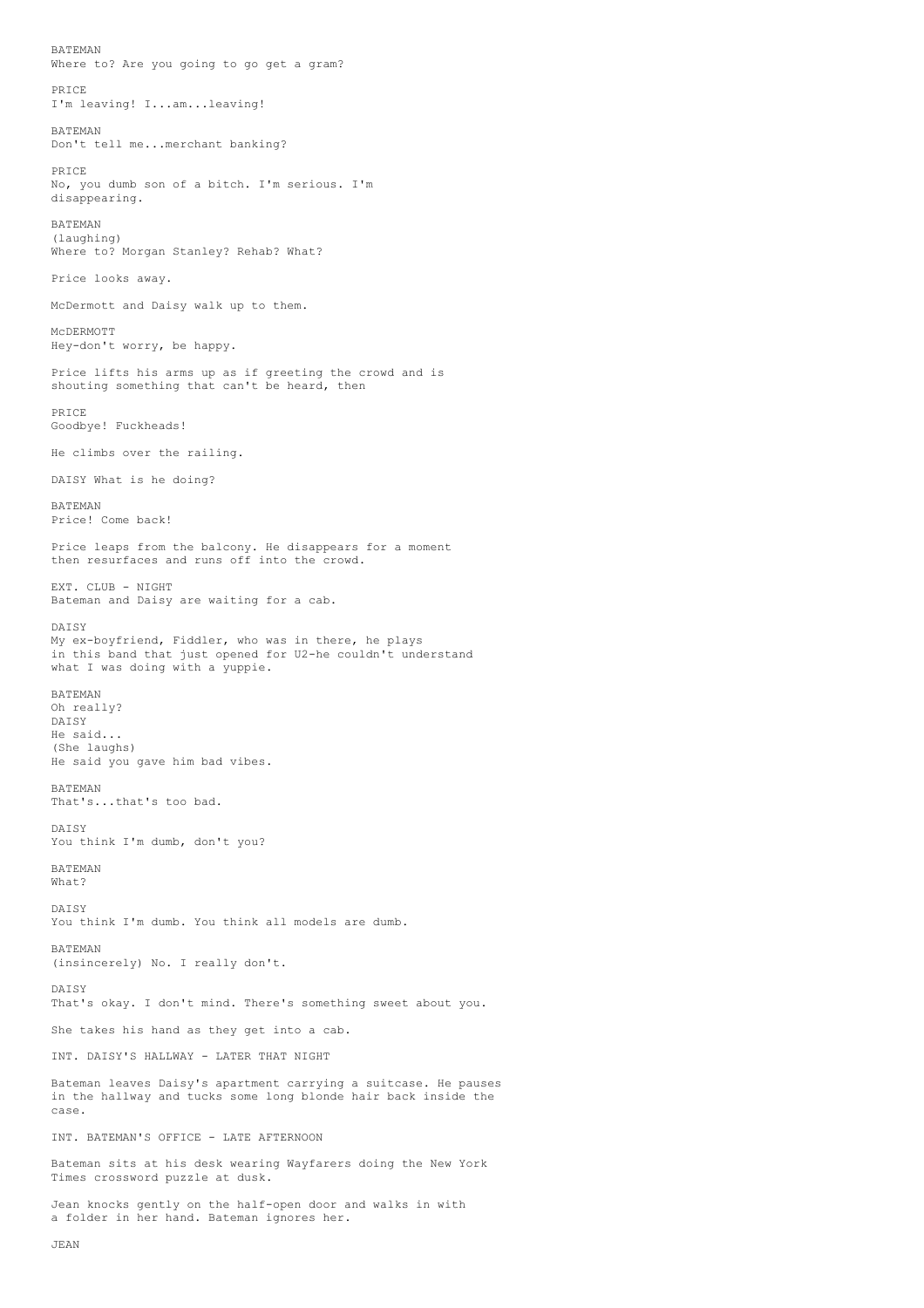Doin' the crossword? Bateman nods without looking up. JEAN Need help? BATEMAN doesn't respond. We see that every space on the puzzle has been filled in with the words MEAT or BONE. Jean drops the folder on his desk and then walks out. BATEMAN Jean? JEAN (Re-enters office) Yes, Patrick? BATEMAN Would you like to accompany me to dinner? He erases one of the M's on the crossword puzzle. BATEMAN That is...if you're not doing anything. JEAN Oh no. I have no plans. BATEMAN (Lowering his Wayfarers) Well, isn't this a coincidence. A pause. BATEMAN Listen, where should we go? He leans back and pulls a Zagat's from the desk drawer. JEAN Anywhere you want? BATEMAN Let's not think about what I want. How about anywhere you want. JEAN Oh Patrick, I can't make this decision. BATEMAN No, come on. Anywhere you want. JEAN Oh, I can't. (Sighs) I don't know. BATEMAN Come on. Where do you want to go? Anywhere you want. Just say it. I can get us in anywhere. A long pause. JEAN What about...Dorsia? Bateman stops looking through the Zagat's guide and smiles at her. BATEMAN Soooo...Dorsia is where Jean wants to go... JEAN Oh, I don't know. No, we'll go anywhere you want. BATEMAN Dorsia is...fine. He dials the number. MAITRE D' Dorsia, yes? BATEMAN Yes, can you take two tonight, oh, let's say at nine o'clock? He checks his Rolex and winks at Jean.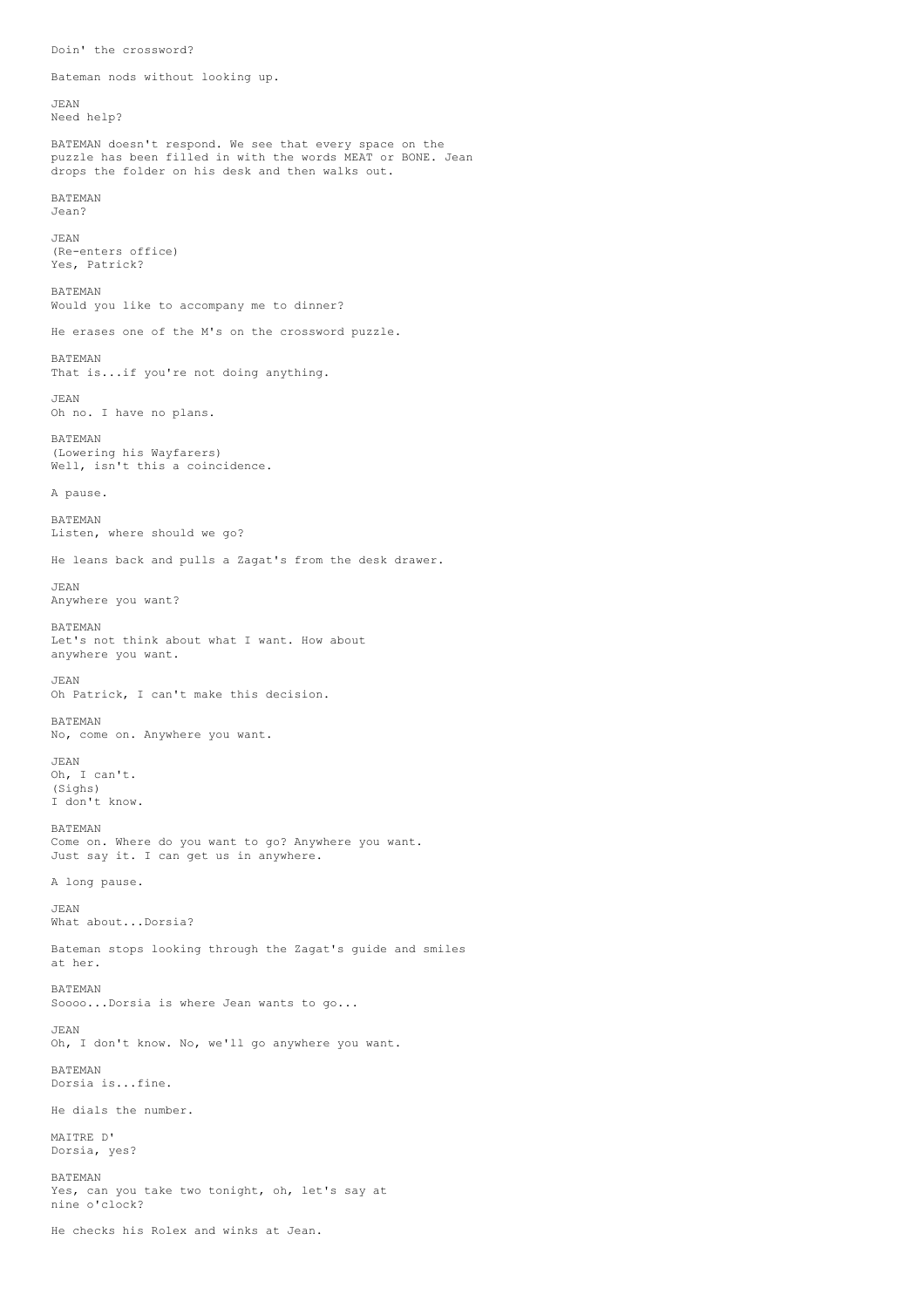MAITRE D' We are totally booked. BATEMAN Oh really? That's great. MAITRE D' I said we are totally booked. BATEMAN Two at nine? Perfect. MAITRE D' There are no tables available tonight. The waiting list is also totally booked. BATEMAN See you then. He hangs up the phone. He walks over to the coat rack. He glances over at Jean, who is still standing in front of the desk, confused. BATEMAN Yes? You're dressed...okay. JEAN You didn't give them a name. BATEMAN They know me. Pause. BATEMAN Why don't you meet me at my house at seven o'clock for drinks, okay? She turns to leave. BATEMAN And Jean? You'll want to change before we go out. INT. BATEMAN'S APARTMENT - EARLY EVENING Jean stands by the floor-to-ceiling windows, looking out. JEAN Patrick, it's so...elegant. What a wonderful view. Bateman opens up the freezer where Daisy's head is cleady visible. BATEMAN Jean? Sorbet? JEAN Thanks, Patrick. I'd love some. Bateman walks in with a bottle of wine and a corkscrew in his hand and hands her the sorbet. Jean is eating the sorbet. JEAN Want a bite? BATEMAN I'm on a diet. But thank you. JEAN You don't need to lose any weight. You're kidding, right? You look great. Very fit. BATEMAN (Weighing the corkscrew examining the point for sharpness) You can always he thinner. Look...better. JEAN Well, maybe we shouldn't go out to dinner. I don't want to ruin your willpower. BATEMAN No. It's all right. I'm not very good at controlling it anyway. Silence, as Bateman walks around his apartment, opens up his knife drawer, looking at the knives. BATEMAN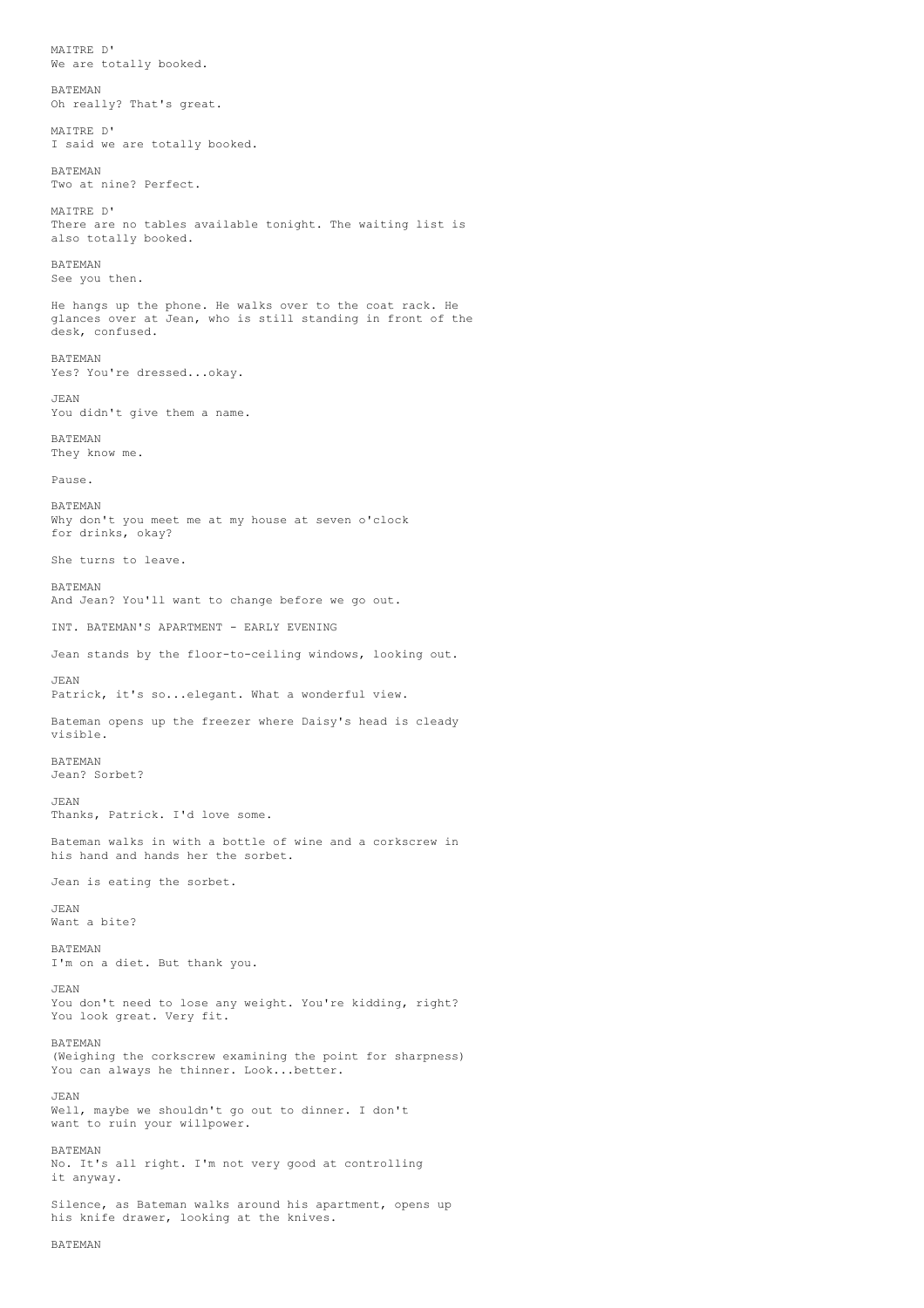So listen, what do you really want to do with your life? Pause. BATEMAN And don't tell me you enjoy working with children, okay? JEAN Well, I'd like to travel. And maybe go back to school, but I really don't know...I'm at a point in my life where there seems lo be a lot of possibilities, but I'm so... I don't know...unsure. Bateman is touching a knife in the drawer, feeling the edge of the blade. BATEMAN Do you have a boyfriend? JEAN No, not really. BATEMAN Interesting. JEAN (Shyly) Are you seeing anyone? I mean, seriously? BATEMAN Maybe. I don't know Not really. Bateman opens up a cupboard where there are a lot of very Bateman opens a cupboard where there are a lot of neatly ordered weapons - an ax, a rifle, a chain saw, duct tape, twine and a nail gun. BATEMAN Jean, do you feel...fulfilled? I mean, in your life? JEAN Well, I guess I do. For a long time I was too focused on my work, I think, but now I've really begun to think about changing myself, you know, developing, and...growing. BATEMAN Growing. I'm glad you said that. Bateman picks up the duct tape. BATEMAN Did you know that Ted Bundy's first dog, a collie, was named Lassie? Had you heard this? JEAN Who's Ted Bundy? BATEMAN Forget it. JEAN What's that? BATEMAN Oh. Uh, tape. Duct tape. I...need it for... taping something. Bateman goes back to the cupboard for the nail gun. JEAN Patrick, have you ever wanted to make someone happy? Jean puts her spoon down on the table. BATEMAN (Looking up from loading nails into the gun) What...No! Put it in the carton. JEAN Sorry. (She puts the spoon in the carton) BATEMAN Jean? What? JEAN Make someone happy-have you ever wanted to?

From behind, we follow Bateman as he walks across the room and stands behind the couch.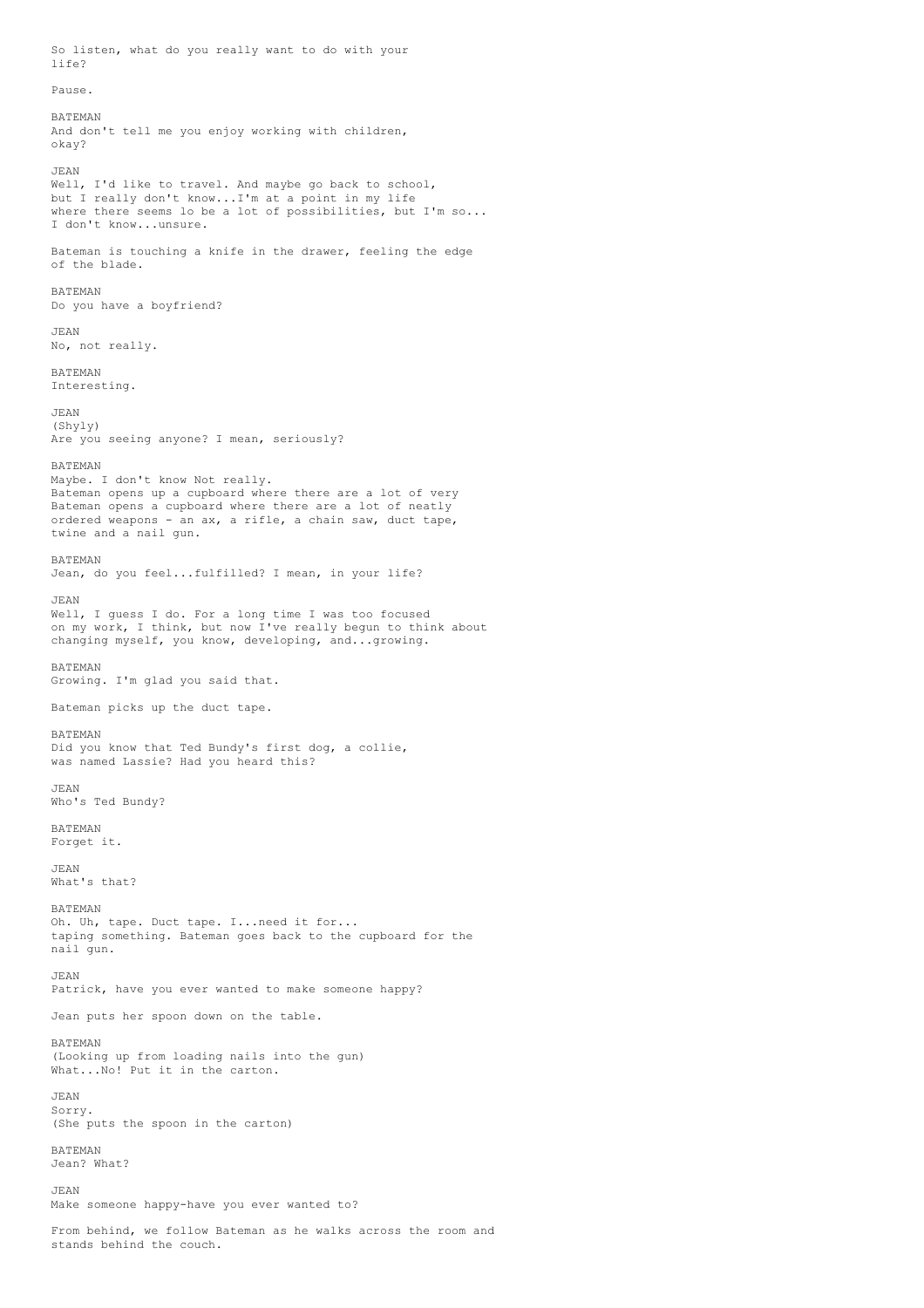BATEMAN I'm looking for...I guess you could say I just want to have a meaningful relationship with someone special.

JEAN Hmmmm.

He points the nail gun at the back of Jean's head. The phone RINGS. Startled, Bateman hides the nail gun behind his back. The answering machine picks up. As Bateman listens he discreetly places the nail gun behind the couch. He sits down opposite Jean, enjoying her discomfort as she listens to the message.

# EVELYN

Patrick I know you're there. Pick up the phone, you bad boy. What are you up to tonight? It's me. Don't try to hide. I hope you're not out with some little number you picked up because you're my Mr. Bateman. My boy next door. Anyway you never called me and you said you would and I'll leave a message for Jean about this too to remind you but we're having dinner with Melania and Taylor-you know Melania, she went to Sweet Briar, auld Taylor, he went to Cornell-and we're meeting at the Cornell Club, so l'll call you tomorrow morning probably-bye, honey-oopps! You hate that. Bye Mr. Big Time CEO Patrick. Bye. Bye.

Silence. Jean is obviously embarrassed and upset.

JEAN Was that...Evelyn?

Silence.

JEAN Are you still seeing her?

Silence.

JEAN I'm sorry, I have no right to ask that.

Silence.

JEAN Do you want me to go?

A long pause.

BATEMAN

Yes. I don t think I can... control myself.

JEAN I know I should go. I know I have a tendency to get involved with unavailable men, and...I mean, do you

Another long pause.

want me to go?

BATEMAN If you stay, I think something bad will happen. I think I might hurt you. (Almost hopefully) You don't want to get hurt, do you?

JEAN No. No, I guess not. I don't want to get bruised. You're right, I should go.

She gets up to leave.

JEAN And don't forget you have a breakfast meeting with Frederick Bennet and Charles Rust at '21.

BATEMAN Thanks. It slipped my mind completely.

He sinks back on the sofa and shuts his eyes.

INT. BATEMAN'S OFFICE - DAY

Bateman enters P&P, walks up the corridor and pauses outside the door to his office. He sees KIMBALL in conversation with Jean, and Jean looking through her date book. He watches for a moment, frozen with anxiety. He then bursts in, shutting the door behind him.

BATEMAN Kimball-I've been wanting to talk with you, Come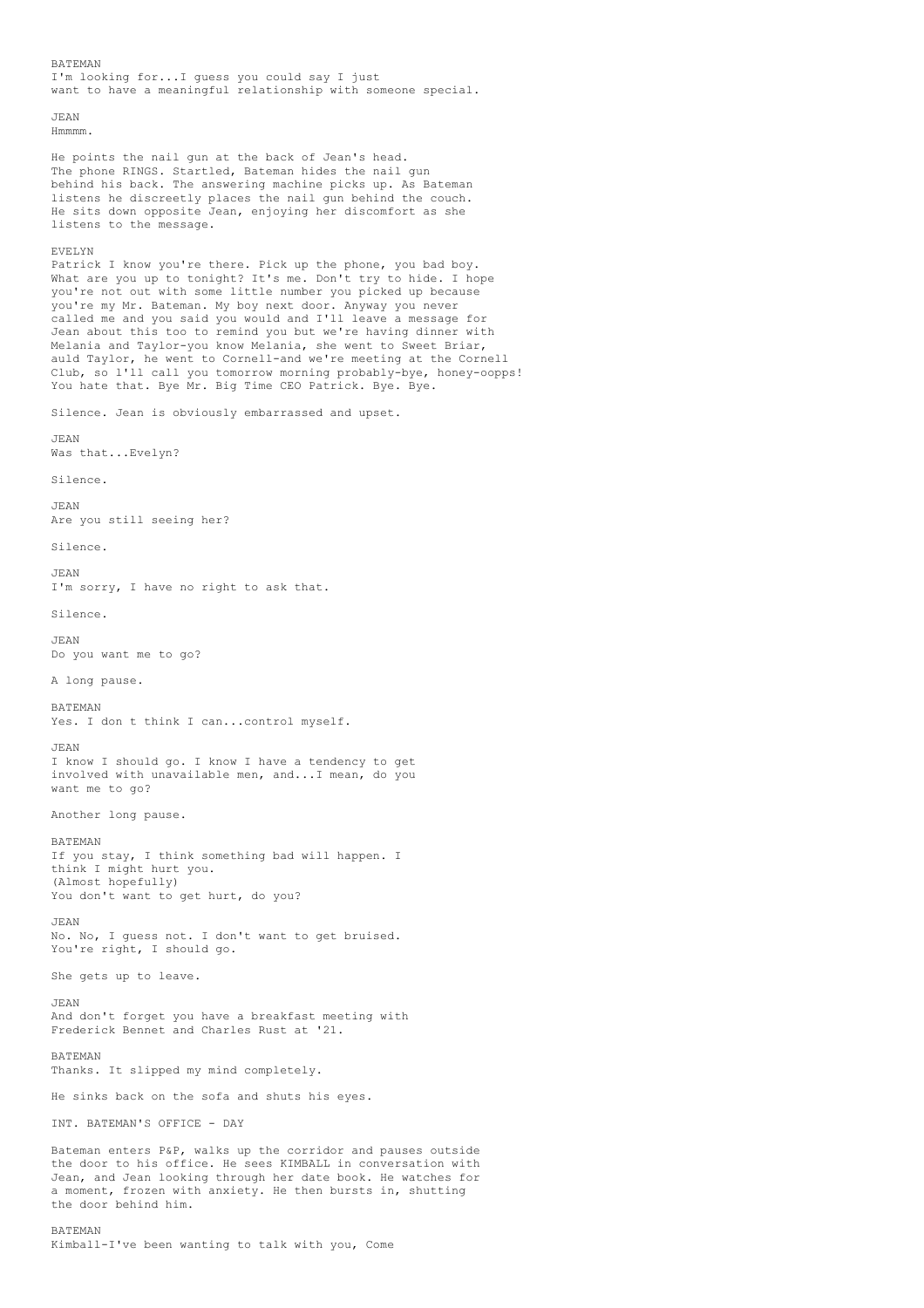into my office. Jean, great jacket. Matsuda?

Jean looks flustered.

Kimball follows Bateman into his office.

KIMBALL. I actually came to see Timothy Price, but he's taken a leave of absence.

BATEMAN Yeah, gone into rehab. Shame. (Hopefully) Is he a suspect?

KIMBALL. Not really.

A pause.

KIMBALL Do you remember where you were on the night of Paul's disappearance? (He checks his notebook) Which was on the twentieth of December?

BATEMAN God...I guess...I was probably returning videotapes.

He opens his desk drawer and pretends to search through his diary.

BATEMAN I had a date with a girl named Veronica.

KIMBALL Wait. That's not what I've got.

BATEMAN What?

KIMBALL. That's not the information I've received.

BATEMAN Well...I...Wait...What information have you received?

KIMBALL Let's see... (He flips through his notebook) That you were with-

BATEMAN Well, I could he wrong.

KIMBALL Well...When was the last time you were with Paul Owen?

BATEMAN

(Clearly nervous and under pressure) We had...gone to a new musical called...Oh Africa, Brave Africa. It was...a laugh riot...and that's about it. I think we had dinner at Orso's. No, Petaluma. No, Orso's. The...last time I physically saw him was...at an automated teller. I can't remember which...just one that was near, um, Nell's.

Kimball is clearly giving up on Bateman for now. He opens his briefcase to put away his notebook.

KIMBALL Well, thank you, Mr. Bateman.

BATEMAN Patrick, please. I hope I've been informative. Long day-a bit scattered.

KIMBALL Listen, I'm a little spent for now but how about lunch in a week or so when I've sorted out all this information?

BATEMAN Great, yes, I'd like that.

KIMBALL. And if you could try and pin down where you were the night of Owen's disappearance, it would make my job a lot easier.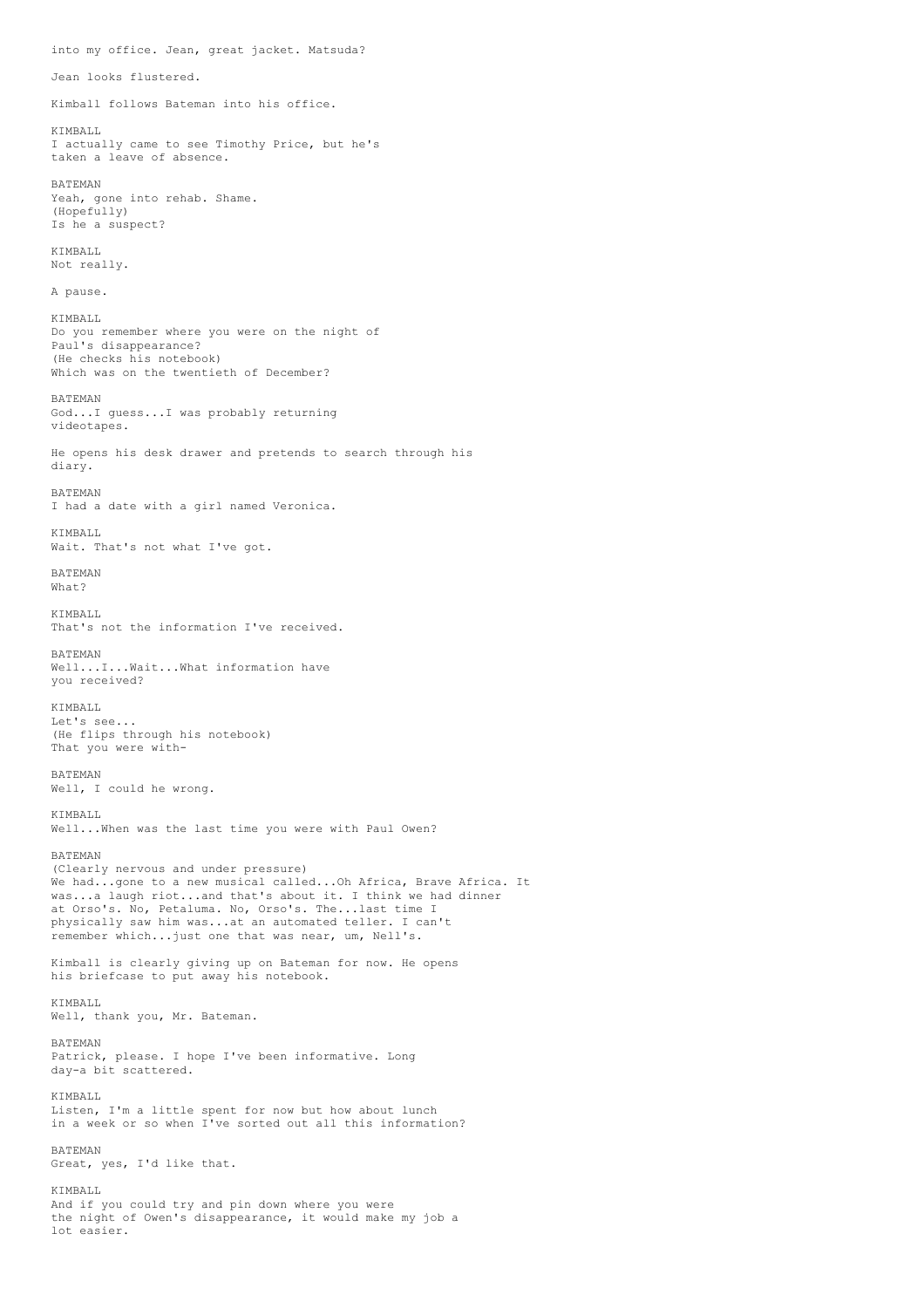BATEMAN Absolutely. I'm with you on that one. Kimball is rifling through his briefcase. He pulls out a new shrink wrapped CD and holds it up. KIMBALL. Huey Lewis and the News. Great stuff. Heard it? I just bought it on my way here. Bateman stares at the CD - stunned, terrified. BATEMAN Never. I mean...I don't really like... singers. KIMBALL Not a big music fan, eh? BATEMAN No, I like music. Just-they're-Huey's too... black sounding. For me. KIMBALL Well, to each his own. So-lunch, Thursday? I'll call your secretary about reservations. BATEMAN I'll be there. EXT. MEAT PACKING DISTRICT/INT. LIMOUSINE - NIGHT The same street corner where Bateman found Christie before. The limo is kept idling as he talks to her through a half-opened window. CHRISTIE I'm not so sure about this. I had to go to Emergency after last time... BATEMAN Oh this won't be anything like last time, I promise. CHRISTIE I don't think so. He hands her a \$500 bill. BATEMAN Just come in the limo and talk to me for a minute. The driver's here, you'll be safe. Christie gets in hesitantly. BATEMAN Nothing like last time, promise. CHRISTIE Alright. He pours her a shot of vodka and makes her drink it. BATEMAN (Chatting as if they were at a cocktail party) So, you're looking great, how have you been? CHRISTIE (A little confused) Well, I actually might need a little surgery after last time. BATEMAN (Mock shock) Really? **CHRISTIE** My friend told me I should maybe even get a lawyer. BATEMAN Oh, lawyers are so complicated-don't do that. Here. He writes her a check for \$I ,000 to cash and hands it to her. She snatches the check out of his hand and gets quickly out of the limo, walking hurriedly down the street.

BATEMAN Bitch.

He follows alongside her slowly in the limo, waving a huge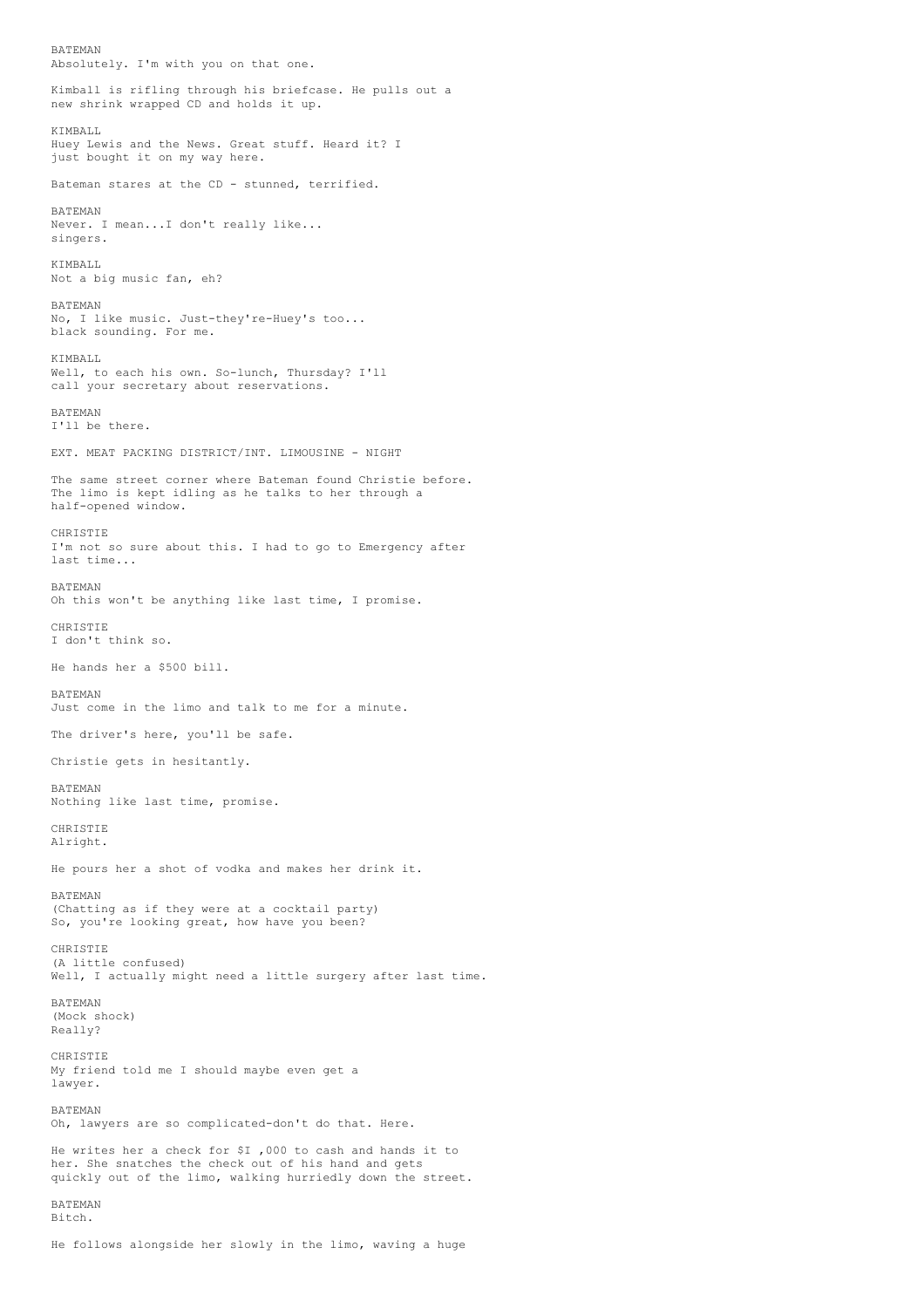lure her into the car. As she reluctantly gets into the limo, she reaches for the money. He snatches it away. BATEMAN Uh uh uh. Half now, half later. She takes the money and puts it inside her shirt. BATEMAN Okay, your name is Christie. We're meeting a friend of mine, Elizabeth. She'll be joining us in my new apartment shortly. You'll like her. She's a very nice girl. Don't say anything about yourself. Is that clear. Christie? Christie nods. INT. PAUL OWEN'S APARTMENT - NIGHT The living room: ELIZABETH has kicked off her shoes and flopped down on the couch underneath the Baselitz. Elizabeth is an attractive, dark-haired society girl who models occasionally. Christie is sitting on the couch opposite her, pretending to examine a CD. ELIZABETH You look really familiar. Did you you go to Dalton? Christie shakes her head. The kitchen: Bateman is grinding up tabs of Ecstasy and putting them in a bottle of wine. In the living room, Elizabeth is still staring at Christie as if she came from Mars. ELIZABETH I think I met you at Au Bar, didn't I ? With Spicey? Christie looks blank. ELIZABETH Well, maybe not with Spicey but it was definitely at Au Bar. Christie still blank. ELIZABETH You know, Au Bar? Christie shakes her head. ELIZABETH Anyway, Au Bar sucks now, it's terrible. I went to a birth day party there for Malcolm Forbes. Oh my God, please. Bateman enters carrying the bottle of wine and two glasses. Christie, who seems frightened, sips her wine and stares at the floor. There is an awkward silence. CHRISTIE This is nicer than your other apartment. BATEMAN (Offended that she prefers Owen's apartment) It's not that nice. Silence. CHRISTIE Where did you two meet? ELIZABETH Oh God! I met him at, oh God, the Kentucky Derby in '86-no, '87, and... (Turning to Patrick) You were hanging out with that bimbo Allison Poole. (Sarcastically) Hot number. BATEMAN What do you mean, she was a hot number. ELIZABETH If you had an American Express card she'd give you a blowjob. (To Christie) Listen, this girl worked in a tanning salon, need I say more?...What do you do?

wad of cash at her. She hesitates; he uses the money to

A long silence. Christie reddens and stares at the floor.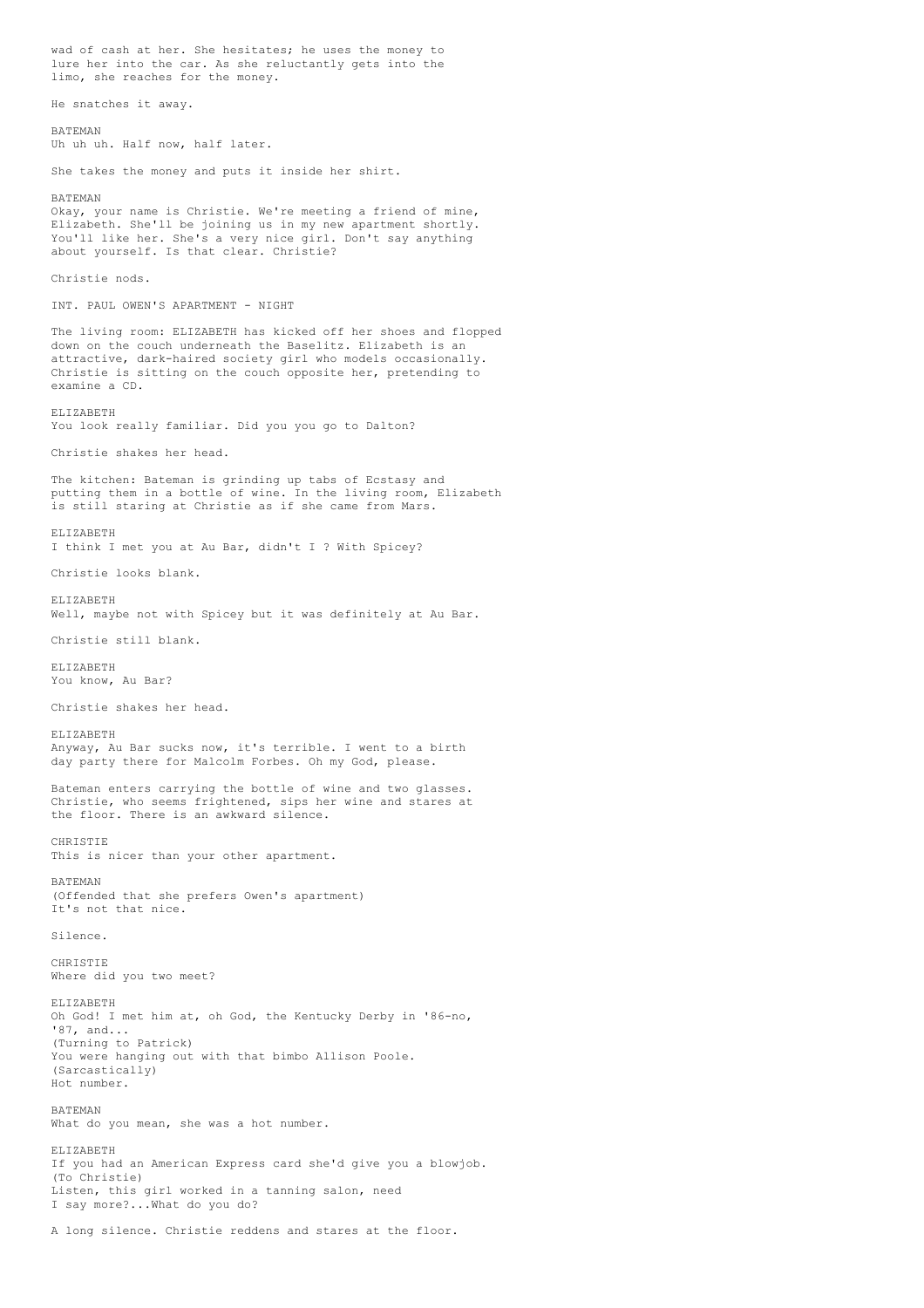BATEMAN She's my...cousin. ELIZABETH (Skeptically) Uh huh? BATEMAN She's from...France. A pause. Elizabeth looks at Bateman dubiously. ELIZABETH Where's your phone? I've got to call Harley. Bateman hands her a cordless phone. She dials, and stares At Christie while she waits for someone to answer. ELIZABETH Where do you summer? Southampton? Christie looks at Bateman and then back at Elizabeth. CHRISTIE  $N<sub>0</sub>$ . ELIZABETH (Listening to the receiver) Oh God, it's his machine. BATEMAN Elizabeth, it's three in the morning. ELIZABETH He's a goddamn drug dealer! These are his peak hours. BATEMAN Don't tell him you're here. ELIZABETH Why would I? Bateman has poured her another glass of wine. She downs the whole glass, making a face. ELIZABETH This tastes weird. (She examines the label and shrugs) Harley? It's me. I need your services. Translate that anyway you'd like. I'm at-BATEMAN (Whispering) You're at Paul Owen s. ELIZABETH Who? BATEMAN (Whispering) Paul Owen. ELIZABETH I want the number, idiot. (She waves him away and continues into the reciever) Anyway, I'm at Paul Norman's and I'll try you later and if I don't see you at Canal Bar tomorrow night I'm going to sic my hairdresser on you. She hangs up. ELIZABETH Did you know that guy who disappeared? Didn't he work at Pierce & Pierce, too? Was he a friend of yours? BATEMAN  $N<sub>0</sub>$ ELIZABETH Do you have any coke? Or Halcyon? I'd take a Halcyon. Bateman sits next to Elizabeth on the couch and pours her another glass of the drugged wine. BATEMAN Listen, I would just like to see...the two of you...get it on. What's wrong with that? It's totally disease-free. ELIZABETH (Laughing)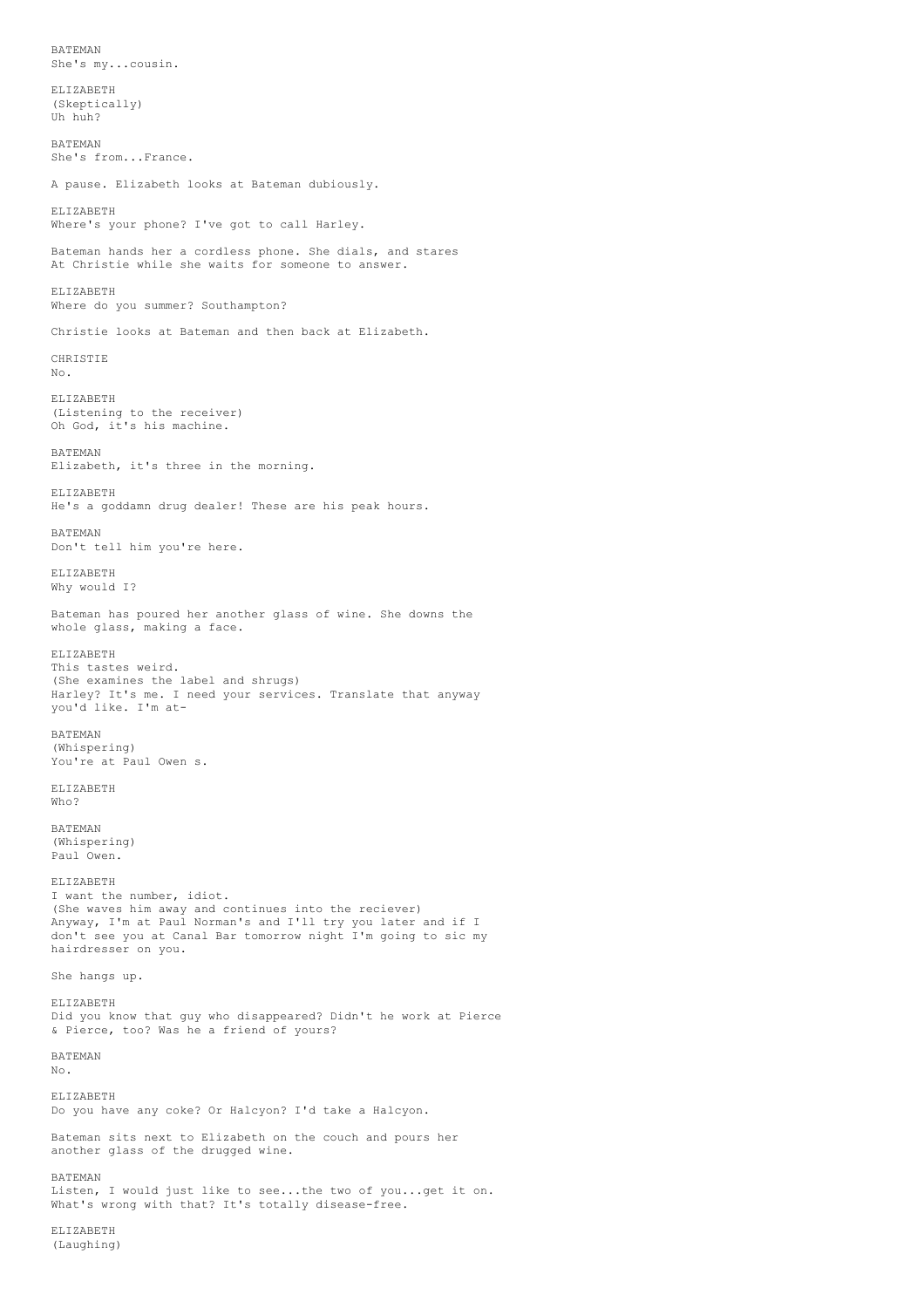Patrick, you re a lunatic.

#### BATEMAN

Come on. Don't you find Christie attractive?

# ELIZABETH

Let's not get lewd. (Flirty)

I'm in no mood to have a lewd conversation.

# BATEMAN

Come on. I think it would be a turn-on.

#### ELIZABETH (To Christie) Does he do this all the time?

Christie shrugs.

#### BATEMAN

Christie, you're not drinking your wine.

Christie looks at her wine and gingerly takes a sip.

# BATEMAN

(To Elizabeth) Are you telling me you've never gotten it on with a girl?

ELIZABETH No! I'm not a lesbian. Why do you think I'd be into that?

BATEMAN Well, you went to Sarah Lawrence for one thing.

ELIZABETH Those are Sarah Lawrence guys, Patrick. You're making me feel weird.

#### LATER:

Elizabeth is now writhing around on the couch and making out with Christie. Bateman holds up a Whitney Houston CD, showing them the picture of Whitney on the cover.

### BATEMAN

Did you know that Whitney Houston's debut LP called simply Whitney Houston had four number-one singles on it? Did you know that, Christie? Whitney's voice leaps across so many boundaries and is so versatile-though she's mainly a jazz singer-that it's hard to take in the album on a first listening.

### ELIZABETH

You actually listen to Whitney Houston? You actually have a Whitney Houston CD? More than one?

She giggles, rolling off the sofa onto the floor.

# BATEMAN

(Ignoring her) It's hard to choose a favorite track among so many great ones, but "The Greatest Love of All" is one of the best, most powerful songs ever written about self-preservation and dignity. It's universal message crosses all boundaries, and instills one with the hope that it's not too late to better ourselves. to act kinder. Since, Elizabeth, it's impossible in the world we live in to empathize with others, we can always empathize with ourselves.

As he speaks, he opens the case and carefully places the CD in the player, admiring its pristine silver surface, and watches it slide into the machine.

# BATEMAN

It's an important message, crucial, really, and it's beautifully stated on the album.

# INT. BEDROOM - LATER

AN OUT-OF-FOCUS HOME VIDEO SHOT of Elizabeth, Christie and Bateman in the throes of sex, in the master bedroom.

CUT BACK TO WIDE SHOT of the bedroom, partially blocked by the video camera in the foreground. Their bodies are an incoherent tangle of arms and legs. The only sounds are moans, heavy breathing and the slapping of flesh against flesh. CLOSE ON Christie's head and shoulders. Her eyes are shut as she grimly concentrates on giving a good professional performance, turning her head every so often to check the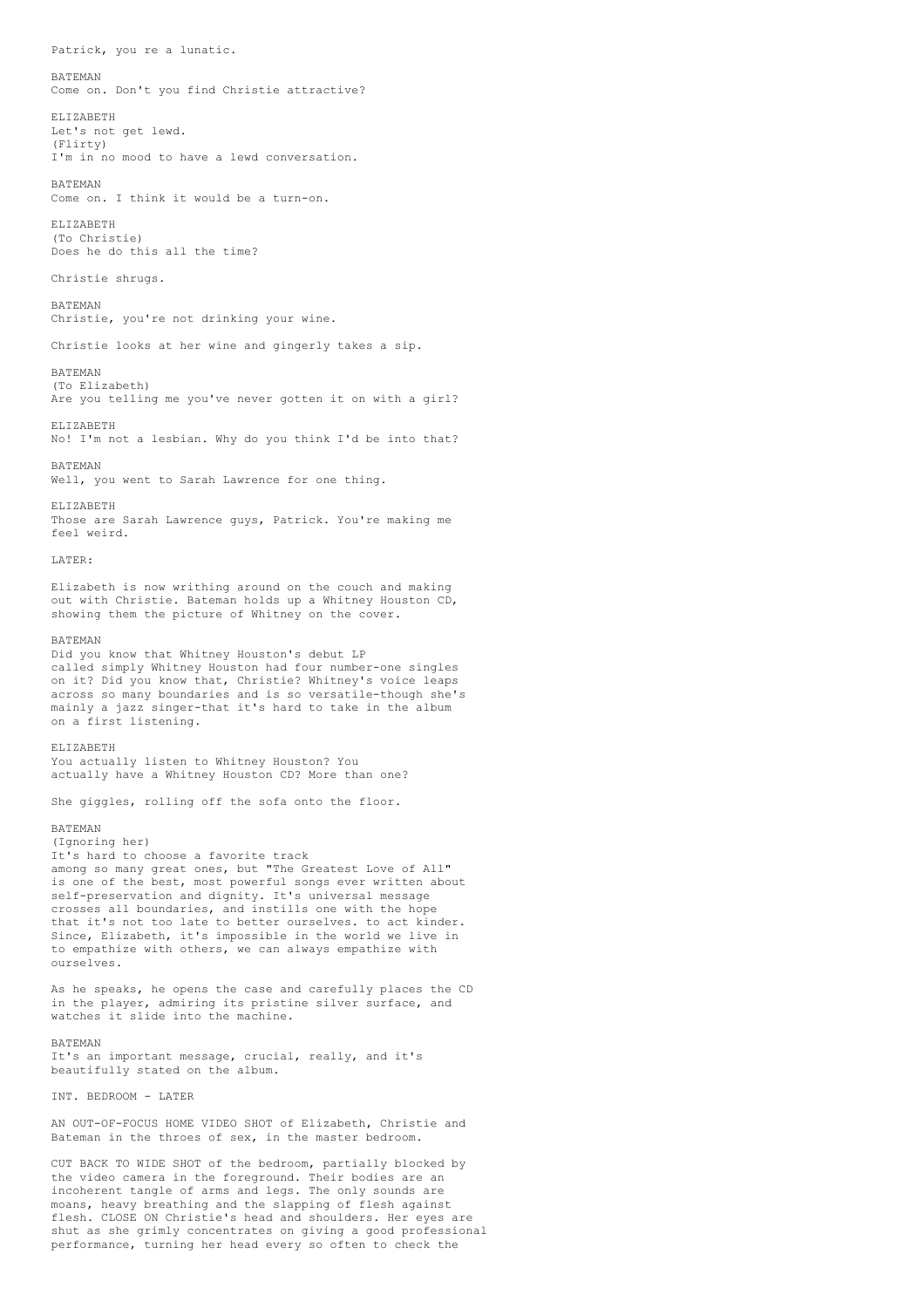#### progress of her partners.

OFFSCREEN WE HEAR Elizabeth panting in genuine pleasure, moaning loudly. Her voice gets louder and louder and then shifts to actual pain.

Bateman rises up off the bed, suddenly appearing behind Christie. There is blood on his face.

Christie turns her head and sees him. She screams and leaps off the bed, running out of the room. She slams the mirrored door behind her, and as it swings shut for a split second we see Elizabeth writhing in pain on the bed.

We follow Christie out of the room, panicking, screaming.

Christie runs down a darkened hallway, frantically opening doors, looking for an escape.

She hears the SOUND OF A CHAINSAW coming from the bedroom.

She opens a closet. The closet lights up as she opens the door and sees two dead, women hanging inside. She screams, then claps a hand over her mouth. She stops and listens. THE DISTANT SOUND OF THE CHAINSAW.

She backs away slowly, into another dark room, lit only by the light from a television set. Through the darkness she sees a head on the top of the TV and starts to whimper.

She runs toward the nearest door. Finding herself in the main hallway, she begins to jog toward the front door, then runs.

Bateman appears from nowhere, holding the chainsaw, spattered with blood.

Christie screams and changes direction. Bateman leaps at her, bellowing.

They run through the bedroom and into the bathroom. Christie trips over Elizabeth's body, which is half in the bathtub.

Both are slipping on the floor, which is slick with blood.

Christie falls, tries to get up. Bateman grabs her leg. He tries to bite it.

She kicks him in the face and gets up, running toward the front door.

He runs after her.

#### BATEMAN

Not the face, you bitch. Not the fucking face, you piece of bitch trash!

Christie, screaming, makes it out the front door.

Bateman runs after her.

She runs down the hall screaming and banging on doors.

She moves to the elevator, pounding hysterically on the buttons. She sees the stairwell and runs for it.

Bateman sees this and runs after her, revving the chainsaw.

She runs down the stairs, Bateman two flights behind her. He stops, leans over the railing to look at her, then aims the chainsaw at her and drops it.

Christie SCREAMS OFFSCREEN, then is suddenly silent.

FROM BATEMAN'S POV we see Christie's body sprawled facedown at the bottom of the stairwell. The chainsaw sticks out of her back like a sword.

INT. CRAYONS - EARLY EVENING

An insanely expensive restaurant with a childhood motif: paper tablecloths and jars of crayons for drawing, lots of primary colors, and a goldfish bowl on each table.

Bateman is at a table with Evelyn. They are both drawing on the tablecloth. Bateman is drawing Christie with the chainsaw in her back.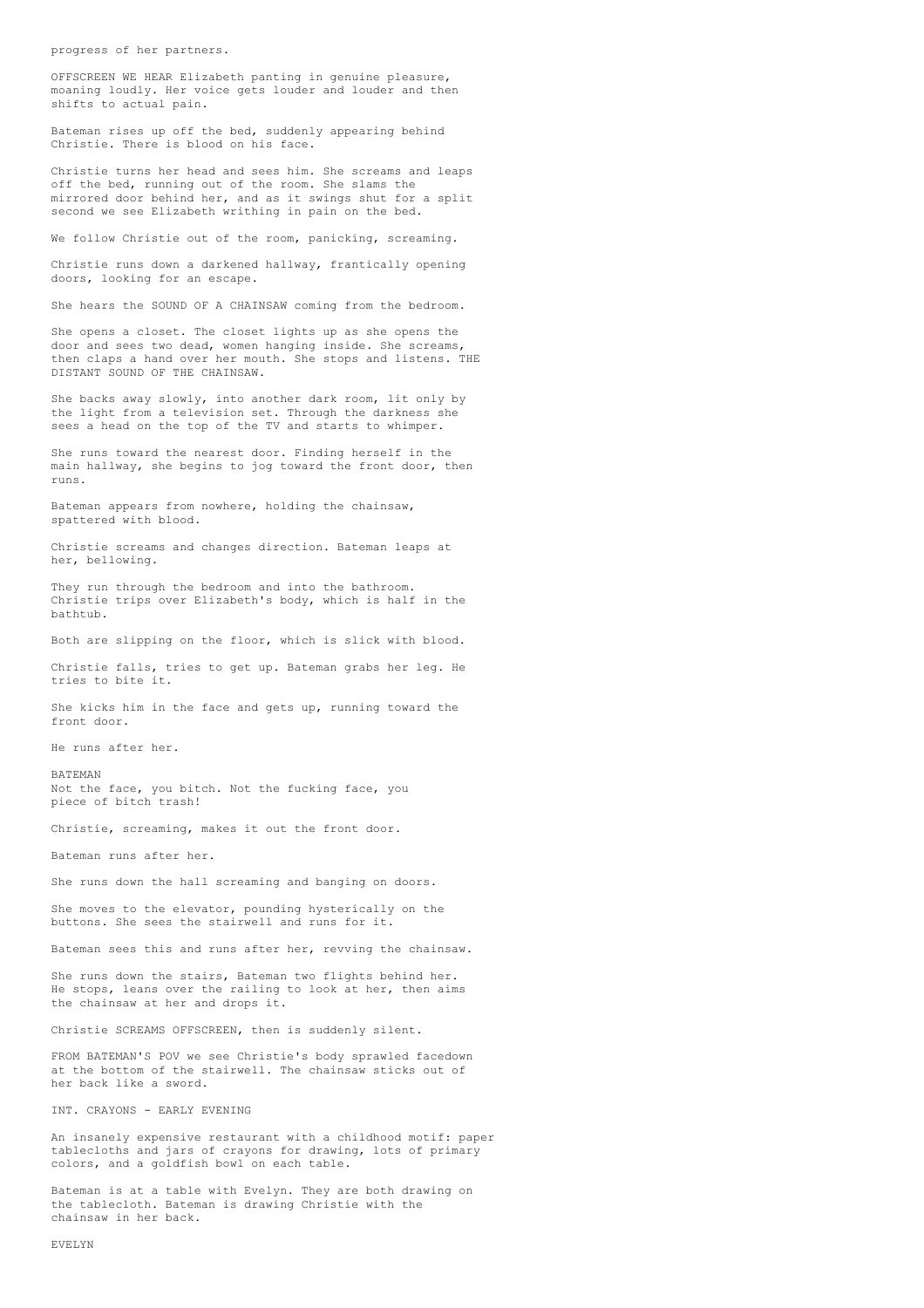I want a firm commitment. BATEMAN I think, Evelyn, that we've...lost touch. Evelyn waves to a couple across the room. EVELYN (Distracted) Why? What's wrong? BATEMAN (Speaking very carefully, measuring each word) My need to engage in homicidal behavior on a massive scale cannot be, um, corrected, but I have no other way to fulfill my needs. The woman across the room holds up her hand, displaying a new bracelet. Evelyn smiles and nods approvingly. BATEMAN We need to talk. EVELYN Talk about what, Patrick? What is there to talk about? BATEMAN It's over, Evelyn. It's all over EVELYN (Motioning to the waiter for water) Touchy, touchy. I'm sorry I brought the wedding up. Let's just avoid the issue, alright? Now, are we having coffee? BATEMAN I'm fucking serious. It's fucking over. Us. This is no joke. I don't think we should see each other anymore. EVELYN But your friends are my friends. My friends are your friends. I don't think it would work. (Reaching over to dab his face with a napkin) You have a little something on your upper lip. BATEMAN (Brushing her hand away) I know that your friends are my friends. I've thought about that. You can have them. Evelyn stares at him, suspicious and bewildered, a realization dawning. EVELYN You're really serious, aren't you? BATEMAN Yes, I am. EVELYN But what about the past? Our past? BATEMAN We never really shared one. EVELYN You're inhuman. BATEMAN I'm...in touch with humanity. Evelyn, I'm sorry. (He pauses, as if searching for the right words) You're just not terribly important to me. Evelyn begins to cry. EVELYN No, no, no. BATEMAN I know my behavior is...erratic sometimes. She reaches desperately across the table and takes his hand. Bateman pulls his hand away. EVELYN (Sobbing) What do you want me to do, what is it you want?

The occupants of nearby tables begin to stare. Bateman is becoming increasingly agitated and embarrassed.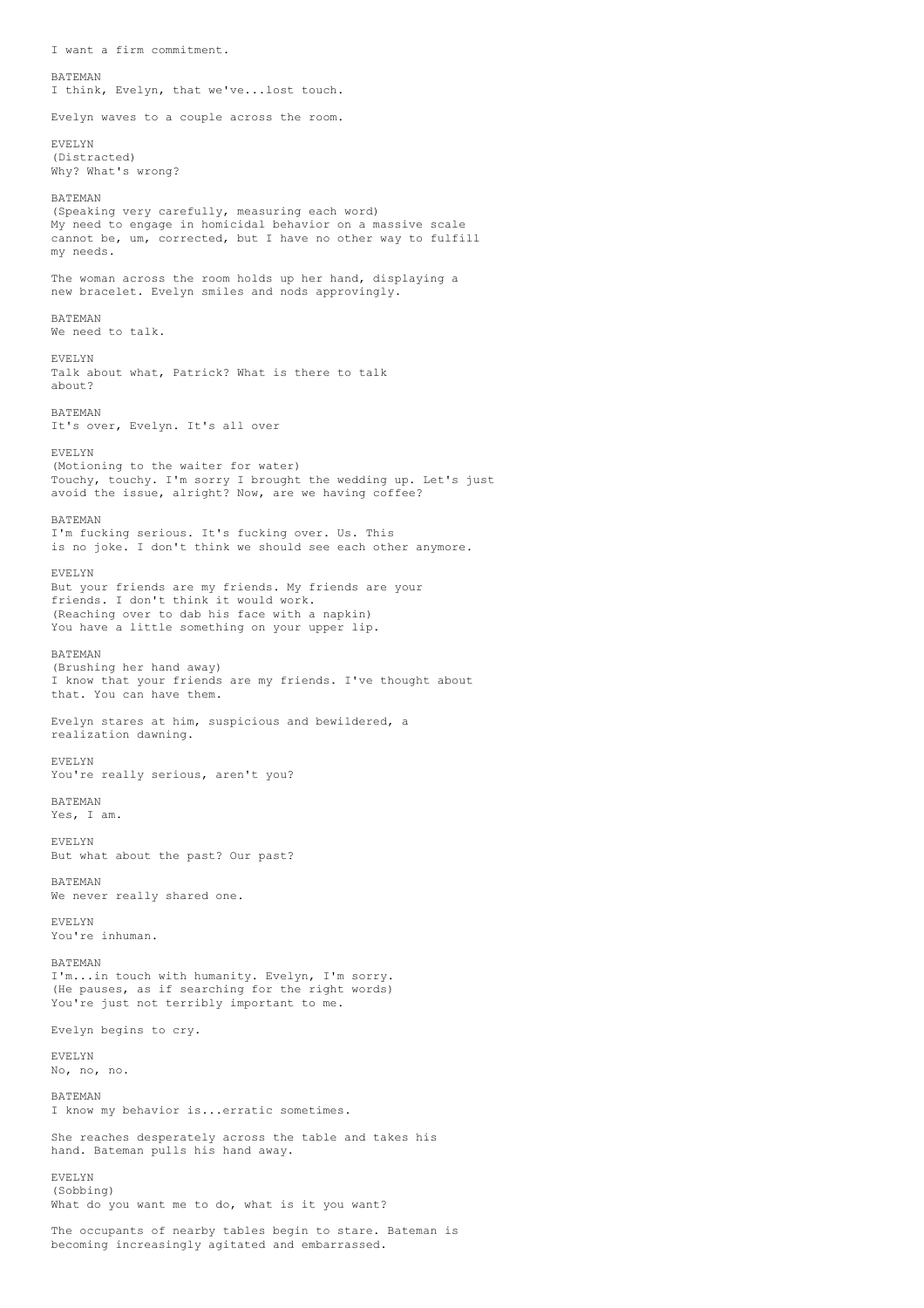BATEMAN (Looking uncomfortably around the room) If you really want to do something for me, you can stop making this scene right now.

EVELYN Oh God, I can't believe this.

BATEMAN I'm leaving now. I've assessed the situation and I'm going.

Evelyn makes an effort to compose herself. She blots the tears so they will not affect her make-up.

EVELYN (Surprisingly calm) Where are you going?

BATEMAN I'm just leaving.

EVELYN But where?

BATEMAN I have to return some videotapes.

He rushes out of the room.

EXT. TRIBECA STREET - EVENING

Bateman wanders into misty Tribeca streets, sees a stray cat.

BATEMAN Here kitty, kitty.

The small mangy cat rubs against him. He picks it up and walks toward an ATM, holding the cat. He puts his card in the machine. The screen reads: FEED ME A STRAY CAT. Bateman begins to attempt to shove the kitten into the deposit slot with some difficulty. The kitten squeals. He takes a gun from out of his pocket and points it at the kitten. He doesn't notice the woman waiting behind him.

WOMAN Oh my God! Stop that! What are you doing?

Bateman wheels around and shoots her. She falls screaming to the floor.

Responding to the gunshot, A POLICE CAR SIREN WAILS in the distance. Bateman breaks into a run. The police car screeches after him.

COP CAR (O.S.) HALT STOP. PUT DOWN YOUR WEAPON.

Bateman ducks down an alley.

EXT. ALLEY - NIGHT

A COP rushes toward him, seemingly from out of nowhere, and tackles him, trying to get the gun away from him.

Bateman manages to shoot the cop in the face while both of them have their hands on the gun, then shoots him again. He reloads the gun. The sound of more COP CARS arriving.

He runs out of the alley.

EXT. STREET - NIGHT

As he reaches the street, he finds A PHALANX OF POLICE CARS approaching.

COP CAR Halt. Put down your weapon.

The cops leap out and fire a warning shot in the air. Bateman shoots at them. The police return fire.

Bateman ducks down behind a parked car and continues shooting wildly. A bullet hits the gas tank of one of the police cars. It catches fire and explodes. The flames light up the scene, illuminating the bodies of policemen both living and dead.

NEW ANGLE: Bateman flees from the scene. The camera follows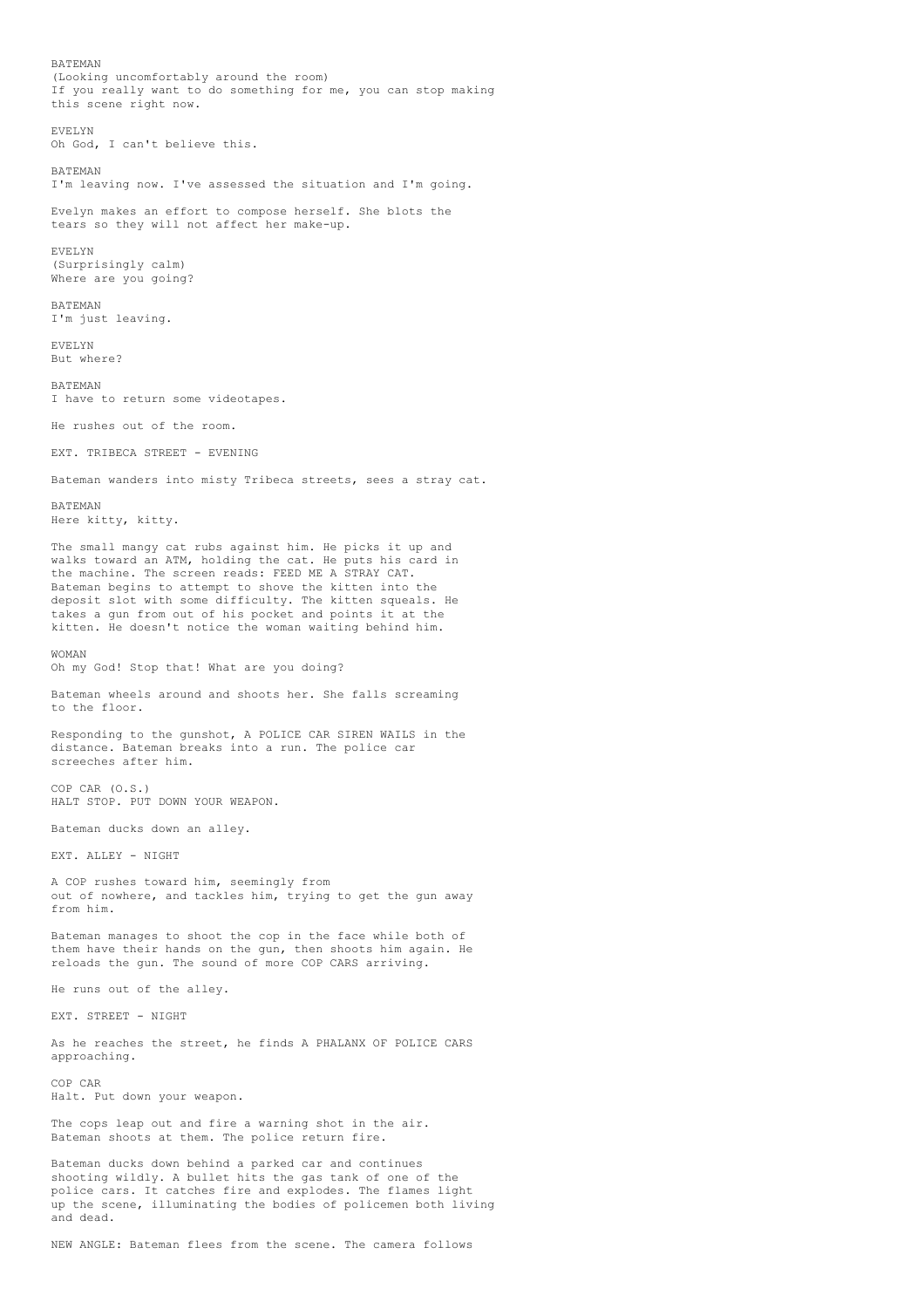him as he runs along a row of Porsches, trying to open each one, setting off a cacophony of CAR ALARMS. THE SOUND OF POLICE SIRENS draws near.

NEW ANGLE: He runs, panting, until he ends up in front of a tail, brilliantly lit office building. As he approaches, the lights in the building are going off floor by floor.

INT. OFFICE BUILDING - NIGHT

He rushes into the lobby, running for the elevator.

NIGHT WATCHMAN Burning the midnight oil, Mr. Smith? You forgot to sign in.

Bateman wheels around and shoots him. He runs toward the revolving doors. As he swings around in the doors, he notices a JANITOR who has witnessed the shooting. He revolves back into the lobby and shoots the janitor.

# NEW ANGLE:

He runs out of the building and across the street to an identical office building, the one that houses Pierce & Pierce.

INT. PIERCE & PIERCE LOBBY - NIGHT

Bateman nods at the Pierce & Pierce NIGHT WATCHMAN and signs in. He breathes a sigh of relief as the elevator doors close behind him.

INT. BATEMAN'S OFFICE - NIGHT

Bateman stands looking out through the floor-length windows at a panoramic night view of the city and the river.

Below him he sees a SWAT TEAM swarming over the roof of the opposite building. There are ambulances standing by, flares everywhere, distant sirens.

Suddenly, THE SOUND OF A HELICOPTER draws near. Frightened, he drops to the floor behind his desk.

Helicopter searchlights scan the building, illuminating Bateman's office for a few moments with a blaze of light.

He is crouched in one corner, half-sobbing, talking into the phone, as the searchlight keeps circling.

#### BATEMAN

Harold, it's Bateman. Patrick Bateman. You're my lawyer so I think you should know-I've killed a lot of people. Some escort girls, in an apartment uptown, some homeless people, maybe five or ten, an NYU girl I met in Central Park. I left her in a parking lot, near Dunkin' Donuts. I killed Bethany, my old girlfriend, with a nail gun. and a man, some old faggot with a dog. Last week I killed another girl with a chainsaw-I had to, she almost got away There was someone else there, maybe a model, I can't remember but she's dead too. And Paul Owen. I killed Paul Owen with an ax, in the face. His body is dissolving in a bathtub in Hell's Kitchen. I don't want to leave anything out here...I guess I've killed 20 people, maybe 40-I have tapes of a lot of it. Some of the girls have seen the tapes, I even... well, I ate some of their brains and I tried to cook a little. Tonight I just, well, I had to kill a lot of people and I'm not sure I 'm going to get away with it this time-I mean I guess I'm a pretty sick guy. So-if you get hack tomorrow, I may show up at Harry's Bar, so, you know, keep your eyes open.

Bateman hangs up the phone. The helicopter searchlight circles back, briefly illuminating the room. The camera rises up over Bateman huddled in the corner, staring blankly at the sky.

INT. SMITH AND WOLLENSKY RESTAURANT - DAY

KIMBALL and Bateman are sitting at a corner table.

KIMBALL. (Very surprised) No hash browns?

BATEMAN Not in the mood, I guess.

KIMBALL.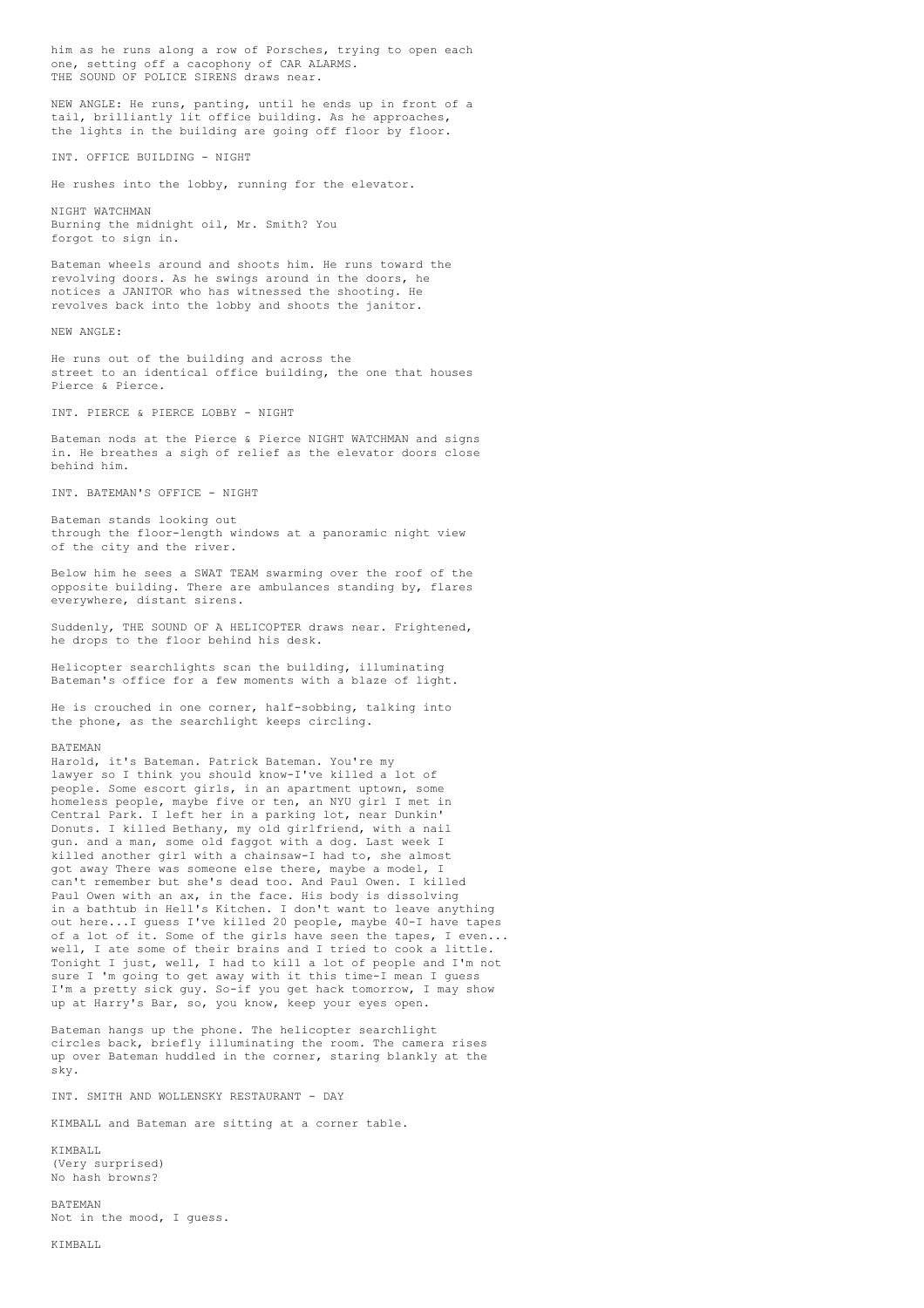But...everyone orders the hash browns here. I mean- it's-have you been here before?

BATEMAN (Deliberately nonchalant) Yes, of course. The hash browns are delicious. I'm just...not... ordering them.

KIMBALL (Looking at him like he's nuts) Suit yourself, I guess.

Pause.

KIMBALL. So, the night he disappeared? Any new thoughts on what you did?

BATEMAN I'm not really sure. I had a shower...and some sorbet?

KIMBALL I think maybe you've got your dates mixed up.

BATEMAN But how? Where do you place Paul that night?

KIMBALL According to his date book, and this was verified by his secretary, he had dinner with...Marcus Halberstam.

BATEMAN And?

KIMBALL I've questioned him.

BATEMAN Marcus?

KIMBALL Yes. And he denies it. Though at first he couldn't be sure.

BATEMAN But Marcus denied it?

KIMBALL Yes.

BATEMAN Well, does Marcus have an alibi?

KIMBALL. Yes.

A pause.

BATEMAN He does? You're sure?

KIMBALL (smiling) I checked it out. It's clean.

BATEMAN Oh. KIMBALL Now where were you? (He laughs)

BATEMAN (Laughing with him) Where was Marcus?

KIMBALL. He wasn't with Paul Owen.

BATEMAN So who was he with?

KIMBALL He was at Atlantis with Craig McDermott, Frederick Dibble, Harry Newman, George Butner and – (He pauses, Then looks up)  $-$  vou.

A moment of stunned silence.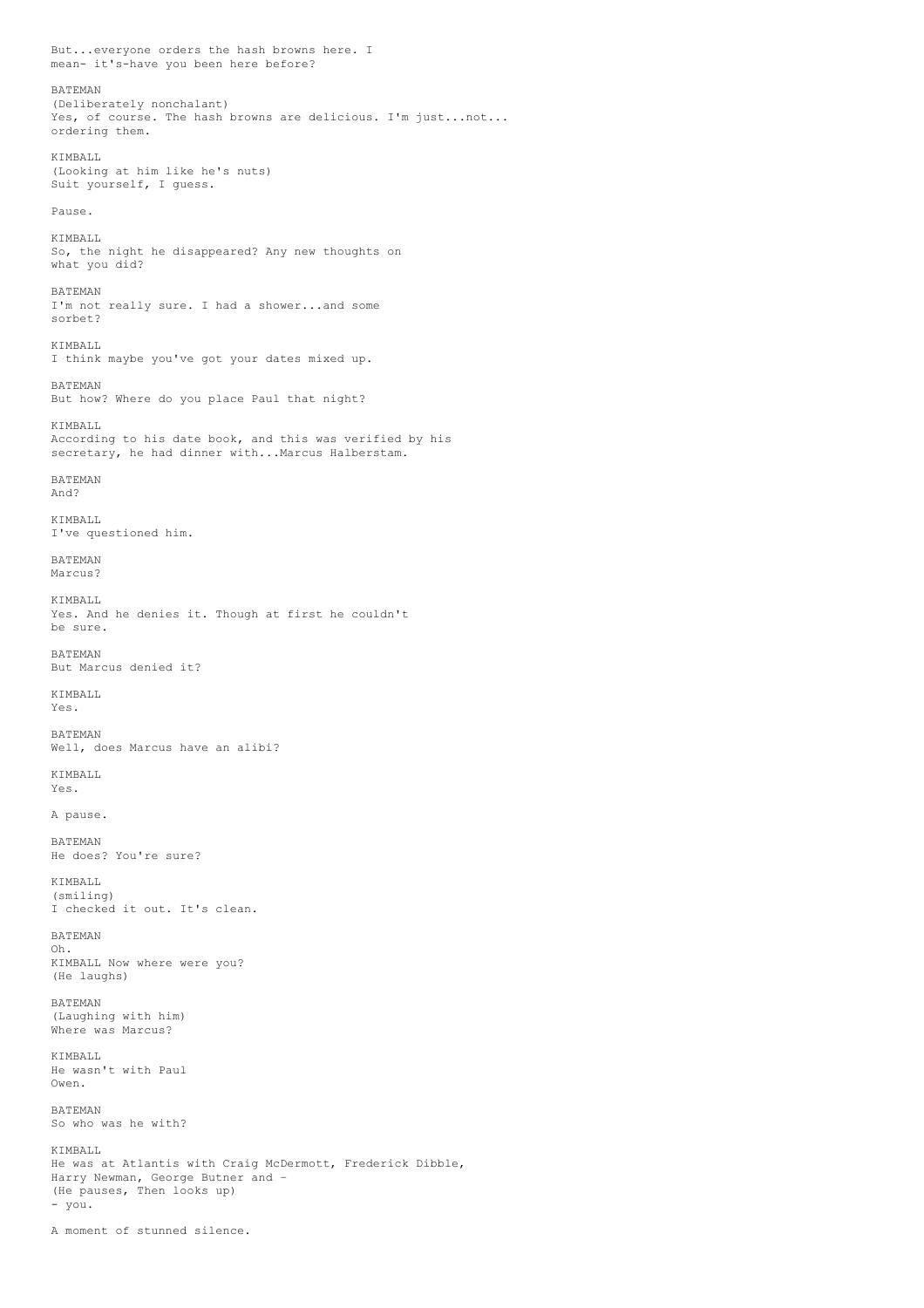BATEMAN Oh, right. Of course...We had wanted Paul Owen to come. But he said he had plans...I guess I had dinner with Victoria...the following night. KIMBALL Personally I think the guy went a little nutso. Split town for a while. Maybe he did go to London. Sightseeing. Drinking. Whatever. Anyway, I'm pretty sure he'll turn up sooner or later. (A pause) I mean, to think that one of his friends killed him, for no reason whatsoever would be too ridiculous. Isn't that right, Patrick? McDermott stops by the table. McDERMOTT KIMBALL! How's the investigation? Talking to Bateman? Don't believe a word he says. (Laughs uproariously slapping him on the back) Bateman, what's wrong with , you? Bateman looks at him in silence, panicking. McDERMOTT You can't eat at Smith and Wollensky without ordering the hash browns. Jesus, Bateman, you're a raving maniac. Been at Pierce & Pierce too long. (He wanders off muttering) No fucking hash browns... INT. PAUL OWEN'S APARTMENT BUILDING - DAY Bateman walks into the lobby of Paul Owen's building. He has a surgical mask in one hand. DOORMAN What can I do for you, sir? BATEMAN 20B. DOORMAN Of course. Mrs. Wolfe is up there right now. BATEMAN Mrs. Wolfe? DOORMAN The real estate agent? You do have an appointment, don't you? Bateman steps out of the elevator and walks cautiously down the hallway. Owen's door is open. The apartment is freshly painted and has been immaculately redecorated in English country-house style: overstuffed sofas, lots of chintz. There are flowers everywhere, and a YOUNG YUPPIE COUPLE stands admiring the place talkingto the realtor, MRS. WOLFE. Bateman wanders down the hallway, looking for familiar signs. He stops at the closet where we last saw two dead girls hanging. He opens the door and the light switches on, but it is empty. Mrs. Wolfe approaches, smiling. MRS. WOLFE Are you my two o'clock? BATEMAN No. Mrs. Wolfe eyes him strangely, then looks down at the surgical mash clutched in his hand. Her expression changes. MRS. WOLFE Can I help you? BATEMAN I'm looking for...Paul Owen's...place. She stares at him impassively. BATEMAN Doesn't he live here? MRS. WOLFE No, he doesn't. BATEMAN Are you sure?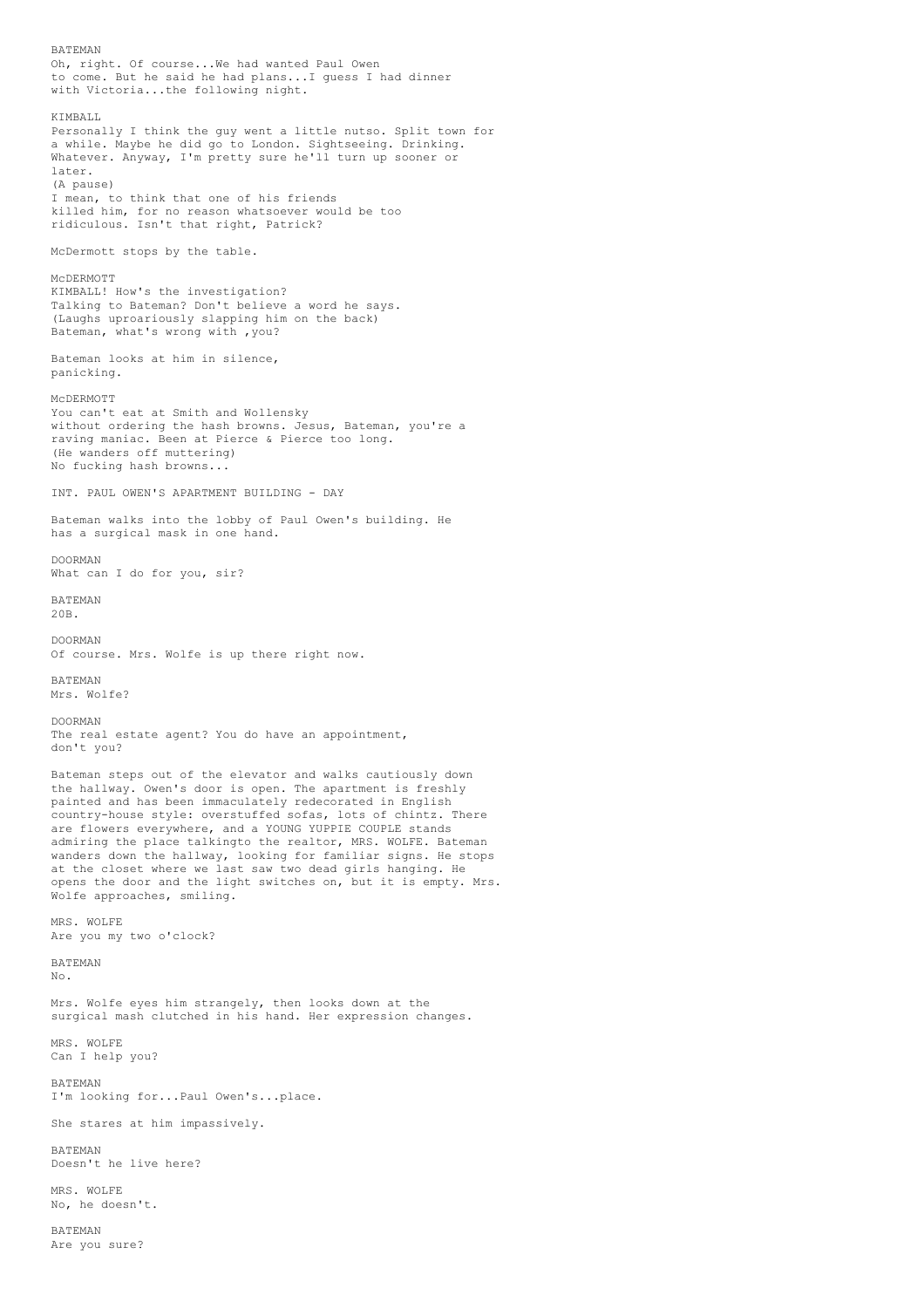MRS. WOLFE You saw the ad in the Times? BATEMAN No. Yes. I mean yes, I did. In the Times. But... doesn't Paul Owen still live here? MRS. WOLFE There was no ad in the Times. Bateman is shaking as they continue to stare at each other. MRS. WOLFE I think you should go now. BATEMAN But I think...I want to know what happened here. MRS. WOLFE Don't make any trouble. Please. I suggest you go. Bateman backs away slowly. MRS. WOLFE Don't come back. BATEMAN I won't...don't worry. Mrs. Wolfe glares at him as he walks down the hall, rattled, and gets into the elevator. EXT. DEPARTMENT STORE - DAY Bateman enters the revolving door of an office building, panicking and breathing heavily. He is sweating, his hair is wild, and he looks deranged. He goes around the revolving door twice and comes out onto the street again, where he bumps smack into a GUY just like him. **GUY** Hey, Kinsley. Bateman looks up at him wild-eyed. **GUY** See you at Fluties, okay? The guy walks away, utterly unfazed. Bateman wanders down the street, banging his briefcase against walls, garbage cans, etc. EXT. MIDTOWN PHONE BOOTH - DAY Bateman searches his pockets for pills. He finds three different pills and swallows them. He's sweating, and takes his jacket off to wipe his face, dialing a number. JEAN (O.S.) Patrick Bateman's office. BATEMAN Jean? Hello? Jean? JEAN (O.S.) Patrick? Is that you? BATEMAN Hello? Jean, I need help! JEAN (O.S.) Where are you? BATEMAN Jean-I'm not-JEAN (O.S.) Craig McDermott called. He wants to meet you and David Van Patten and Tim Price at Harry's for drinks. BATEMAN Oh God, what did you say, you dumb bitch? JEAN (O.S.) Patrick? I can't hear you.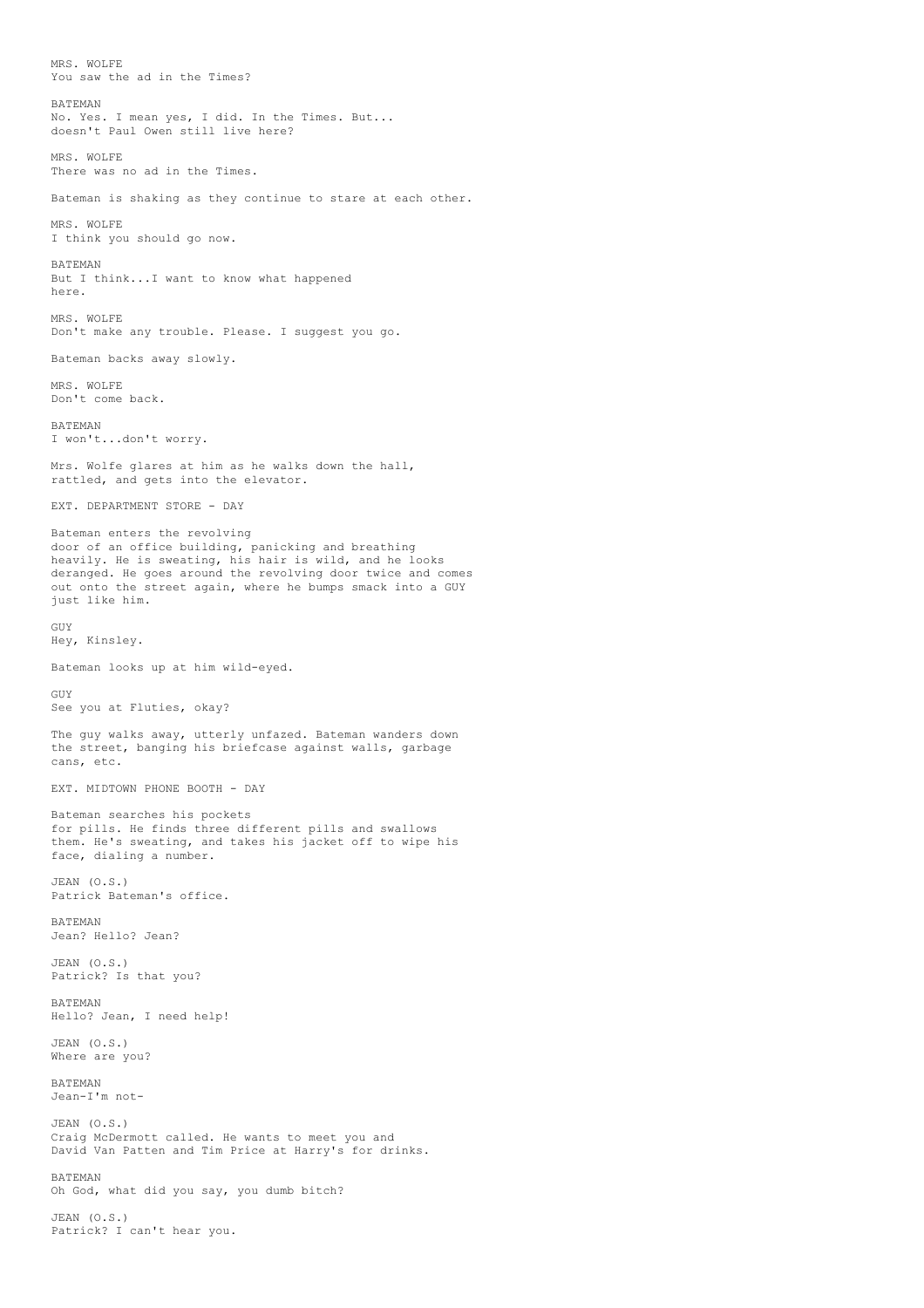BATEMAN What are I doing?

JEAN (O.S.) Where are you? Patrick, what's wrong?

I don't think I'm gonna make it, Jean.

Pause.

BATEMAN

BATEMAN ...to the office this afternoon.

JEAN (O.S.) Why?

BATEMAN (Screaming) Just...say...no!

JEAN (O.S.) What is it, Patrick? Are you alright?

BATEMAN Stop sounding so Fucking sad! Jesus!

He hangs up. He throws the Walkman which is around his neck into a nearby trash can, and wipes his face with his jacket.

INT. BATEMAN'S OFFICE- SAME DAY

Jean sits at Bateman's desk. She looks around, and then opens his desk drawer and tentatively begins to search through it.

INT. HARRY'S BAR - EVENING

Bateman comes into the bar, a little cleaned up from the previous scene (he's smoothed his hair), but still panicking and disheveled. He spots his friends in a corner, sits down, still breathing heavily.

Price is on his cell-phone, trying to get reservations.

McDERMOTT Bateman, you're looking a little wild-eyed rough day at the office?

They all laugh.

McDERMOTT Hey, look-Price is back. And he's drinking Perrier. He s a changed man. Except...he still can't get a reservation to save his life.

Bateman sits down silently.

McDERMOTT Why don't you try I 50 Wooster? Just fucking call them.

BATEMAN (On automatic) I'm not going anywhere unless we have a reservation.

VAN PATTEN Le Cirque, Flamingo East, Oyster Bar, come on, faggots-just get a res.

PRICE Keep your shirt on. Maybe lose the suspenders.

Bateman spots HAROLD CARNES at the bar, tenses.

BATEMAN (He downs his drink) Excuse me, gentlemen. Right back. He approaches Carnes cautiously.

CARNES Face it-the Japanese will own most of this country by the end of the '90s.

Bateman approaches, trying to act casual.

# BATEMAN Shut up, Carnes, they will not.

Carnes is surprised, turns around, looks vaguely confused.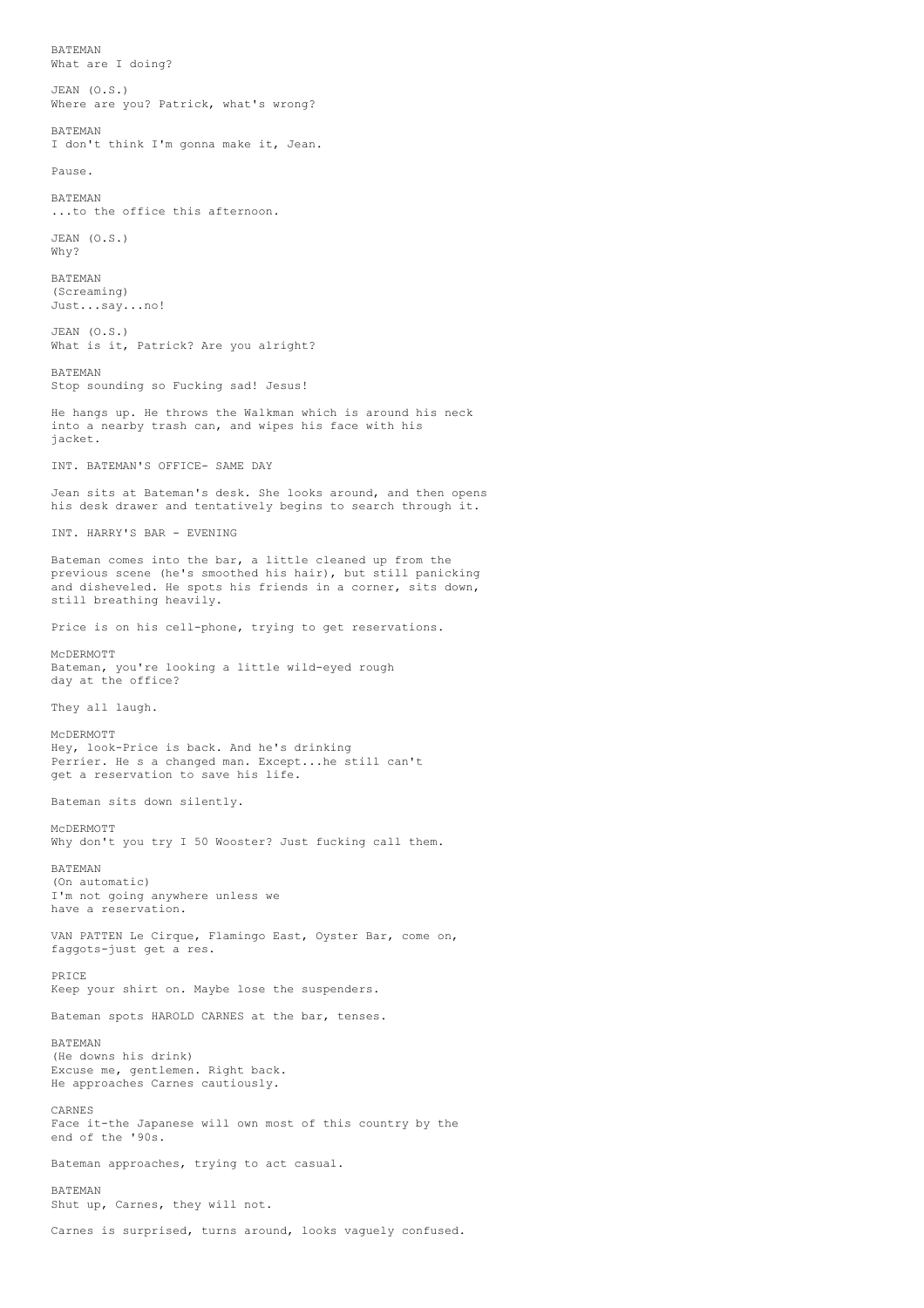BATEMAN So, Harold, did you get my message?

Carnes lights a cigarette, stalling. Then laughs.

CARNES Jesus, Davis. Yes. That was hilarious. That was you, wasn't it?

BATEMAN (Waving smoke out of his face) Yes, naturally.

# CARNES Bateman killing Owen and the escort girls? Oh that s fabulous. That's rich...

Pause

CARNES It was a pretty long message, wasn't it?

# BATEMAN What exactly do you mean?

CARNES The message you left.

Carnes is distracted, waving at people.

CARNES By the way Davis, how is Cynthia? You're still seeing her, right?

BATEMAN But wait, Harold, what do you mean?

Carnes isn't really listening.

CARNES Excuse me. Nothing. Good to see you. Is that Edward Towers?

He turns to go.

BATEMAN Carnes? Wait.

### CARNES (Sighing)

Davis. I'm not one to bad-mouth anyone, your joke was amusing. But come on, man, you had one fatal flaw: Bateman's such a dork, such a boring, spineless lightweight, that I couldn't fully appreciate it. I wasn't fooled for a second. Now, if you'd said Price, or McDermott...Otherwise, it was amusing. Now, let's have lunch or dinner or something. Hilarious, Davis. A killer.

# BATEMAN

What are you talking about? Bateman is what?

CARNES Oh Christ. He can barely pick up an escort girl, let alone...what was it you said he did to her?

Carnes looks around the club, raises his glass to a passing couple. He laughs politely.

CARNES Now, if you'll excuse me, I really must...

BATEMAN

(Desperate, shouting) Wait. Stop. You don't seem to understand. You're not really comprehending any of this. I killed him. I did it, Carnes. I'm Patrick Bateman. I chopped Owen's fucking head off. I tortured dozens of girls. The whole message I left on your machine was true.

# CARNES

Excuse me. I really must he going.

BATEMAN No! Listen, don't you know who I am? I'm not Davis, I'm Patrick Bateman! I talk to you on the phone all the time! Don't you recognize me? You're my lawyer.

Carnes stares at him in confusion and annoyance.

BATEMAN Now, Carnes, listen to me. Listen very, very carefully. I killed Paul Owen and I liked it. I can't make myself any clearer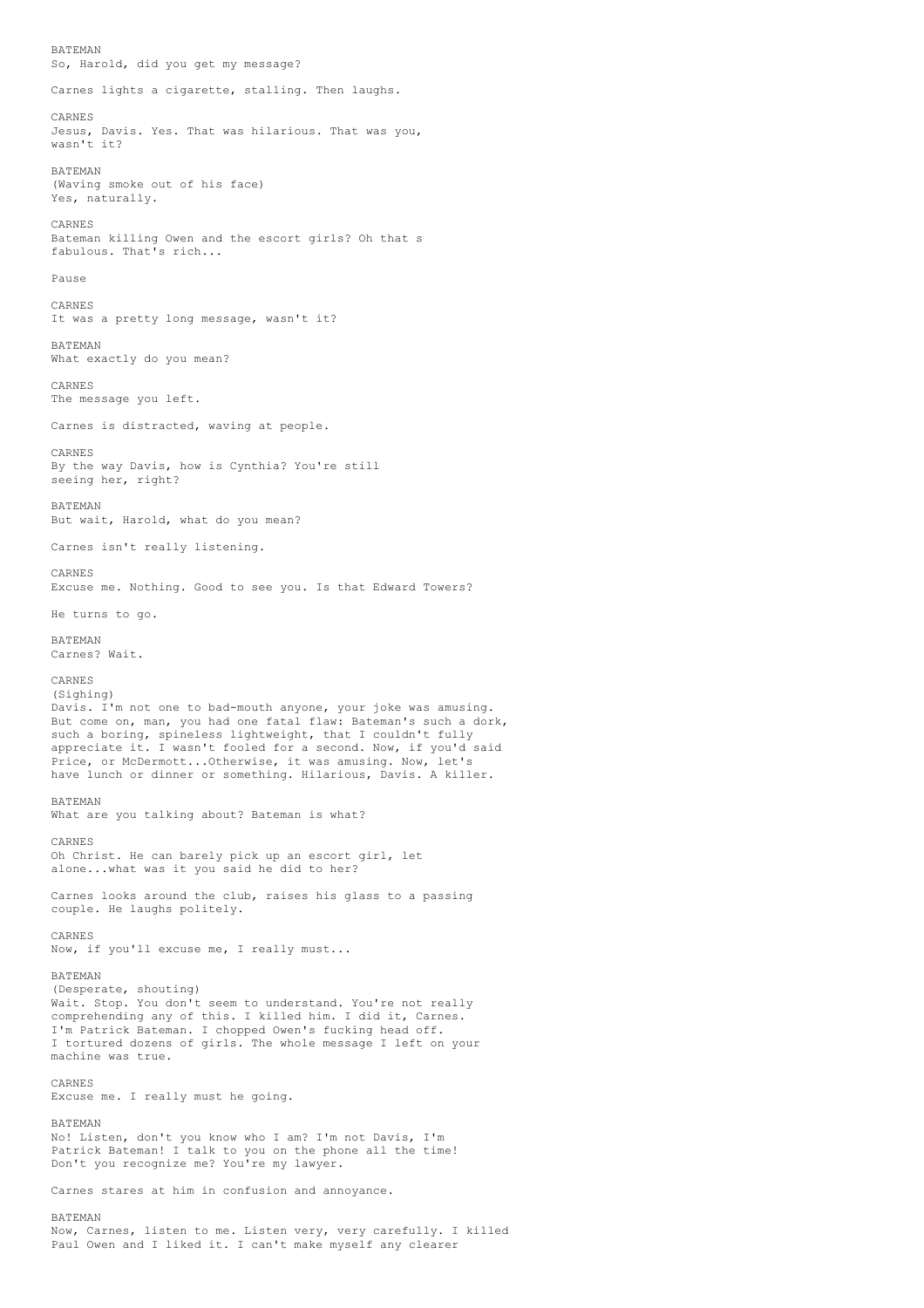CARNES But that's simply not possible. And I don't find this funny anymore.

# BATEMAN

It never was supposed to he! Why isn't it possible?

### CARNES (Eyeing Bateman worriedly) It's just not.

BATEMAN Why not, you stupid bastard?

Carnes stares at him.

CARNES Because I had dinner with Paul Owen twice in London...just ten days ago.

BATEMAN No, you...didn't?

CARNES Now, if you'll excuse me.

Bateman returns back to his friends' table, in a daze. They are all looking at the television, where Ronald Reagan is giving a speech about Iran Contra. They are halfheartedly arguing about whether or not he's lying.

PRICE How can he lie like that? How can he pull that shit?

VAN PATTEN What shit? Now where do we have reservations at? I mean I'm not really hungry, but I would like to have reservations somewhere.

PRICE (To Bateman) I don't believe it. He looks so...normal. He seems so... out of it. So...undangerous.

### McDERMOTT

He is totally harmless you geek. Was totally harmless. Just like you are totally harmless. But he did do all that shit and you have failed lo get us into I 50, so, you know, what can I say?

# PRICE

I just don't see how someone, anyone, can appear that way and yet be involved in such total shit. How can you be so fucking, I don't know, cool about it?

VAN PATTEN Some guys are just born cool, I guess.

Bateman laughs at this. Price shoots him a look.

# PRICE And Bateman, what are YOU SO fucking zany about?

BATEMAN I'm just a happy camper. Rockin' and a-rollin'. VAN PATTEN (To Price) Rehab's done wonders for you, pal. Working for UNICEF now?

# McDERMOTT

Do you want another Perrier Timothy? Some seltzer water?

PRICE Oh brother look-he presents himself as a harmless Old codger. But inside...

Pause.

PRICE But inside...

The SOUNDS OF THE BAR FADE AWAY and we hear Bateman's thoughts:

BATEMAN (V.O.) But inside doesn't matter...

THE SOUNDS OF THE BAR RETURN.